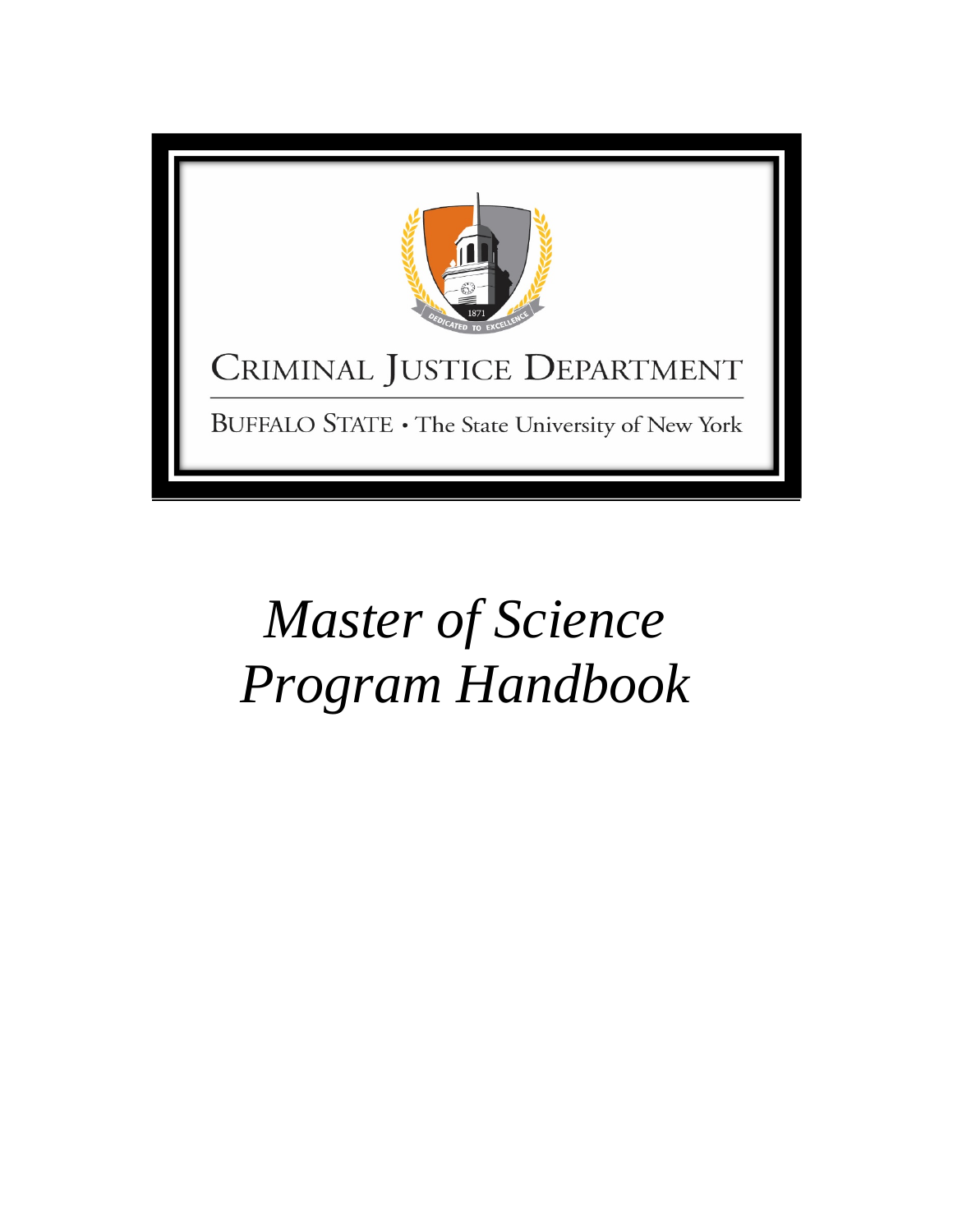

## CRIMINAL JUSTICE DEPARTMENT

### BUFFALO STATE . The State University of New York



### **CRIMINAL JUSTICE DEPARTMENT GRADUATE PROGRAM HANDBOOK**

SUNY BUFFALO STATE 1300 ELMWOOD AVE. CLASSROOM BUILDING C114 BUFFALO, NY 14222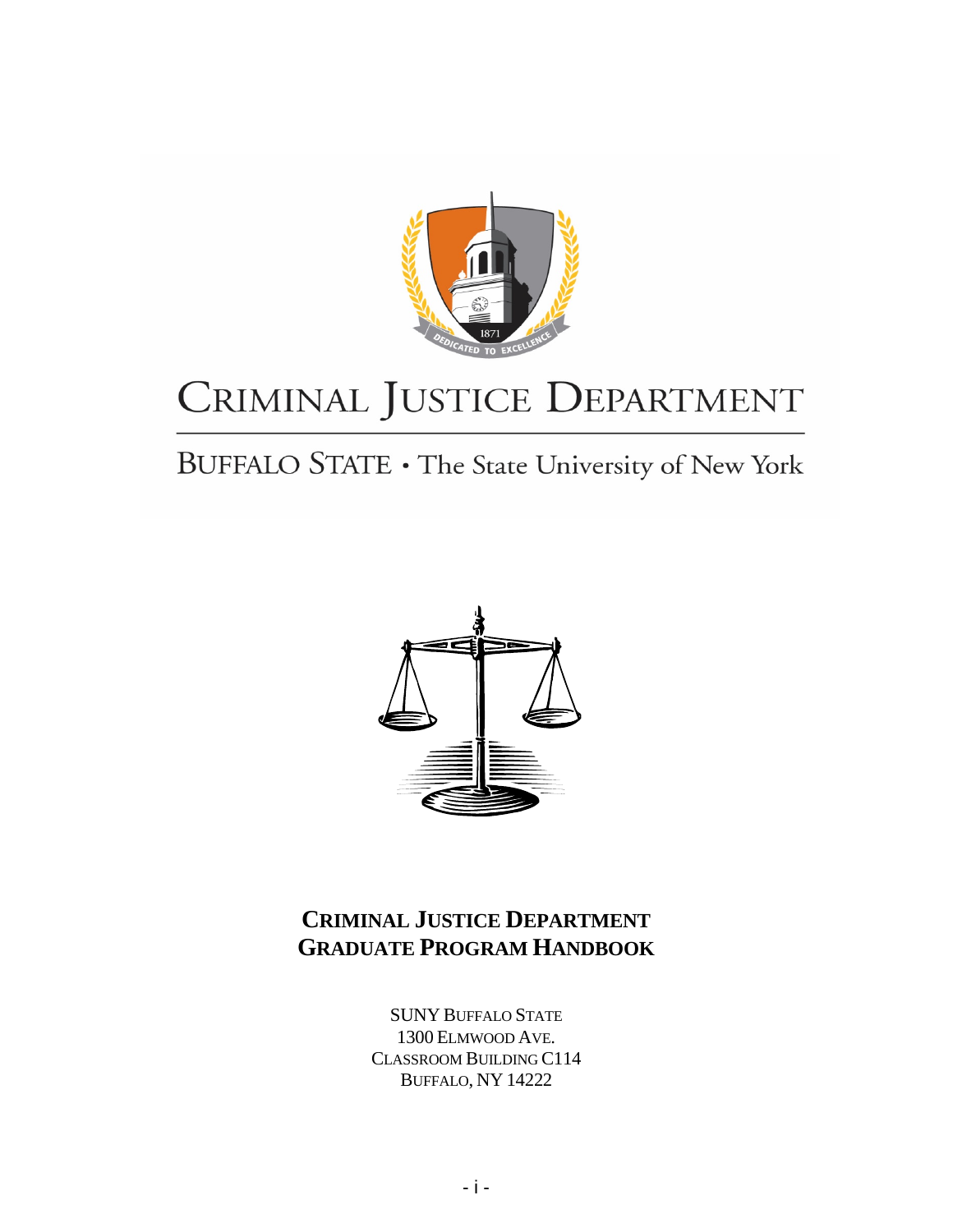### **TABLE OF CONTENTS**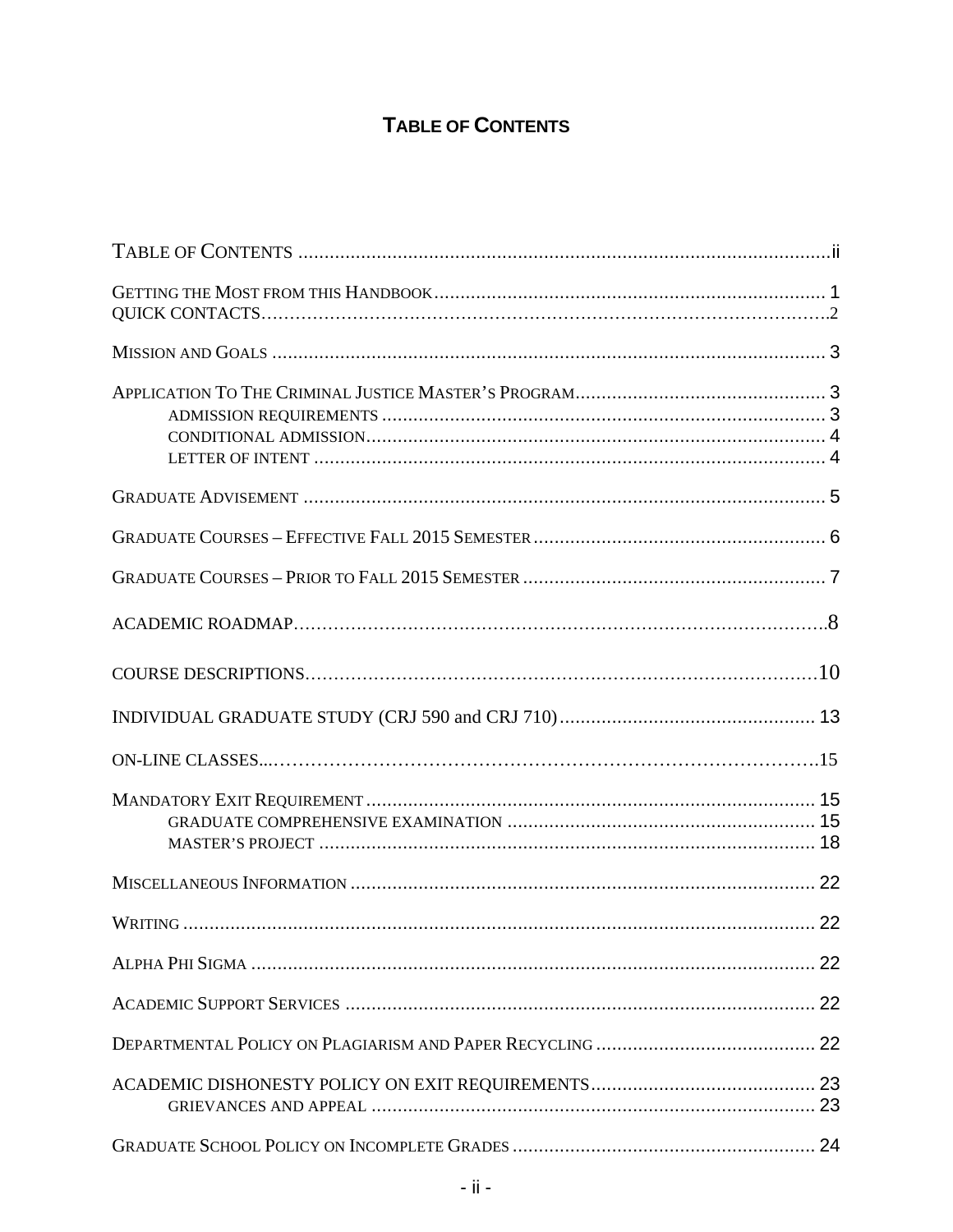| RESEARCH METHODS RUBRIC TELECOLOGY AND ALL AND THE SEARCH METHODS RUBRIC |  |
|--------------------------------------------------------------------------|--|
|                                                                          |  |
|                                                                          |  |
|                                                                          |  |
|                                                                          |  |
|                                                                          |  |
|                                                                          |  |
|                                                                          |  |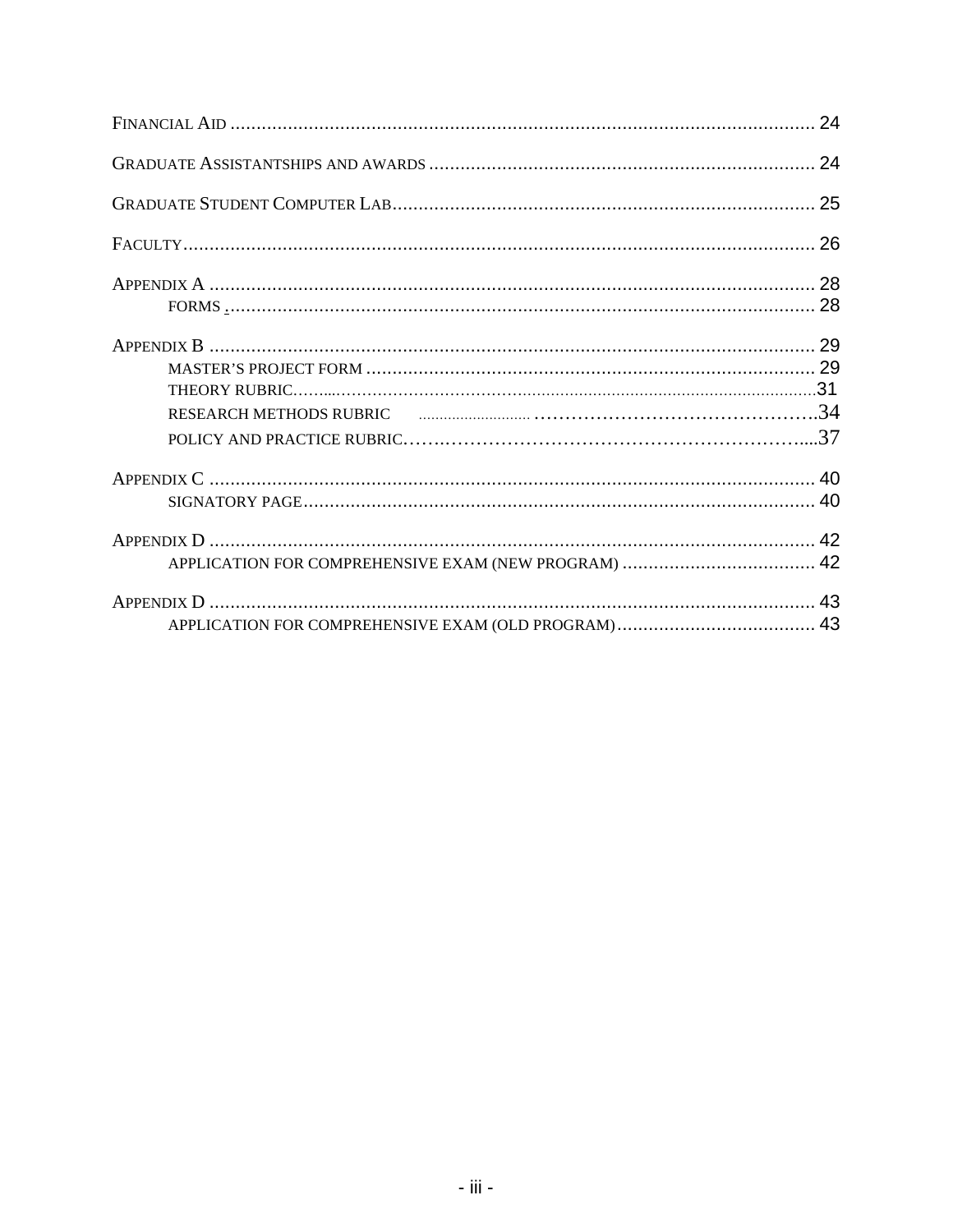### **GETTING THE MOST FROM THIS HANDBOOK**

#### **A. Who is the target audience of this handbook?**

This handbook is designed for graduate students in the Criminal Justice program or for those students who wish to become students in our program.

#### **B. What is the Purpose of the Handbook?**

The handbook provides information about the specifics of the Criminal Justice program, including admission policies, degree requirements and departmental expectations. A comprehensive description of SUNY Buffalo State policies and procedures is available in the Graduate Catalog and on the Graduate School website. Please be aware that the official current policies of the Graduate School can be found in the Graduate Catalog.

#### **C. How do I use the Handbook?**

This handbook provides an organized place to find basic information on areas of interest to a student in the Criminal Justice Department. It is not intended to replace official SUNY Buffalo State documents. Rather, it provides a limited overview of certain policies and procedures, links to official documents, as well as specific information about program requirements, graduation expectations, comprehensive exams, Master's Projects, faculty contact information and research expertise. Refer to the table of contents for specifics contained in the handbook.

#### **D. What information will this handbook include?**

We will do our best to bring you accurate, up-to date information that briefly introduces you to some Buffalo State policies and procedures and describes more in-depth information of specific interest to Criminal Justice students specifically. The policies outlined in the Graduate Catalog serve as your official guide. Please refer to those guidelines and utilize this handbook as a supplement.

**Graduate students must assume full responsibility for knowledge of rules and regulations of Buffalo State and department requirements concerning their individual degree programs. Requirements and programs are subject to change, and students must be aware of current regulations. Provided next is a brief overview of some of the policies. The official document for policies and procedures is the Buffalo State Catalog. Additional official information is available online through the registrar's office, academic standards and the graduate office.**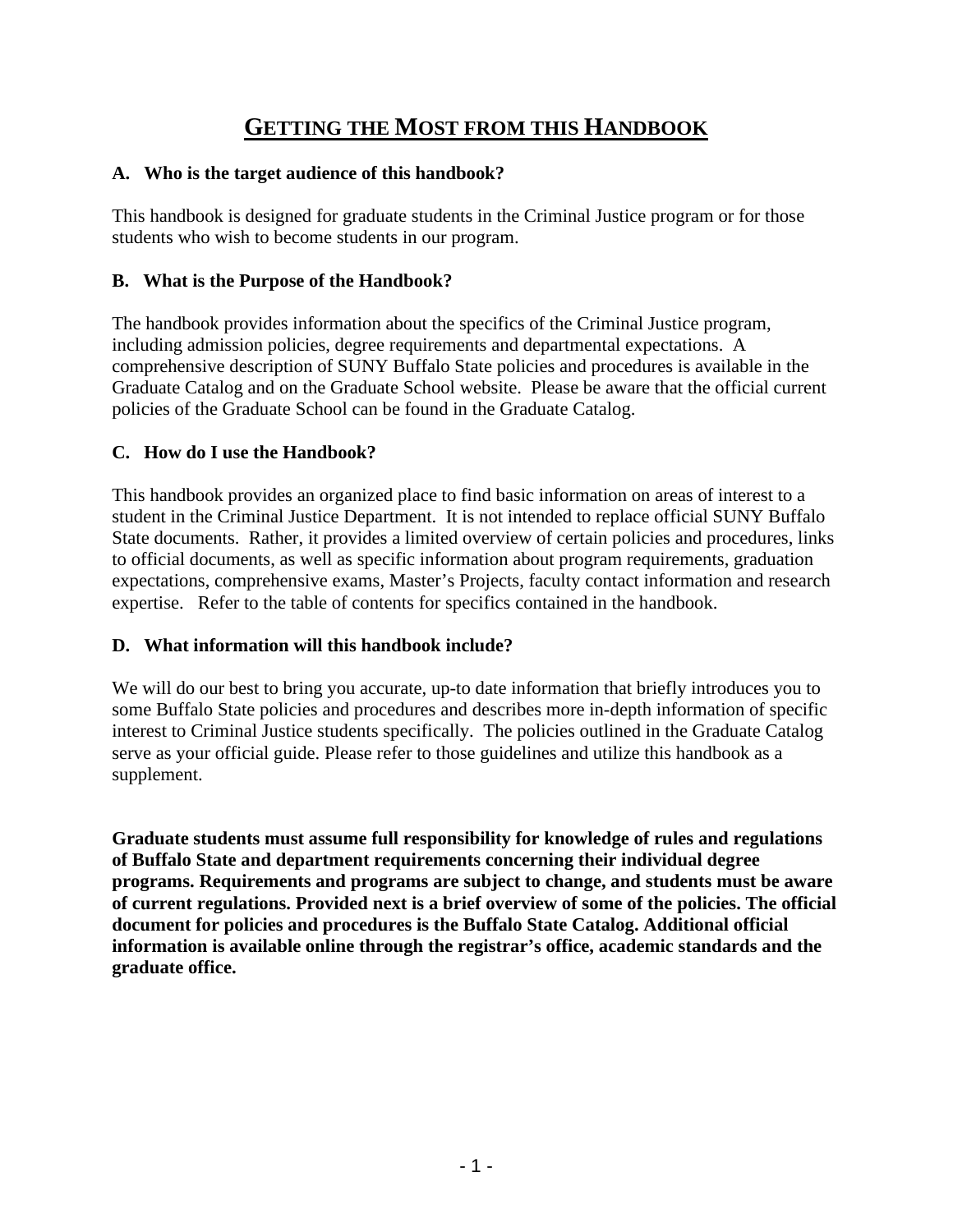## Quick Contacts

## **Criminal Justice Department**

Quick Contacts included below include frequently used phone numbers for Criminal Justice and Buffalo State. You will find additional contact information outlined in more depth throughout this handbook.

| <b>Criminal Justice General Phone Number</b> | 716-878-4517                            |
|----------------------------------------------|-----------------------------------------|
| Criminal Justice Fax                         | 716-878-3240                            |
| <b>Criminal Justice Website</b>              | http://criminaljustice.buffalostate.edu |
| <b>Official Website of Buffalo State</b>     | http://buffalostate.edu                 |
|                                              |                                         |

### Buffalo State

Campbell Student Union (Information Desk) 716-878-6511 Information Desk provides phone and office numbers on request Computer Help Desk 716-878-4357 E. H. Butler Library 716-878-6300

General Information (Switchboard) 716-878-4000 Graduate School Dean's Office 716-878-5601 Registrar 716-878-4811 School of the Professions Dean's Office 716-878-4698 Snow Closings 716-878-5000 Student Accounts 716-878-4121 University Police 716-878-6333 Weigel Health Center **716-878-6711**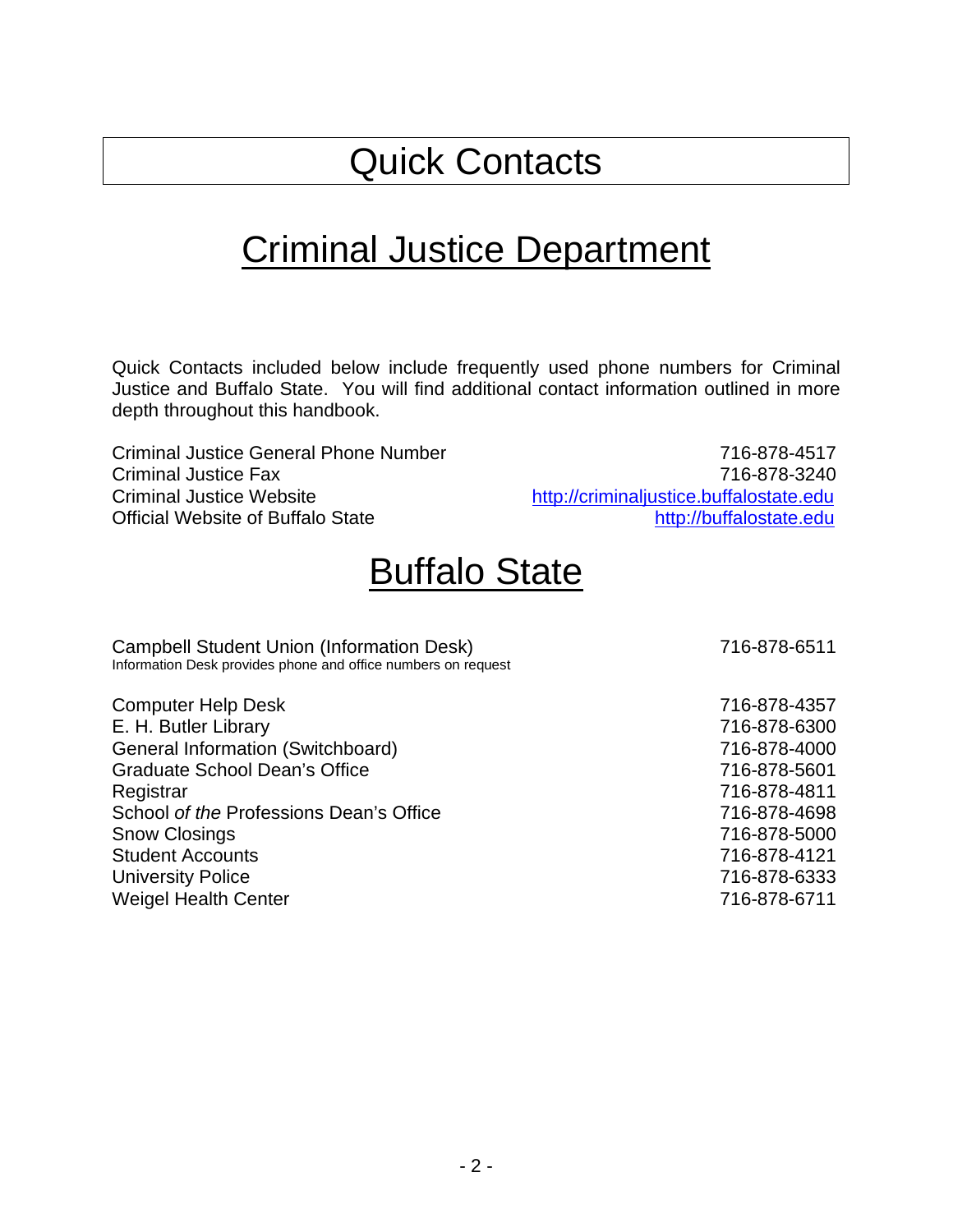### **MISSION AND GOALS**

#### **Mission**

The department provides a comprehensive education in criminal justice through an academically rigorous, multidisciplinary program of study. The curriculum, which is grounded in the social sciences, integrates theory, research and practice with a goal to prepare students for leadership positions in the criminal justice profession and/or for advanced graduate study. The department is committed to fostering an intellectual climate that encourages faculty research, thus enhancing the understanding of criminal justice issues. The department also provides the state and local criminal justice community with expertise across a wide range of specialties represented among the faculty.

#### **Goals**

The department will contribute to the field through expanding our knowledge base both in criminal justice and in other disciplines. We will promote excellence in teaching, research and professional service. The department will produce graduate students who enhance the reputation of the department at the local, state, and national level and are attractive to criminal justice agencies and advanced graduate schools.

Our graduate students will receive broadly based knowledge in criminal justice and related disciplines, acquire academic skills in critical thinking, conceptualization and analysis and have an in-depth understanding of the complexities of decision-making, policy implementation and planned organizational change as it relates to criminal justice.

#### **APPLICATION TO THE CRIMINAL JUSTICE MASTER'S PROGRAM**

Applications are available on-line at the Buffalo State Graduate School site:

<http://graduateschool.buffalostate.edu/apply>

#### **Admission Requirements**

- 1. Bachelor's degree from an accredited college or university with a minimum cumulative GPA of 3.0 (4.0 scale) in the last 60 credit hours or a Master's degree from an accredited college or university.
- 2. A written statement of intent that includes the student's preparation for graduate study (described below).

Applications are reviewed on a continual basis.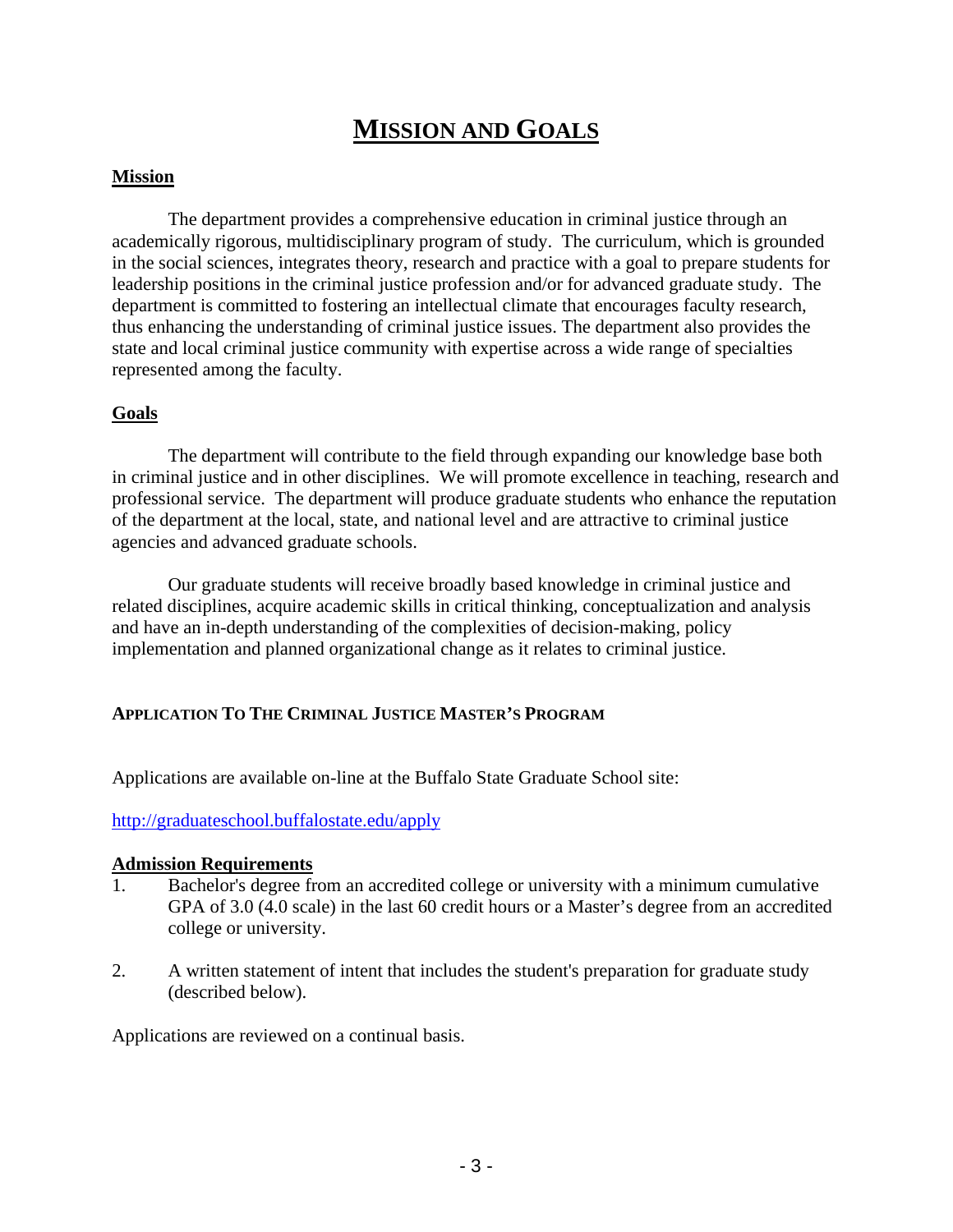#### **Conditional Admission**

If minimum requirements for admission to the program are not met, the Graduate faculty may grant conditional admission to the program as a Pre-Major if the applicant has a minimum undergraduate cumulative grade point average of 2.75 on a 4.0 scale for the last 60 hours of the baccalaureate degree **AND** 

- a) A minimum of five years full-time work experience in the criminal justice field; **OR**
- b) A minimum combined score of 290 on the Verbal and Quantitative sections of the Graduate Record Examination (GRE).

#### **Letter of Intent**

The Criminal Justice faculty requests that applicants for admission into the Graduate Program submit a letter of intent as part of their application package. Please follow these guidelines as you write the letter of intent. Keep your letter to a two-page maximum.

- 1. Explain why you want to pursue graduate study in criminal justice.
- 2. Link your academic training and job experience, if applicable, to why you think you are prepared for study in the Master's program in criminal justice.
- 3. Share your expectations of the graduate program in the Criminal Justice Department of Buffalo State College.
- 4. Specify your future goals/plans after you receive the Master's degree in criminal justice.

#### **Return with your application package to:**

**SUNY Buffalo State The Graduate School Cleveland Hall 204 1300 Elmwood Avenue Buffalo, NY 14222**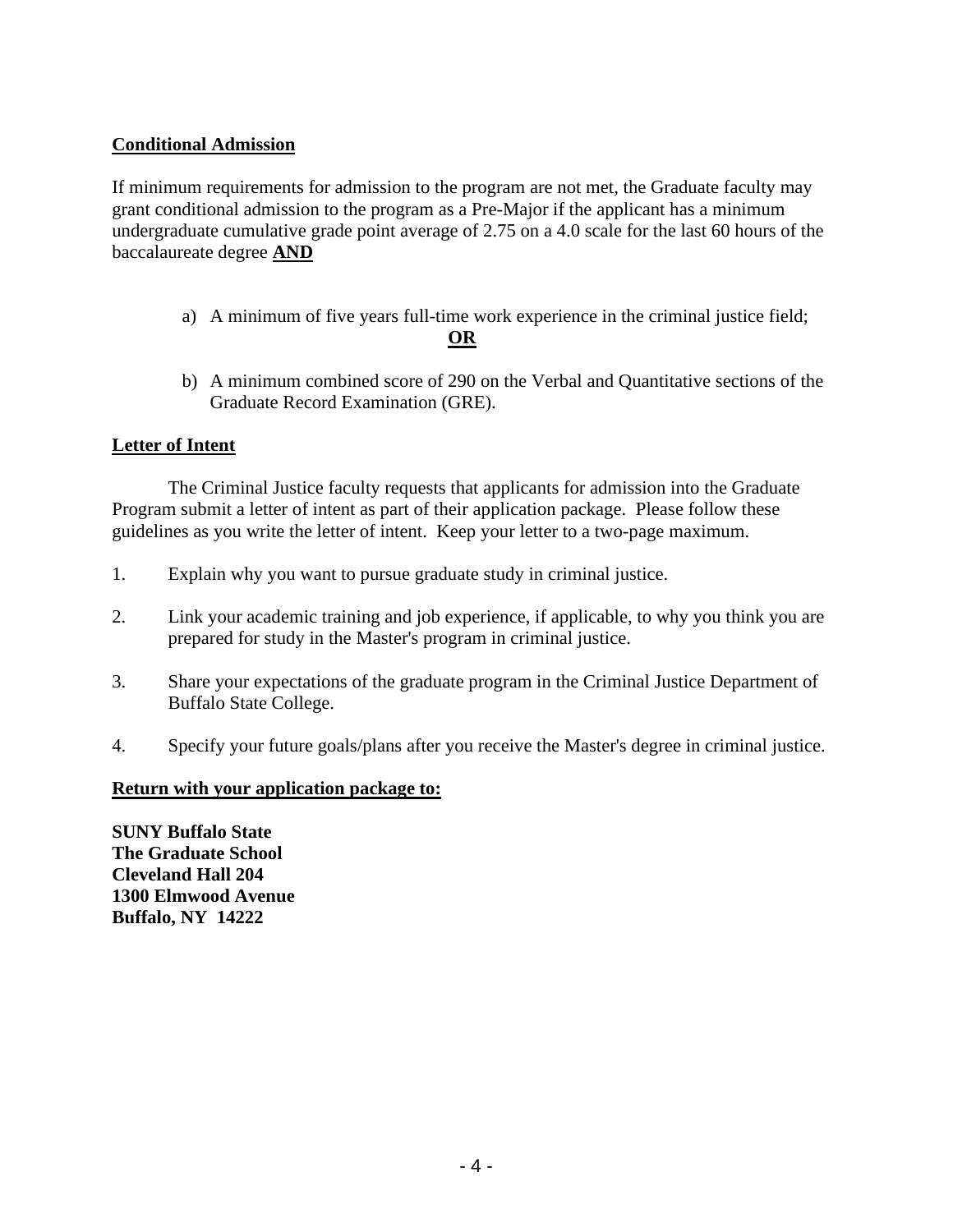### **GRADUATE ADVISEMENT**

Advisement is a partnership between you the student, and your academic advisor. The advisor will assist you in thinking about and planning your educational and career goals. He or she will help you make academic decisions consistent with your abilities, interests and career goals. Ultimately, the final responsibility for planning and implementing your program of study rests with you, the student.

Graduate students are assigned an advisor upon acceptance to the program. It is important that you meet with your advisor at the beginning of your studies to plan out your sequence of courses. While graduate students do not have to have a signed advisement slip to register for courses, it is recommended that students meet with their advisor each semester. You should periodically check-in with your advisor to update him/her on your progress. Notify your advisor of any changes in academic plans (for example: pending transfer credit, summer school plans, elective courses taken, etc.).

#### **Degree Works**

Student academic progress toward graduation requirements is recorded in the *Degree Works* audit system. *Degree Works* should be used in close coordination with the process of academic advisement, including course planning, preparation for the mandatory exit requirement, and graduation in relation to the degree sought. Students and faculty advisers should work to assure that the audit is accurate and up-to-date. Students should periodically review *Degree Works* to ensure accuracy and follow-up with their advisers if there are discrepancies.

*Degree Works* is (1) an online tool that shows your progress towards graduation, (2) shows you coursework completed as well as required and (3) is meant to be used in conjunction with the advice of an academic advisor as well as the college catalog.

Students who currently have degree candidacy applications on file can use them for comparison with the *Degree Works* audit system. However, *Degree Works* is the college's official audit system.

*Degree Works* can be accessed at the following: <http://registrar.buffalostate.edu/students>

It is important that students realize that grade expectations are higher at the graduate level. A "B" is the average grade. Grades of B- to C are below average, but may be used to meet the degree requirements. Students who do not maintain a minimum cumulative GPA of 3.0 (B) will be placed on probation. Please consult the Graduate Catalog for the College's policy on academic probation.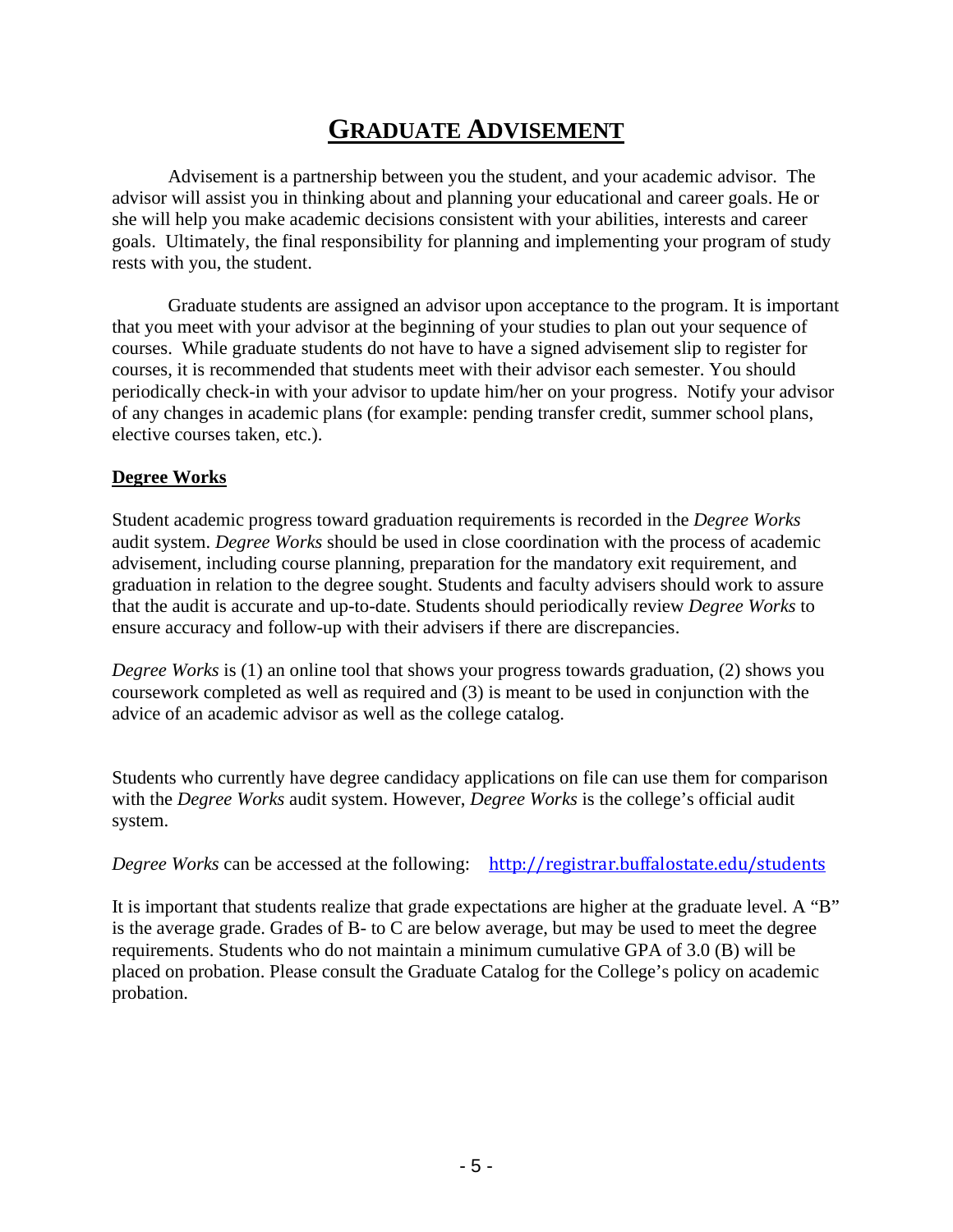### **GRADUATE COURSES – EFFECTIVE FALL 2015 SEMESTER**

#### *TOTAL REQUIRED CREDITS HOURS: 36 credits*

#### **Required Core Courses***:*

- CRJ 501 THEORETICAL PERSPECTIVES ON CRIME/CRIMINAL JUSTICE
- CRJ 504 RESEARCH METHODS IN CRJ
- CRJ 601 CORRECTIONAL STRATEGIES
- CRJ 604 CRIMINAL COURTS
- CRJ 606 LAW ENFORCEMENT ISSUES
- CRJ 609 STATISTICS IN CRIMINAL JUSTICE

#### **Electives:**

| <b>CRJ 508</b>       | HISTORY OF CRIMINAL JUSTICE                                          |
|----------------------|----------------------------------------------------------------------|
| *CRJ 590             | <b>INDEPENDENT STUDY</b>                                             |
| CRJ 602              | ORGANIZATION, BEHAVIOR, & MANAGEMENT PROCESS IN CRJ                  |
| <b>CRJ 603</b>       | <b>ADMINISTRATION OF JUSTICE</b>                                     |
| <b>CRJ 608</b>       | SPECIAL TOPICS IN CRIMINAL JUSTICE                                   |
| <b>CRJ 620</b>       | WHITE COLLAR CRIME                                                   |
| <b>CRJ 622</b>       | <b>JUVENILE JUSTICE</b>                                              |
| <b>CRJ 624</b>       | <b>COMPUTER APPLICATION</b>                                          |
| CRI 625              | RACE AND ETHNICITY IN CRIMINAL JUSTICE                               |
| CRJ 626              | <b>GENDER ISSUES IN CRIMINAL JUSTICE</b>                             |
| CRJ 630              | CONSTITUTIONAL ISSUES IN CRJ                                         |
| CRJ 635              | <b>CRIMINAL JUSTICE ETHICS</b>                                       |
| <i>*</i> CRJ 710     | <b>RESEARCH PROJECT</b>                                              |
| <b>CRJ 721</b>       | <b>GRADUATE THESIS/PROJECT CONTINUATION</b>                          |
| $\alpha$ nt $\alpha$ | $\cap$ LNU $\cap$ DE mundia on $\cap$ in $\cap$ put $\cap$ in $\cap$ |

CRJ 722 GRADUATE THESIS/PROJECT EXTENDED

#### **MANDATORY EXIT REQUIREMENT**: **Comprehensive exam OR CRJ 690 Master's Project (3 credits).**

\*Students are allowed to take a combined maximum of six credit hours of CRJ 590 and CRJ 710. Only CRJ 590 (3 credits) can be taken twice.

**NOTE:** Up to nine (9) credit hours of graduate level electives may be taken outside the department with prior written approval of the student's academic advisor. Graduate classes taken outside the department include those in another department at Buffalo State or at another college or university. Each graduate student must complete at least 15 credit hours in courses numbered 600 or above.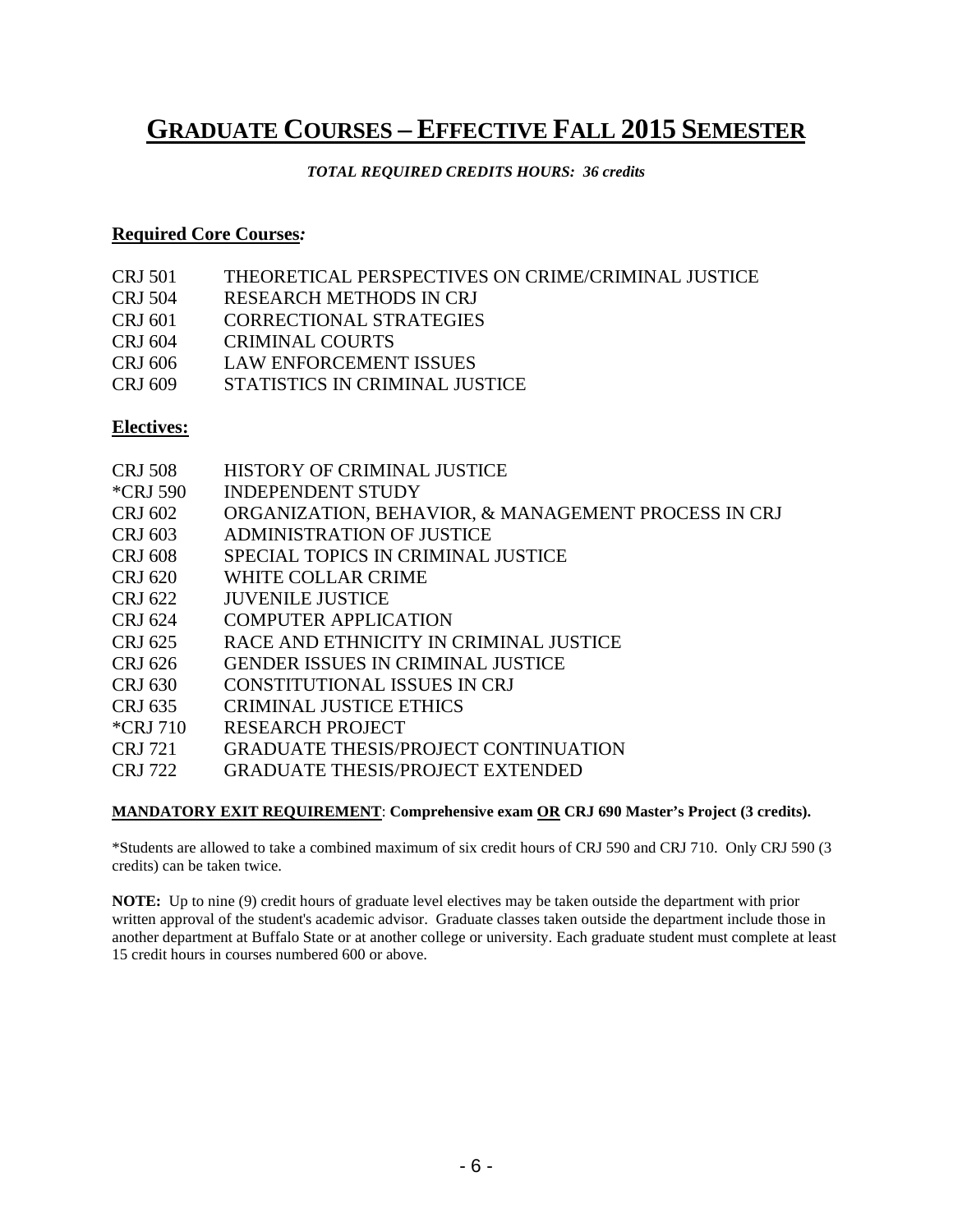### **GRADUATE COURSES – PRIOR TO FALL 2015 SEMESTER**

*TOTAL REQUIRED CREDITS HOURS: 36 credits*

#### **Required Core Courses***:*

| <b>CRJ 501</b> | THEORETICAL PERSPECTIVES ON CRIME/CRIMINAL JUSTICE |
|----------------|----------------------------------------------------|
| <b>CRJ 504</b> | RESEARCH METHODS IN CRJ                            |
| CRJ 603        | ADMINISTRATION OF JUSTICE                          |

#### **Electives:**

| <b>CRI 508</b>  | HISTORY OF CRIMINAL JUSTICE                         |
|-----------------|-----------------------------------------------------|
| *CRJ 590        | <b>INDEPENDENT STUDY</b>                            |
| CRJ 601         | <b>CORRECTIONAL STRATEGIES</b>                      |
| CRJ 602         | ORGANIZATION, BEHAVIOR, & MANAGEMENT PROCESS IN CRJ |
| CRJ 604         | <b>CRIMINAL COURTS</b>                              |
| CRJ 605         | LAW & SOCIAL CONTROL                                |
| CRJ 606         | <b>LAW ENFORCEMENT ISSUES</b>                       |
| CRJ 608         | SPECIAL TOPICS IN CRIMINAL JUSTICE                  |
| <b>CRJ 620</b>  | WHITE COLLAR CRIME                                  |
| CRI 622         | <b>JUVENILE JUSTICE</b>                             |
| CRJ 624         | <b>COMPUTER APPLICATION</b>                         |
| CRJ 625         | RACE AND ETHNICITY IN CRIMINAL JUSTICE              |
| CRJ 626         | <b>GENDER ISSUES IN CRIMINAL JUSTICE</b>            |
| CRJ 628         | ORGANIZED CRIME                                     |
| CRJ 630         | <b>CONSTITUTIONAL ISSUES IN CRJ</b>                 |
| CRI 635         | <b>CRIMINAL JUSTICE ETHICS</b>                      |
| <i>*CRJ 710</i> | <b>RESEARCH PROJECT</b>                             |
| <b>CRJ</b> 721  | <b>GRADUATE THESIS/PROJECT CONTINUATION</b>         |

CRJ 722 GRADUATE THESIS/PROJECT EXTENDED

#### **MANDATORY EXIT REQUIREMENT: Comprehensive exam OR CRJ 690 Master's Project (3 credits).**

\*Students are allowed to take a combined maximum of six credit hours of CRJ 590 and CRJ 710. Only CRJ 590 (3 credits) can be taken twice.

**NOTE:** Up to nine (9) credit hours of graduate level electives may be taken outside the department with prior written approval of the student's academic advisor. Graduate classes taken outside the department include those in another department at Buffalo State or at another college or university. Each graduate student must complete at least 15 credit hours in courses numbered 600 or above.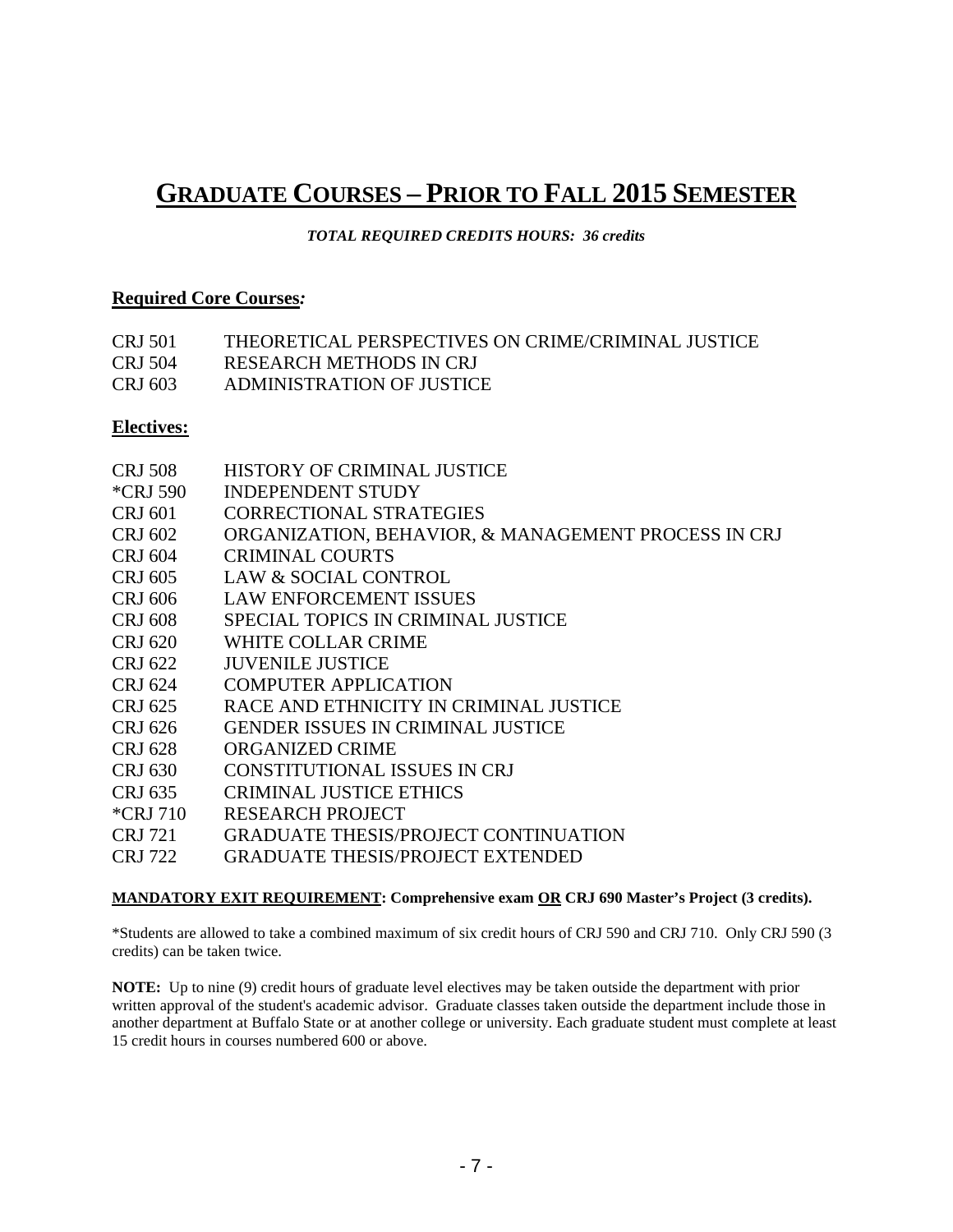### **Effective Fall 2016 Semester**

### **ACADEMIC ROADMAP TEMPLATE Masters Program Criminal Justice**

.

| Nine (9) Credits / Semester                                  |                          |            |  |                                         |                          |            |
|--------------------------------------------------------------|--------------------------|------------|--|-----------------------------------------|--------------------------|------------|
| <b>FIRST SEMESTER</b>                                        |                          |            |  | <b>SECOND SEMESTER</b>                  |                          |            |
| <b>Course Title</b>                                          | Catalog<br><b>Number</b> | <b>REQ</b> |  | <b>Course Title</b>                     | Catalog<br><b>Number</b> | <b>REQ</b> |
| <b>Theoretical Perspectives</b><br>on Crime/Criminal Justice | <b>CRJ 501</b>           | Yes        |  | Research Methods in<br>Criminal Justice | <b>CRJ 504</b>           | <b>Yes</b> |
| <b>Correctional Strategies</b>                               | <b>CRJ 601</b>           | Yes        |  | <b>Criminal Courts</b>                  | <b>CRJ 604</b>           | Yes        |
| <b>Statistics in Criminal</b><br>Justice                     | <b>CRJ 609</b>           | Yes        |  | Law Enforcement Issues                  | CRJ 606                  | Yes        |

| <b>THIRD SEMESTER</b>  |               |                                   | <b>FOURTH SEMESTER</b> |               |            |  |
|------------------------|---------------|-----------------------------------|------------------------|---------------|------------|--|
| <b>Course Title</b>    | Catalog       | <b>REQ</b><br><b>Course Title</b> |                        | Catalog       | <b>REQ</b> |  |
|                        | <b>Number</b> |                                   |                        | <b>Number</b> |            |  |
| <b>CRJ</b> Elective    |               |                                   | <b>CRJ</b> Elective    |               |            |  |
| <b>CRJ</b> Elective    |               |                                   | <b>CRJ</b> Elective    |               |            |  |
|                        |               |                                   | Option 1: CRJ 590 or   |               |            |  |
|                        |               |                                   | Course from            |               |            |  |
| CRJ 590 or Course from |               |                                   | Outside the            |               |            |  |
| Outside the Department |               |                                   | Department             |               |            |  |
|                        |               |                                   | and                    |               |            |  |
|                        |               |                                   | Comprehensive Exam     |               |            |  |
|                        |               |                                   | Option 2: CRJ 690      |               |            |  |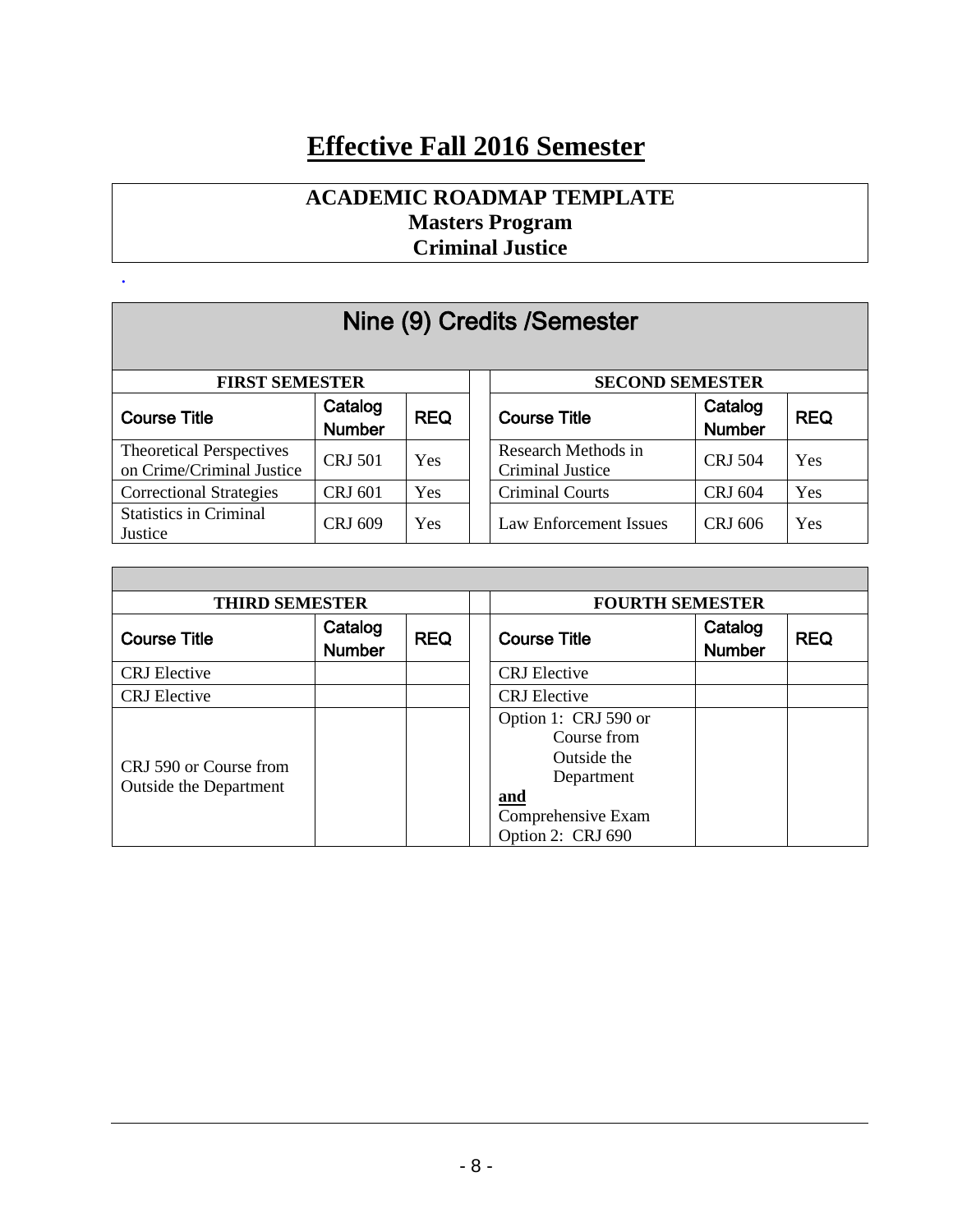# Twelve (12) Credits /Semester

| <b>FIRST SEMESTER</b>                                        |                          |            | <b>SECOND SEMESTER</b>                  |                          |            |  |
|--------------------------------------------------------------|--------------------------|------------|-----------------------------------------|--------------------------|------------|--|
| <b>Course Title</b>                                          | Catalog<br><b>Number</b> | <b>REQ</b> | <b>Course Title</b>                     | Catalog<br><b>Number</b> | <b>REQ</b> |  |
| <b>Theoretical Perspectives</b><br>on Crime/Criminal Justice | <b>CRJ 501</b>           | Yes        | Research Methods in<br>Criminal Justice | <b>CRJ 504</b>           | Yes        |  |
| <b>Correctional Strategies</b>                               | <b>CRJ 601</b>           | Yes        | <b>Criminal Courts</b>                  | <b>CRJ 604</b>           | Yes        |  |
| <b>Statistics in Criminal</b><br>Justice                     | CRJ 609                  | Yes        | <b>Law Enforcement Issues</b>           | <b>CRJ 606</b>           | Yes        |  |
| <b>CRJ</b> Elective                                          |                          |            | <b>CRJ</b> Elective                     |                          |            |  |

|                               | <b>THIRD SEMESTER</b>    |            |  |  |  |  |
|-------------------------------|--------------------------|------------|--|--|--|--|
| <b>Course Title</b>           | Catalog<br><b>Number</b> | <b>REQ</b> |  |  |  |  |
| <b>CRJ</b> Elective           |                          |            |  |  |  |  |
| <b>CRJ</b> Elective           |                          |            |  |  |  |  |
| CRJ 590 or Course from        |                          |            |  |  |  |  |
| <b>Outside the Department</b> |                          |            |  |  |  |  |
| CRJ 590 or Course from        |                          |            |  |  |  |  |
| <b>Outside the Department</b> |                          |            |  |  |  |  |
| Comprehensive Exam            |                          |            |  |  |  |  |

\*NOTE: The required/core courses identified above will be offered every year during the same semester (*Fall: CRJ 501, 601 & 609. Spring: CRJ 504, 604 & 606*).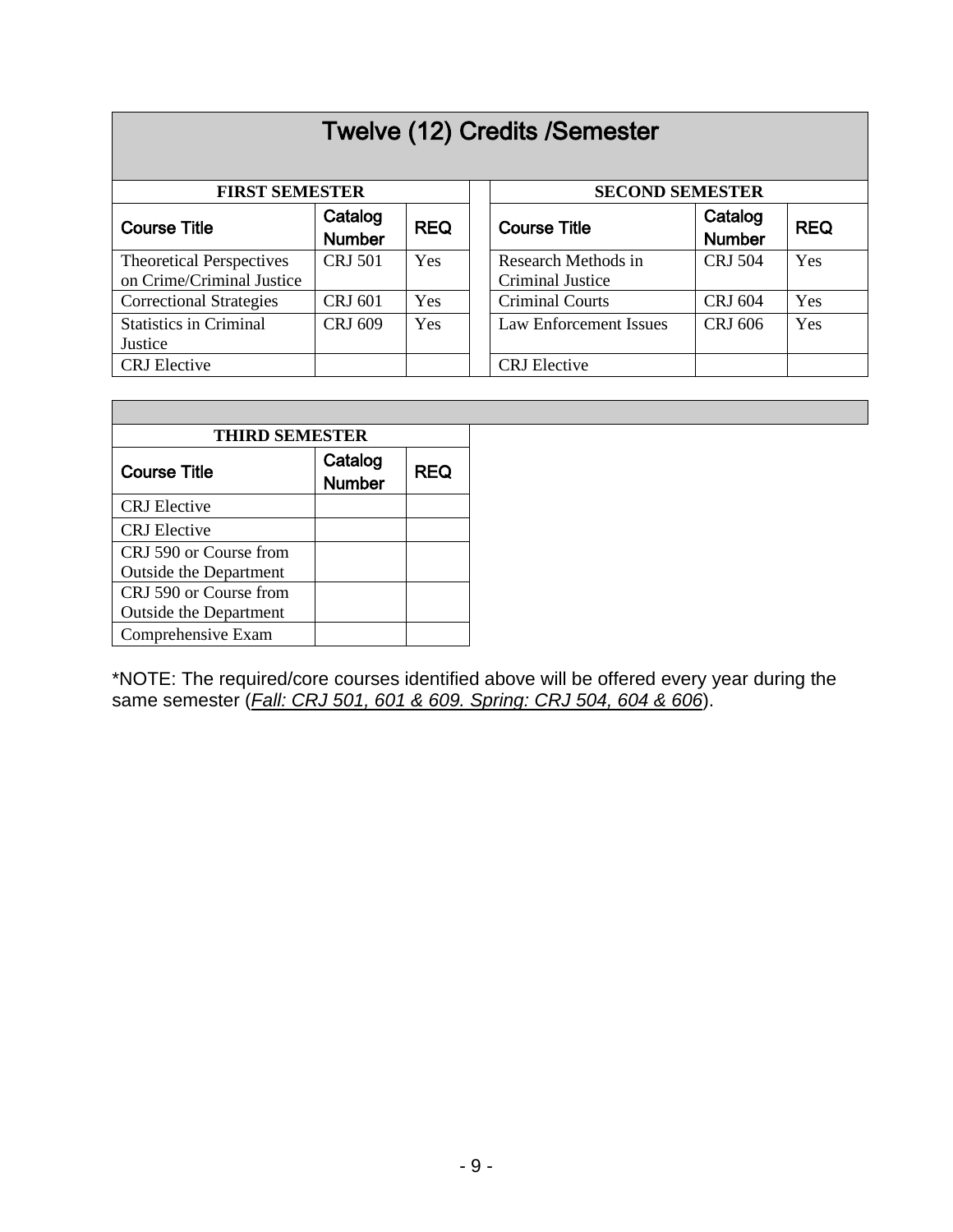### **Course Descriptions**

#### **CRJ 501**

#### **Theoretical Perspectives on Crime and Criminal Justice**

This course examines patterns and trends in crime and victimization in the United States. It also studies the complex relationships between theoretical explanations of criminal behavior and criminal justice policies and priorities. Attention is given to understanding the theoretical and empirical foundations of criminal behavior and crime control. Emphasis is placed on the development of writing and conceptual skills.

#### **CRJ 504**

#### **Research Methods in Criminal Justice**

This course is an examination of the nature of research in criminal justice. Focus on theory, experimental and quasi-experimental design, sampling, measurement, data analysis and ethics.

#### **CRJ 508**

#### **History of Criminal Justice**

Focus is on the societal responses to crime and disorder in the U.S. from the colonial period through the 20th century. Emphasis is on social forces that influenced the development of criminal law and its institutions of social control. Readings focus on traditional and revisionist scholarship on social disorder, law, crime, police, courts, prisons, and juvenile justice.

#### **CRJ 590**

#### **Independent Study (see Individual Graduate Study)**

The purpose of the Independent Study option is to provide an opportunity for a graduate student in Criminal Justice to:

a) pursue a topic which may be covered only briefly or not at all in the regular course offerings; and to

b) work closely with a sponsoring faculty member in an effort to improve conceptual, analytical, organizational, writing, and research skills.

#### **CRJ 601**

#### **Correctional Strategies**

Examines the historical, philosophical, theoretical and legal dimensions of correctional practices in the United States. Contemporary correctional strategies and services, including institutional and communitybased programs and probation and parole are described and analyzed according to contemporary legal and policy criteria.

#### **CRJ 602**

#### **Organizational Behavior and the Management Process in Criminal Justice**

This course examines the managerial environment of criminal justice organizations. Special emphasis is on the analysis and application of administrative science to improving crime control agency management.

#### **CRJ 603**

#### **Administration of Criminal Justice**

This course provides intensive and integrative analysis of the administration of criminal justice. It adopts due process and crime control models to examine existing policies and their impact on our nation's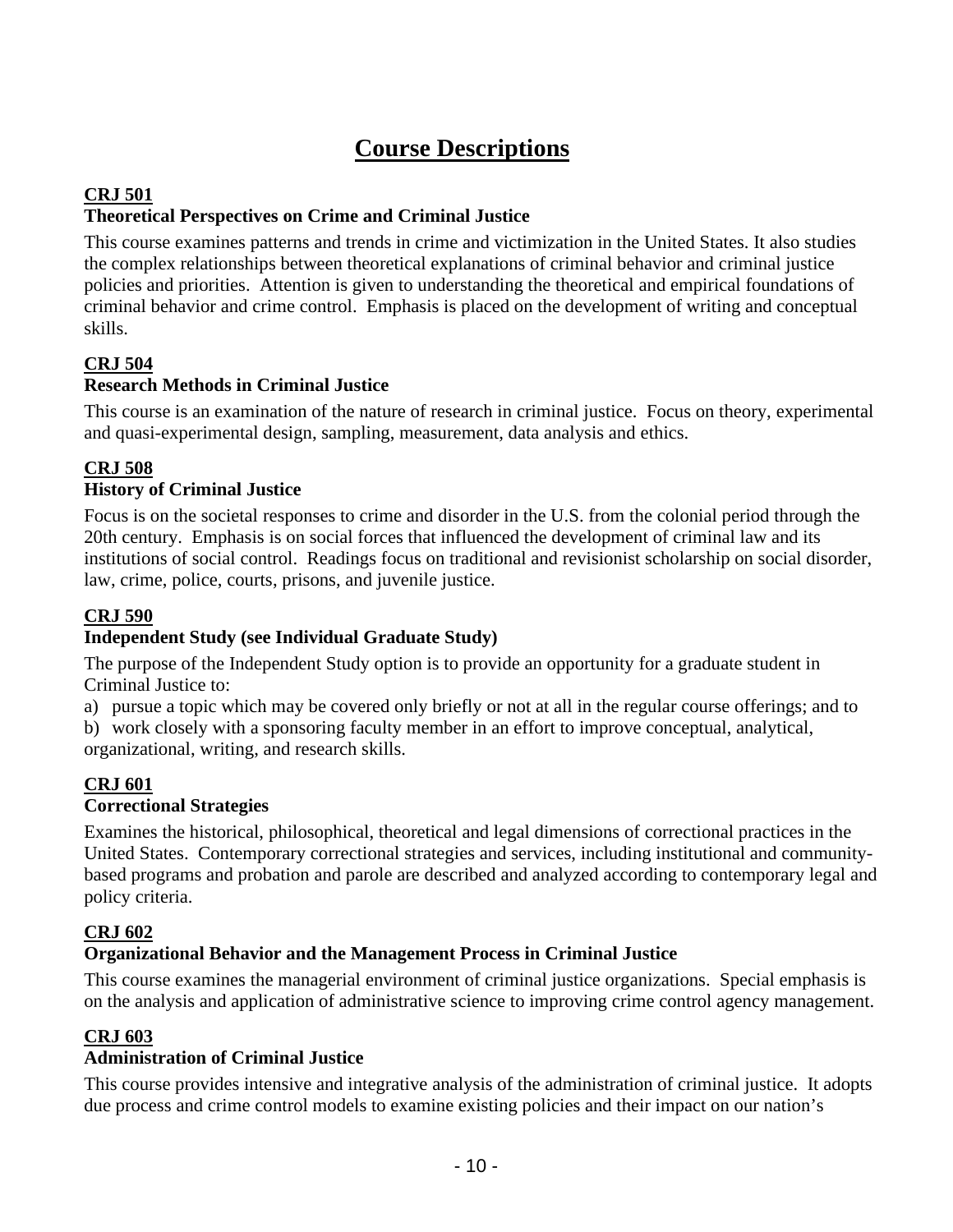criminal justice system and its agencies. This course will also familiarize students with the existing body of literature in criminal justice, legal and social sciences.

#### **CRJ 604 Criminal Courts**

This course examines the criminal courts with a focus on the theory of courts and the legal, social, and political processes that significantly affect the cooperation of the criminal courts, and the administration of justice, and judicial decision-making. The interrelationship between social and political forces that influence court decisions and justice will also be discussed.

### **CRJ 606**

#### **Law Enforcement Issues**

This course studies selected issues relating to the role and operations of law enforcement in a time of complex social change. Topics will vary as developing issues and problems impact on the police.

#### **CRJ 608**

#### **Special Topics in Criminal Justice**

An intensive analysis of a special topic(s) not covered in the existing curriculum. This is determined by relevancy and currency of the topic(s), student interests, and the availability of resources and expertise to teach the specific subject matter. Topics will vary. CRJ 608 may be taken up to three times as long as three different topics are taken.

#### **CRJ 609**

#### **Statistics in Criminal Justice**

Prerequisite: Graduate status or instructor permission. Introduction and overview of statistical principles and methods in criminological research. Examination of descriptive, inferential, and multivariate statistics through parametric and nonparametric measures. Emphasis on the interpretation and application of statistical results from software analysis, such as SPSS, and journal articles.

#### **CRJ 620 White-collar Crime**

Examines the theoretical and empirical literature on upper-world crime and its impact on society. Emphasis is on the relationship between criminal, civil, and regulatory processes, their effectiveness and the characteristics of offenders.

#### **CRJ 622 Juvenile Justice**

#### Examines the historical, philosophical, theoretical, and legal foundations of juvenile justice systems in states across the country. Examination of the relationship between juvenile delinquency and youth crime and various state juvenile justice strategies, of the empirical studies of interventions to combat drug behavior, gangs and criminal violence, and the effectiveness of the complex decisions made by the juvenile justice system in addressing delinquency and youth crime.

#### **CRJ 624**

#### **Computer Application**

This course provides students with various computer applications of basic statistical methods as they apply to criminal justice. A combination of lectures on both descriptive and inferential statistics and hands-on experience in the computer lab is designed to raise students' analytical ability through quantitative training exercises.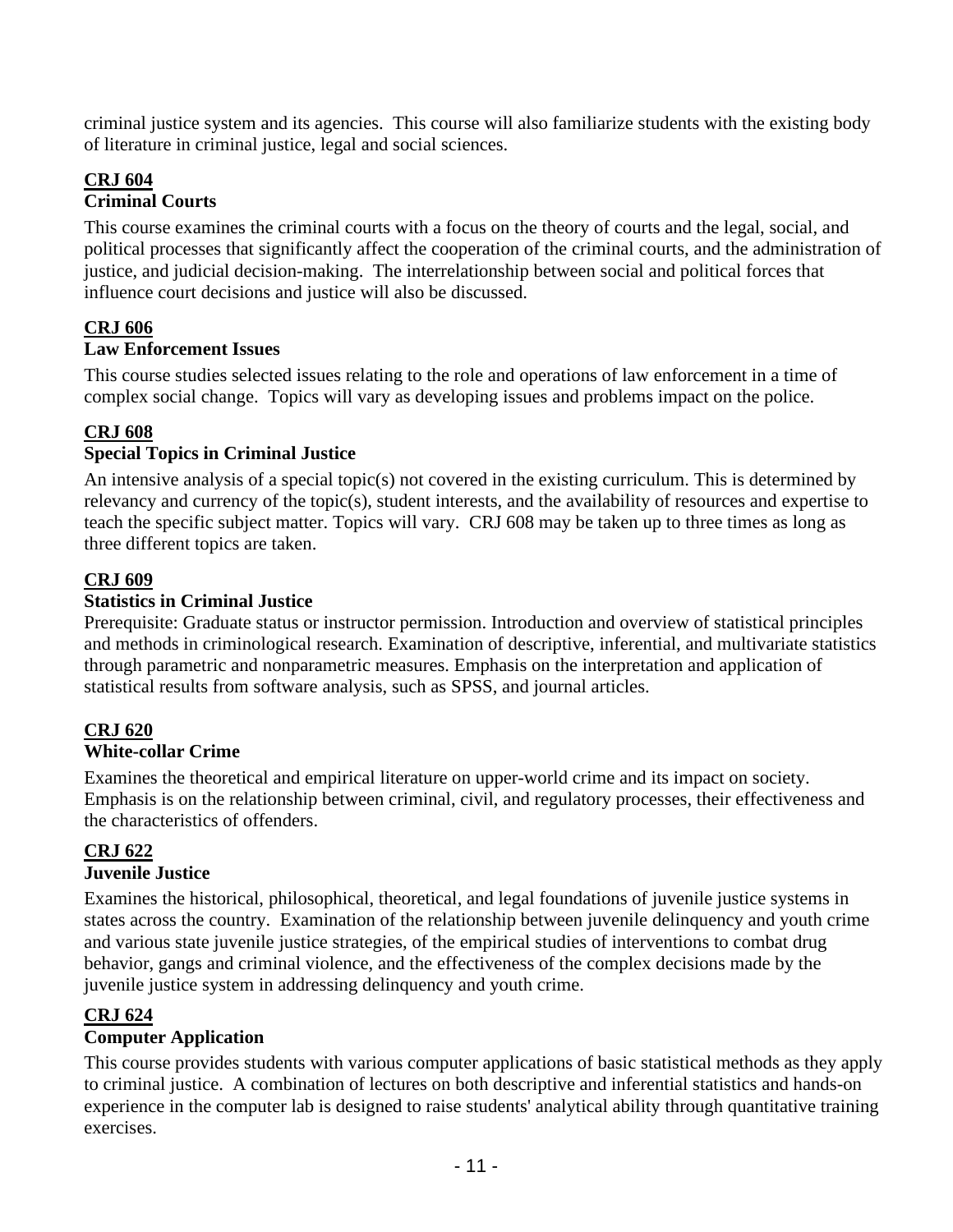#### **CRJ 625 Race and Ethnicity in Criminal Justice (Pre: CRJ 501)**

This course examines the effects of different manifestations of racial and ethnic stratification in American society on crime and the administration of criminal justice in the United States. More specifically, the course explores the legal history of racial stratification In the United States, the effects of racial stratification on the criminality of minority groups, and the differential enforcement of the law against members of minority groups at different phases of the criminal justice process.

#### **CRJ 626**

#### **Gender Issues in Criminal Justice (Pre: CRJ 501)**

This course furthers the understanding of gender differences and their effects on criminal behavior, law and the criminal justice process. More specifically, the course explores the crimes of which women are disproportionately victims; the extent, types, distinguishing characteristics, and theories of female criminality; as well as the criminal justice policies and practices that result in the differential treatment of female victims, offenders, and practitioners.

#### **CRJ 630**

#### **Constitutional Issues in Criminal Justice**

This course is designed to extend the student's knowledge and skills in legal reasoning, writing of briefs, and legal research. Study will consist of identifying and analyzing selected Supreme Court cases with an emphasis on the First, Fourth, and Fifth Amendments of the U. S. Constitution. It also **examines** former ideologies for comparison with current trends, issues and ideologies with emphasis on the comprehension of legal thought and how it changes. The casebook method of study will be used.

#### **CRJ 635**

#### **Criminal Justice Ethics (Pre: CRJ 501)**

Criminal justice professionals must regularly make decisions intended to prevent or redress the most serious social harms. Since ethics provides a foundation for decision- making processes, this course reviews ethics as a component of criminal justice. This course provides an overview of basic ethical concepts and theories, discusses micro-level ethical issues and problems in the criminal justice process, and examines specific ethical problems of the various components of the criminal justice process.

#### **CRJ 690**

#### **Master's Project**

Research or investigation of a particular problem planned and carried out by the student with consultation and guidance from the instructor.

#### **CRJ 710**

#### **Research Project (see Individual Graduate Study)**

Participation in an on-going research project by invitation of a Criminal Justice faculty member. A student cannot take this course more than once

#### **CRJ 721**

#### **Graduate Project Continuation**

Non-Billable (no cost for up to two years immediately after the semester "IP" grade was received).

#### **CRJ 722**

#### **Graduate Project Extended**

Billable for one credit hour each semester until project has been completed.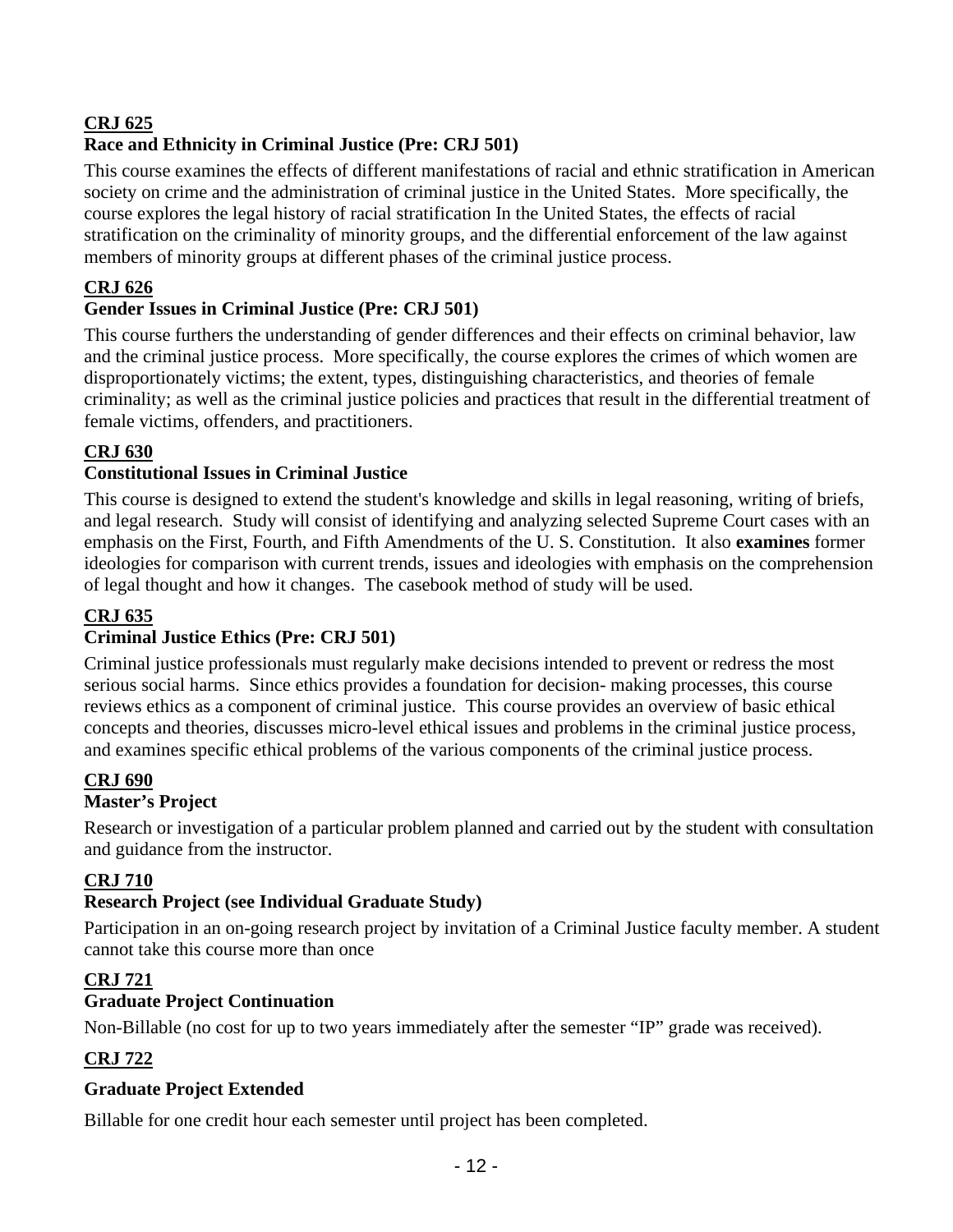#### **Individual Graduate Study (CRJ 590 and CRJ 710)**

It is expected that all Independent Study (CRJ 590) and Research Project (CRJ 710) course work and academic products produced by the graduate students be reflective of work typically required of students enrolled in regular graduate courses. That is, the work load, academic standards, and academic products of all individual graduate study work are to be equivalent to any regular graduate course offered within the department.

Sponsoring faculty have the exclusive responsibility for assigning grades to all students they have sponsored under the individual graduate study option. All college policies, procedures, and guidelines concerning the evaluation and grading of completed course work, or the issuance of "Incomplete" grades, governing regular courses apply to the evaluation of individual graduate study courses.

Any of the departmental guidelines and policies may be waived by the departmental chairperson in consultation with the sponsoring faculty under special circumstances. Waiver of the college rules, regulations, and guidelines must be accomplished through the College Academic Appeals Committee.

#### *CRJ 590 – Independent Study:*

The Criminal Justice Department will authorize graduate Independent Study credit only under the following circumstances:

- 1. The subject matter of the topic is either briefly mentioned or not dealt with at all in regular criminal justice courses.
- 2. Independent study is never a substitute for a course already offered (College Rule).
- 3. The graduate student seeking independent study credit must have completed all outstanding incomplete course work.
- 4. The graduate student seeking independent study credit must have successfully completed at least twelve credits of criminal justice graduate course work taken under regular instructional methods.
- 5. A maximum of six hours of credit for independent studies may be included in a student's program (College Rule).
- 6. An *Individual Graduate Study Application Form* is completed and a summary attached. The form is available in paper copy from the Criminal Justice Department and on-line (see Appendix A).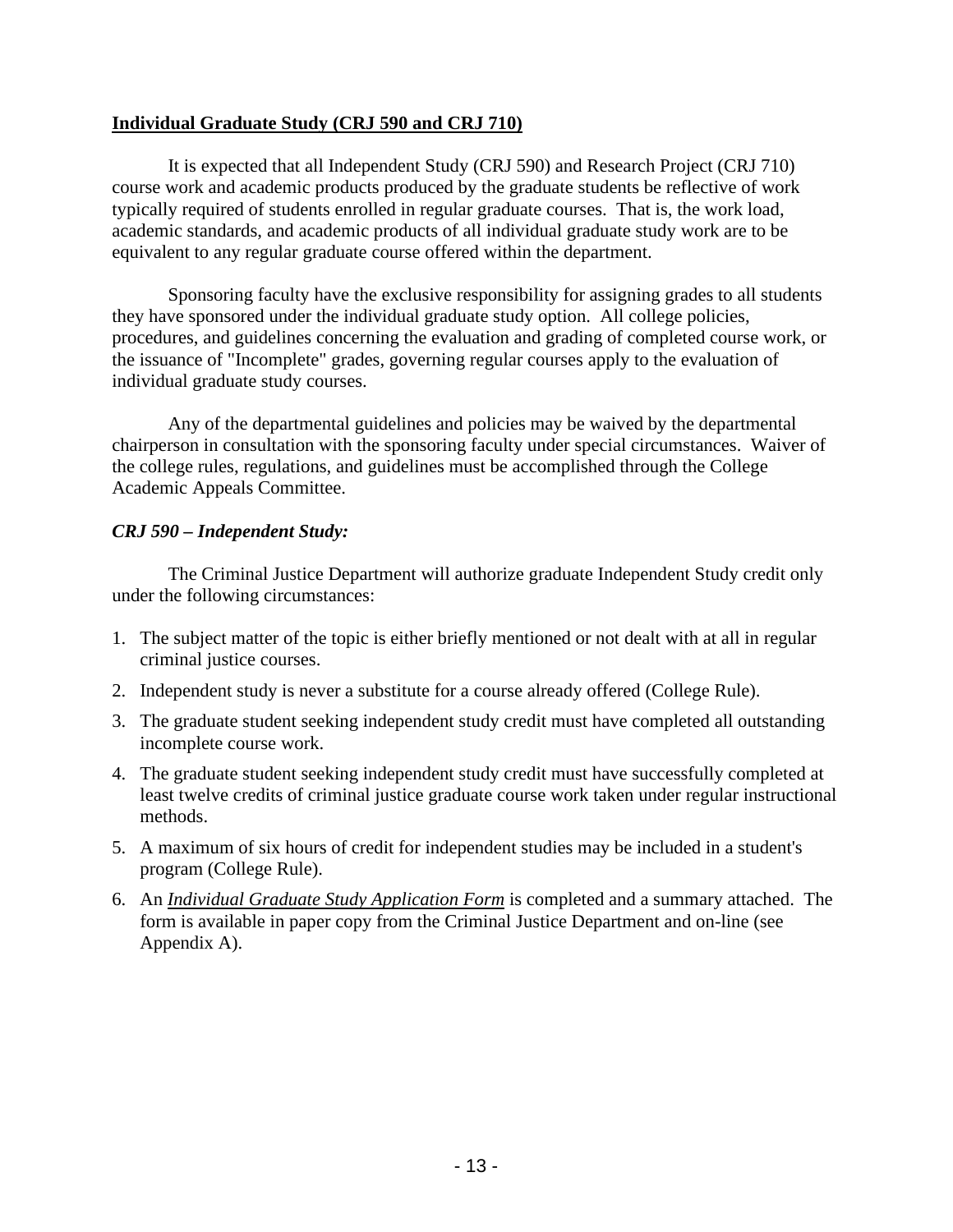#### *Application Procedures for an Independent Study*

A graduate student considering enrollment in Independent Study (CRJ 590) must follow the procedures listed below:

- 1. Preliminary discussion with a criminal justice graduate faculty member.
- 2. Prepare a summary of the proposed work: description of the topic, purpose and objective, method of instruction (e.g., list of readings, individual consultations with instructor, etc.) and method of evaluation (e.g., research paper, examination, etc.).
- 3. Meet with the faculty member for the purpose of reviewing the summary.
- 4. Complete an *Individual Graduate Study Application Form* and present it to the faculty member along with a copy of the summary. Faculty approval/ sponsorship will be formally determined by the faculty member's signature on the form.
- 5. Submit the *signed form and the summary* to the Criminal Justice Department chair for signature by the *first day of classes*.
- 6. Upon receiving departmental authorization, the graduate student must submit the signed form to the SOP Dean's Office for final authorization by the *published deadline*.

#### *CRJ 710 – Research Project*

The Criminal Justice Department will authorize graduate Research Project credit only under the following circumstances:

- 1. The graduate student seeking Research Project credit must have completed all outstanding incomplete course work.
- 2. The graduate student seeking Research Project credit must have successfully completed at least twelve credits of criminal justice graduate course work taken under regular instructional methods.
- 3. A maximum of three hours of credit for Research Project may be included in a student's program.
- 4. An *Individual Graduate Study Application Form* is completed and a summary attached. The form is available in paper copy from the Criminal Justice Department and on-line (see Appendix A).

#### *Application Procedures for a Research Project*

A graduate student considering enrollment in Research Project (CRJ 710) must follow the procedures listed below:

- 1. Be invited by a criminal justice graduate faculty member to participate in the research.
- 2. Prepare a summary of the proposed work: description of the topic, purpose and objective, description of the research activities in which the graduate student is expected to engage and how the student will be evaluated.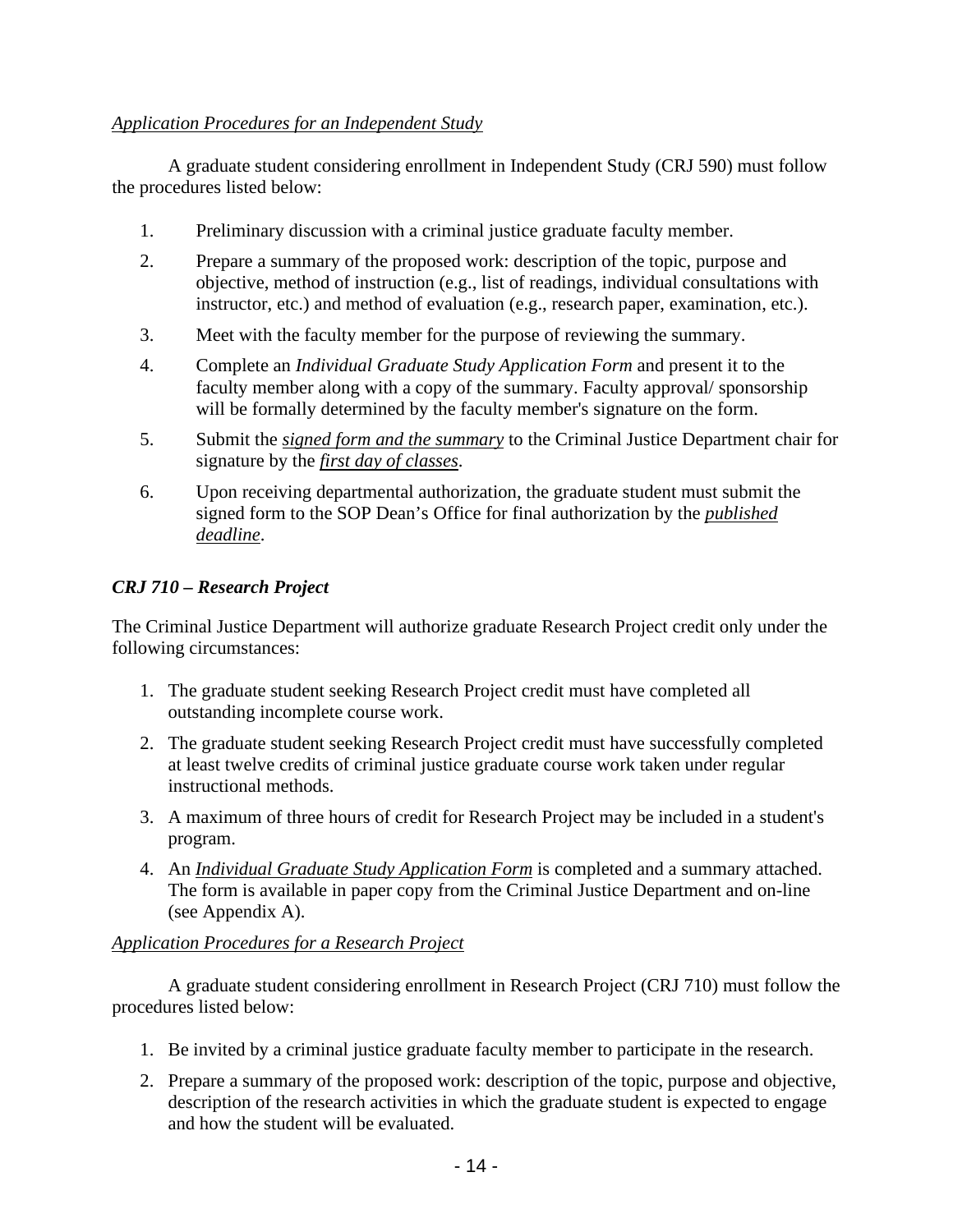- 3. Meet with the faculty member for the purpose of reviewing the summary.
- 4. Complete an *Individual Graduate Study Application Form* and present it to the faculty member along with a copy of the summary. Faculty approval/sponsorship will be formally determined by the faculty member's signature on the form.
- 5. Submit the *signed form and the summary* to the Criminal Justice Department chair for signature by the *first day of classes*.
- 6. Upon receiving departmental authorization, the graduate student must submit the signed form to the SOP Dean's Office for final authorization by the *published deadline*.

#### *On-Line Classes*

All criminal justice required core courses are offered in-class only, including summer offerings. Criminal justice elective courses may be offered on-line at the discretion of the faculty member teaching the class.

#### **MANDATORY EXIT REQUIREMENT**

To complete your Master's degree in Criminal Justice, each student must successfully complete the mandatory exit requirement. You may choose between writing the Graduate Comprehensive Exam **or** writing a Master's Project. You must have a GPA of 3.0 or above to complete the exit requirement.

Your options are:

- 1. Up to four attempts to pass the Graduate Comprehensive Exam.
- 2. Completion of the Master's Project.
- 3. One attempt at approval of the Master's Project and four attempts at the Comprehensive Exam.
- 4. Some combination of attempts at the Master's Project and the Comprehensive Exam. You may switch from the Master's Project to the Comprehensive Exam at any time **or** from the Comprehensive Exam to the Master's Project after any attempt at the Comprehensive Exam.

#### **Graduate Comprehensive Examination**

The current policies and procedures govern the Graduate Comprehensive Examination.

#### *Eligibility*

Students will be eligible to take the comprehensive examination when they have completed 24 credit hours of course work, including all Core courses, with a minimum 3.0 GPA in the Master's Program.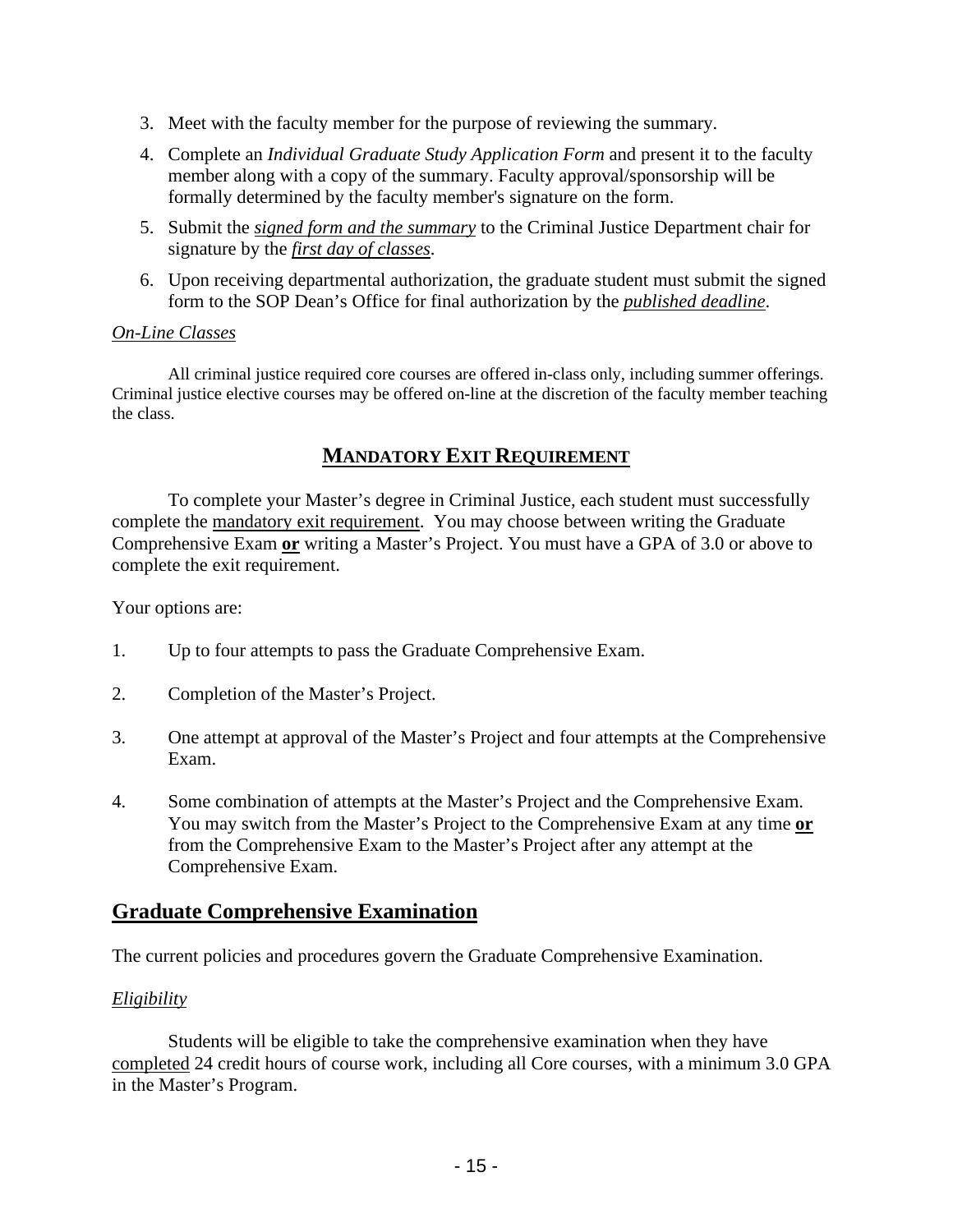#### *Providing Notice*

Students intending to take the comprehensive examination must notify the Chairperson two months prior to the exam date by submitting a completed comprehensive exam application form. The document is available in paper form in the Criminal Justice Department office and online (see Appendix D). In the event that the student cannot take the exam, 24-hour notice must be given to the Chair. Should the student sign up for the exam and not notify the Chair, or turn in a completed response, the student will either receive a failing grade for the entire exam and/or for the particular question they did not provide a response.

#### *Date of Exam*

#### The Comprehensive Examination are given twice a year. **Fall – 2nd Monday in September Spring – 1st Monday in February**

#### *Selection of Questions*

The Comprehensive Exam consists of three questions, one in each of the following areas: Research Methods, Theory, and Criminal Justice Policy and Practice. The Policy and Practice question will examine students' knowledge of the impacts and outcomes of various criminal justice policies and practices, such as crime control strategies, correctional interventions, and the use of discretion.

The Criminal Justice Department will maintain and make available to eligible graduate students: (1) sample exam questions representative of previous comprehensive exams; (2) a list of major readings within the discipline illustrating the most significant academic literature organized by course; and (3) course syllabi for the past three years, illustrating the focus of courses and the required readings.

The list of major readings made available to students preparing for the exam is not intended to be a comprehensive list of readings necessary for exam preparation. Instead, the list of readings is to be used as a guide to additional supporting literature. In other words, the reading list should be supplemented with a more in depth reading of the literature in specific subfields. Students should be sure that they consult the original works of theorists and researchers, rather than relying on secondary sources for preparation.

The Criminal Justice Graduate Faculty will revise these materials periodically so that students will have a reasonable awareness of the question content and structure, and of suggested literature.

#### *Exam Format*

The exam will be administered in a take-home format and be administered using the Blackboard Online learning system at SUNY Buffalo State. Test-takers will have 24 hours to complete each exam question. The first question will be made available to students on Monday at 9:00 a.m. Test-takers will have 24 hours to write their response; it must be returned to the Blackboard drop-box by Tuesday at 9:00 am. The next question will be made available to test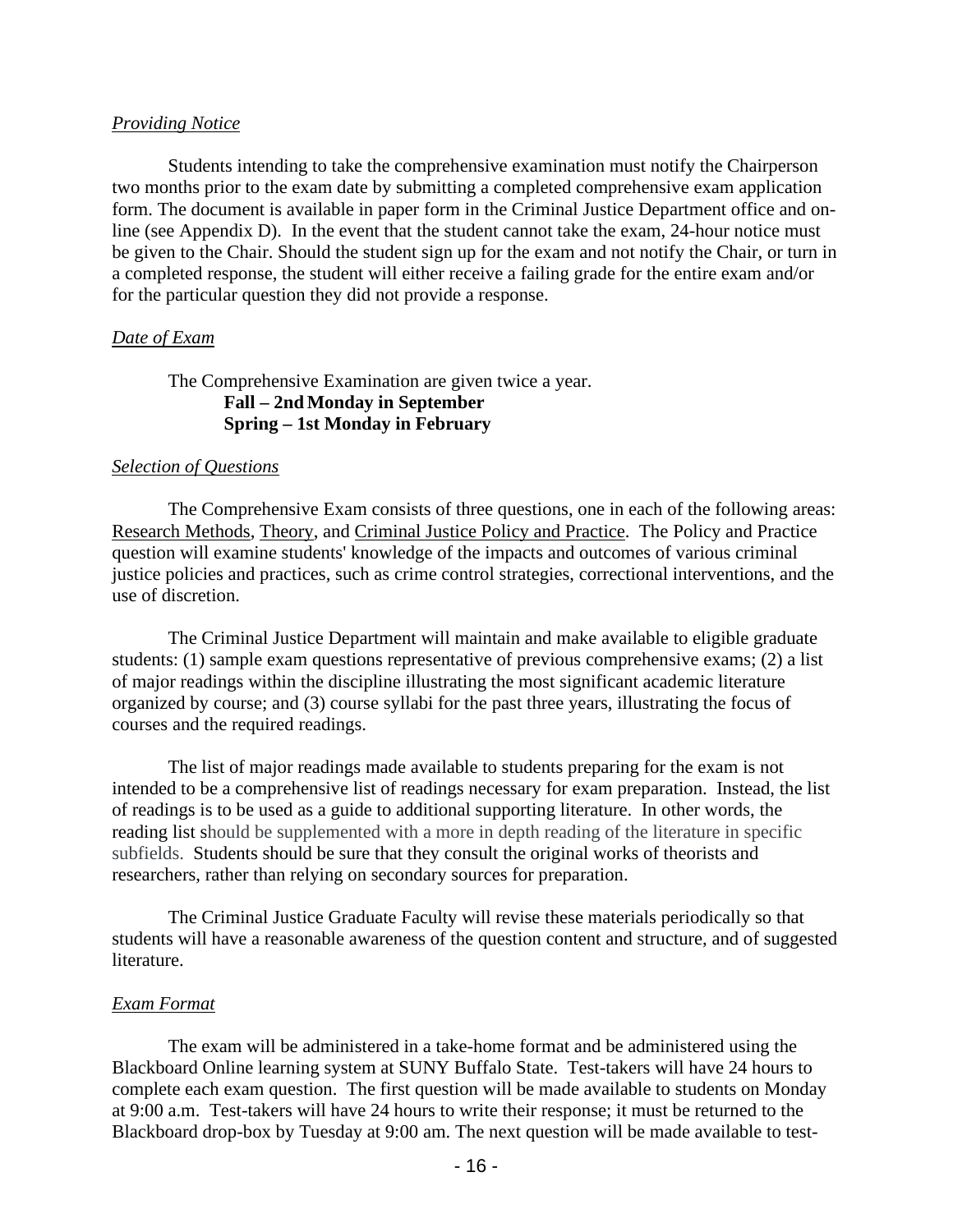takers on Wednesday morning at 9am, and must be submitted to the drop box no later than 9:00 a.m. on Thursday. The final question will be made available to students on Friday at 9:00 a.m. and must be submitted to the drop box by 9:00 a.m. on Saturday. This schedule gives test-takers a short break to rest or study for the next question.

#### *Grading Procedure*

Exam responses are to be submitted to Turnitin.com by the student for an originality report. Concerns regarding originality will be handled by the department Chair and will be forwarded to the grading faculty. The student's identity is kept confidential throughout the grading process, with students identified only by the special numbers identified on their comprehensive exam application. The exam will be graded by faculty with expertise in the area covered by the question. The Chair will assign two graduate faculty members to grade each of the three questions. All efforts will be made to avoid disclosing the identity of the test-taker and the grader. Faculty members will grade the comprehensive exams using the rubrics found in Appendix B. Faculty members assign a grade of "Outstanding," Satisfactory" or "Unsatisfactory" to a test-takers answer and transmit such grades to the department Chairperson within two (2) weeks.

 When two graders reach different conclusions regarding the quality of a comprehensive examination answer (i.e., unsatisfactory, satisfactory), a "grader conference" or meeting will be held between the two graders. At the conclusion of the conference, if both readers decide that the response is unsatisfactory, the graders will jointly submit a statement or the completed rubrics outlining the reasons for their decision which will then be forwarded to the student. If the two graders disagree at the conclusion of the conference, each will submit a written statement or the completed rubric explaining his or her position. The student's answer, along with each original grader's written rationale, will be forwarded to a third professor, selected by the Chair, who will serve as an independent tie-breaker.

 The Chair tabulates the grades for each question and assigns a grade of "Pass with Distinction," "Pass," or "Fail" to the exam as a whole. The Chair notifies each test-taker in approximately 3 weeks by letter of his or her grade on the comprehensive exam and places a copy of the letter in the student's file. The Graduate School is also notified of the results.

#### *Grading Policy*

Students must obtain a passing grade in all three content areas in order to "pass" the comprehensive examination and fulfill the Program's exit requirement. If a student receives a grade of "satisfactory" or "outstanding" on a comprehensive examination question, that content area is considered to have received a grade of "pass." Once a content area receives a "pass," the student will not have to retake a comprehensive examination question in the future.

If a student receives a grade of "unsatisfactory" on a comprehensive examination question, that content area is considered a "fail." If a student receives an "unsatisfactory" on any comprehensive examination question, he or she may take the same content area no sooner than the next regularly scheduled administration of the exam in accordance with the exit requirement options.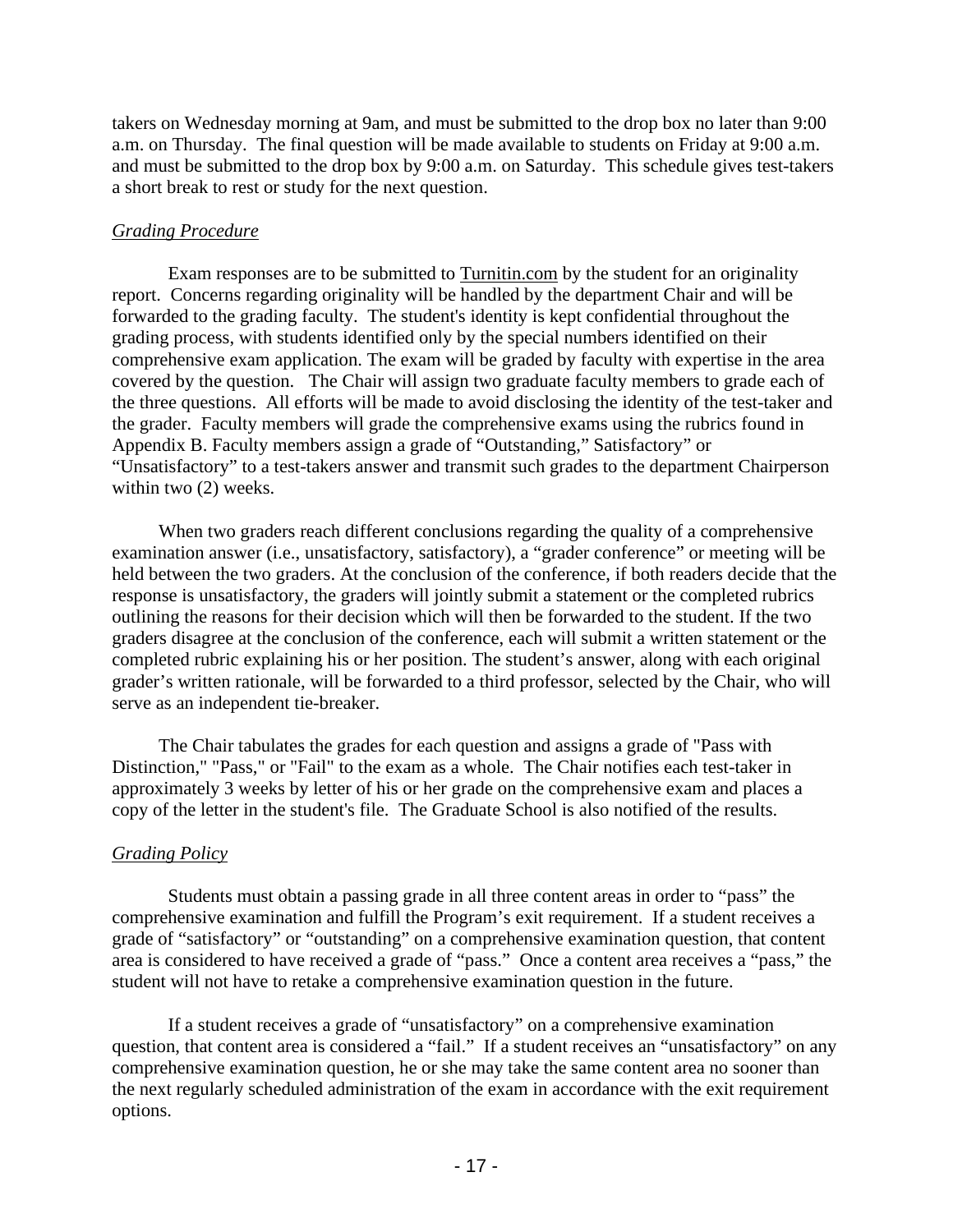A student may take the comprehensive examination during the regularly scheduled examination dates, regardless of the number of examination questions, no more than four (4) times in order to "pass" all three content areas. If a student should fail the comprehensive examination four times, that student is automatically placed into the Master's Project exit requirement.

If a student fails one or more questions, the Chair meets with the student to discuss the reasons that the grading faculty found the particular answer(s) unsatisfactory.

#### **Master's Project**

CRJ graduate students have an option of doing a Master's Project in lieu of the graduate comprehensive examination. The primary purpose of the Master's Project is to demonstrate advanced graduate-level scholarship and creativity in examining a criminal justice problem area and/or topic with a substantial degree of depth and breadth, significantly exceeding that used for course papers or independent study projects.

The Master's Project may include:

- 1. Analysis of original or secondary data using qualitative or quantitative data sources including survey, interviews and/or participant observation.
- 2. A case study of a crime, criminal group or criminal justice system operation and/or practices, which may include ethnographic techniques and/or analysis of written documents.
- 3. Legal analysis examining proposed legislation, existing laws and/or constitutional issues.
- 4. Theoretical critique and/or construction.
- 5. Program evaluation where the research involves an outcome and/or process evaluation of an agency program.
- 6. Policy analysis which examines the effect of legislative, policy or procedural changes by analyzing the intended and unintended consequences of these changes.
- 7. Content analysis of social artifacts (e.g. media, archival data).

A Master's Project is expected to be approximately 35-50 pages in length, with variation in length due to methods used and topics investigated.

A committee of two (2) faculty members selected by the student shall oversee and approve the Master's Project. One member of this committee shall serve as the Primary reader. All stages of Master's Projects are closely supervised by the faculty committee and must be approved prior to beginning a subsequent stage of development.

Both faculty members will evaluate and critique the student's work. While faculty direction varies somewhat according to the type of paper, all students are called on, in some fashion, to (1) demonstrate conceptualization and writing skills, (2) demonstrate in-depth knowledge of their chosen subject matter, (3) demonstrate knowledge of research methods, and (4) provide critical analysis.

Supervising faculty may examine most of the data reported in the paper to verify the quality of the analysis. Faculty members have very wide latitude in this regard. In a study of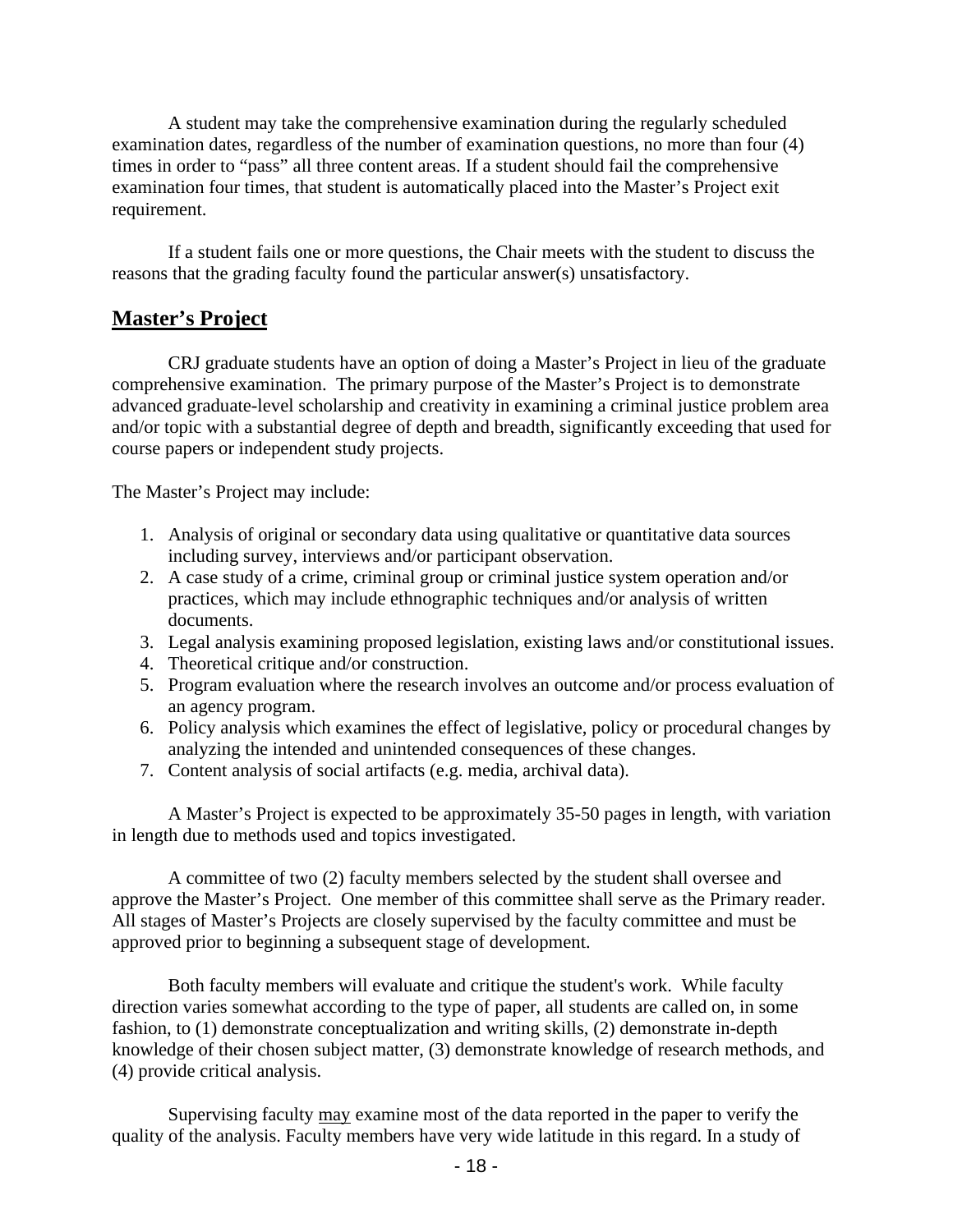quantified records, the faculty member may well examine the data and computer output to check the student's work. As a student is finishing a literature review, as another example, the faculty member may ask the student to submit the actual articles or cases on which the student has reported for a similar check.

The student is solely responsible for writing the paper. While faculty expect papers to meet normal standards with respect to grammar, etc., they do not edit extensively. Students with such problems may wish to seek help at the Academic Skills Center.

#### *Eligibility for Master's Project*

In order to be eligible to choose the Master's Project option, the student must have a G.P.A. of at least 3.0, based upon 18 completed credit hours in criminal justice courses. The student must also have demonstrated graduate-level writing ability in his or her criminal justice courses and have completed all required courses in the Program (e.g., CRJ 501, CRJ 504, CRJ 601, CRJ 604, CRJ 606, CRJ 609).

#### *Procedures*

The following steps must be strictly followed:

- 1. Meet the eligibility requirements.
- 2. Select a committee of two full-time graduate faculty members within the department as a primary and secondary for the Master's Project.
- 3. Meet with committee members to set up guidelines and expectations.
- 4. The advisors complete the top portion of the *Master's Project Form* (see Appendix B) and return the form to the Chair as notification of the constitution of the committee.
- 5. Write a prospectus after consultation with the Committee (see Prospectus description below).
- 6. Provide a copy of the prospectus to Committee to review.
- 7. Meet with Committee for the purpose of discussing and revising the prospectus.
- 8. Committee approves prospectus (use Master's Project Form).
- 9. Human Subjects Approval obtained, if necessary.
- 10. Student registers for CRJ 690 by completing the *Individual Graduate Study Application Form* and obtaining the signatures of the Committee members. The form is available in paper copy from the Criminal Justice Department and on-line (see Appendix A).
- 11. Present the completed form and a description of the research to the Chair for authorization to enroll in CRJ 690. Upon receiving departmental authorization, the student must submit the completed form to the SOP Dean's Office for final authorization by the *published deadline*.
- 12. Data gathering (no primary data gathering should take place before the prospectus is approved by committee and IRB).
- 13. Write findings, analysis, discussion, and conclusion for the Master's Project.
- 14. Submit paper to committee members for approval.
- 15. Revise and resubmit, if needed.
- 16. An electronic version of the completed Project is forwarded to the Chair, who submits it to Turnitin.com for an originality report.
- 17. Committee signs two copies of the signatory page (see Appendix C) of the Master's Project.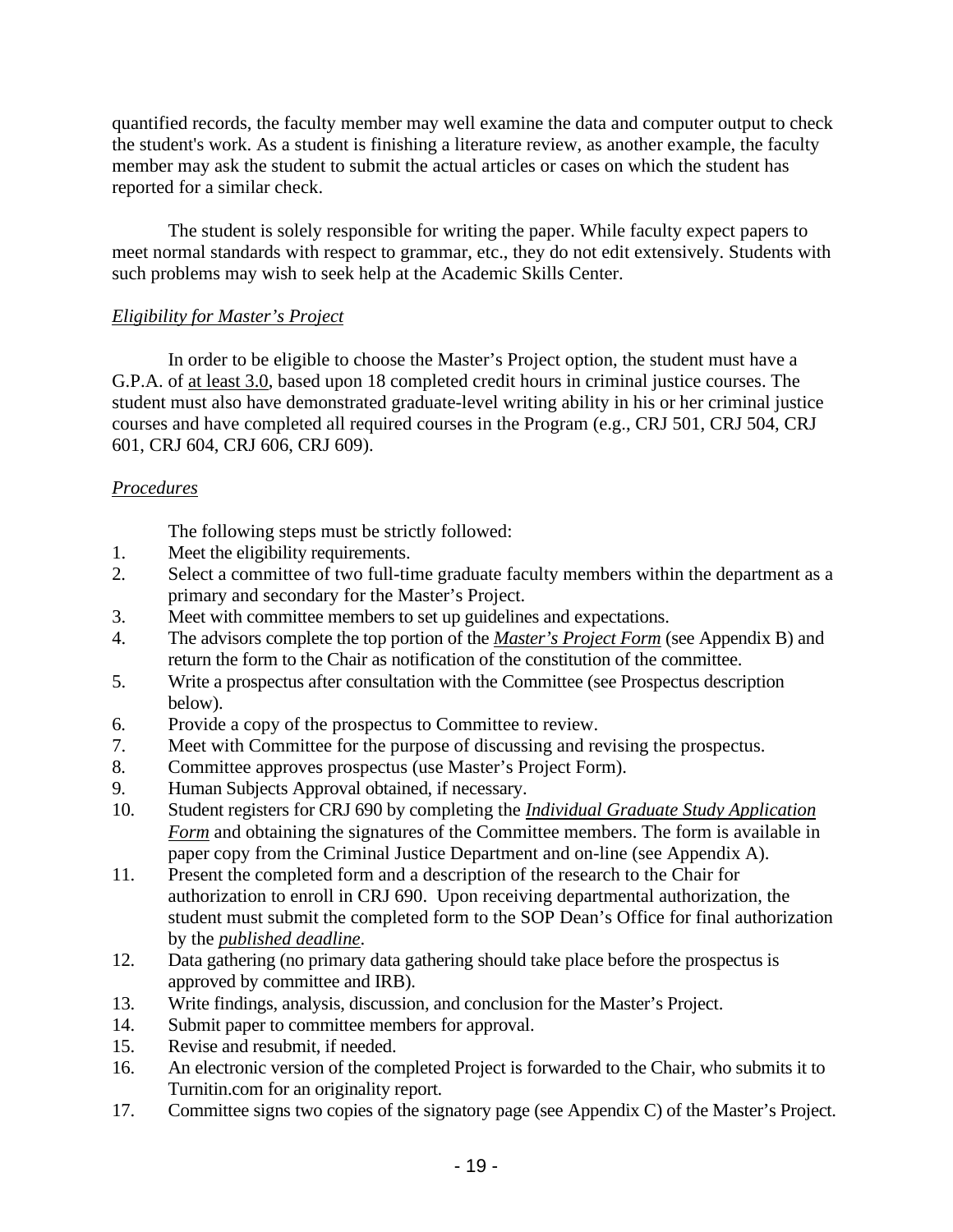- 18. Chair signs two copies of the signatory page of the Master's Project and completes the *Master's Project Form*.
- 19. Submit one paper copy of the approved Master's Project to the Department.

#### *Prospectus*

After appropriate preliminary discussion with the Master's Project Committee, the student should prepare a prospectus that includes:

- 1. the nature and scope of the project including its contribution to the field;
- 2. the availability of secondary research and/or topical literature supportive of the proposed project;
- 3. the research design to be used in the development and completion of the project including, but not limited to, the target population, sampling methods used for data collection, qualitative and/or qualitative analysis, and any special considerations, such as the protection of human subjects;

The prospectus should follow the structure set forth below for the Master's Project. It is expected that the definition of the problem area, preliminary literature review, and methods to be employed shall be clearly and completely set forth. While the length of a prospectus may vary with the topic being examined, it should generally be between 15 and 25 pages in length and have a complete bibliography.

#### *Registration for CRJ 690*

Once a student's prospectus has been formally approved, the candidate will then be required to register for CRJ 690 before completing the Master's Project. The course grade for CRJ 690 will be assigned by the principal advisor, with consultation of the second committee member. Final grades for the Master's Project will not be submitted until all project requirements and/or final revisions have been completed to the satisfaction of the faculty committee.

#### *Structure and Substance of Master's Project*

Master's Projects should include the following headings (subject to Committee discretion):

- I. Description and Significance of the Problem Area
- II. Review of Relevant and Supporting Literature
- III. Analysis Methods and Techniques
- IV. Discussion of Research Findings
- V. Conclusion and Implications for Criminal Justice Policy and Practice
- VI. References
- VII. Appendices

#### *Evaluation*

The Master's Project is evaluated in terms of the following objectives.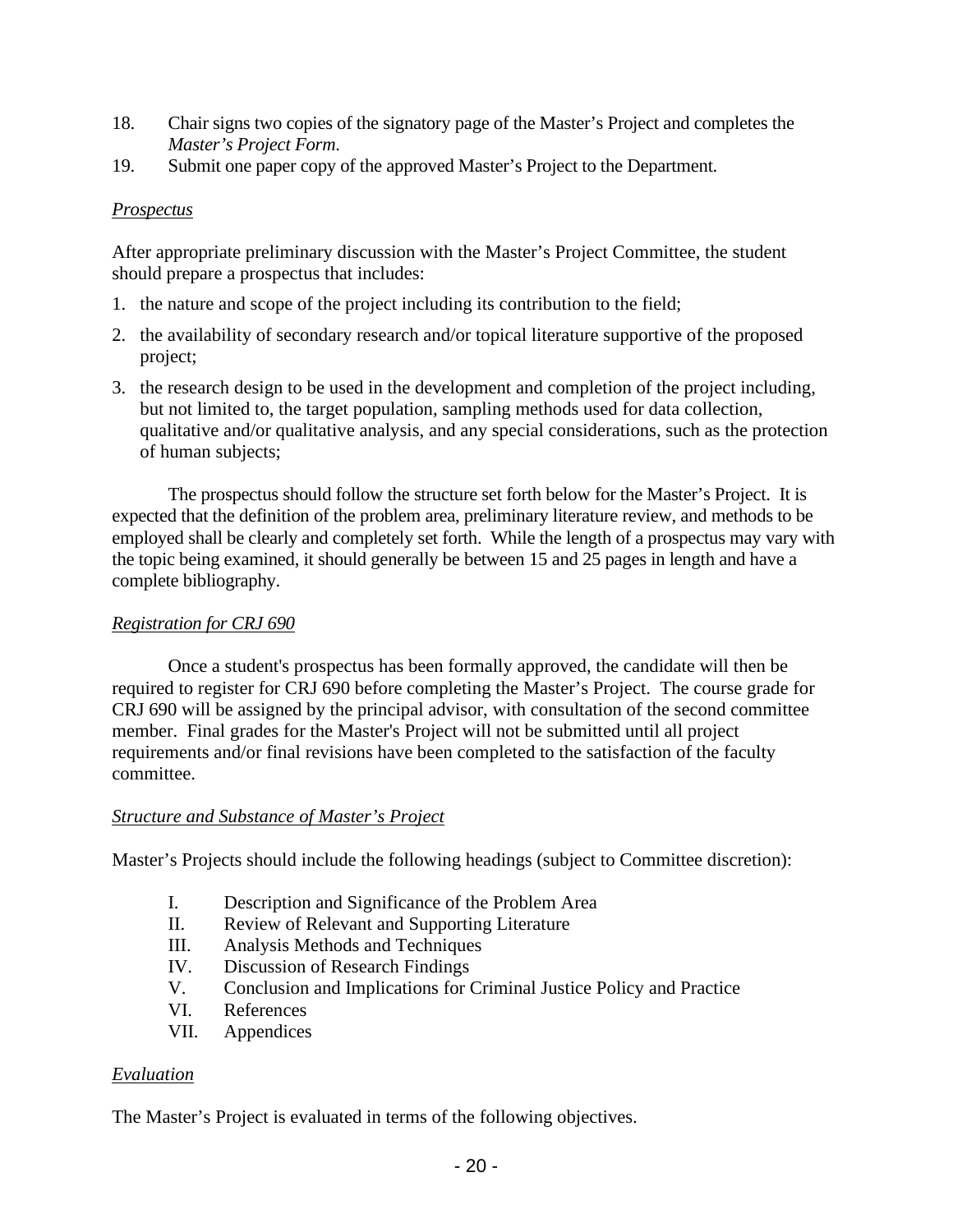- A. Demonstrates strong conceptualization and writing skills
- B. Demonstrates extensive exposure to subject areas
- C. Demonstrates ability to conduct research
- D. Demonstrates critical analysis

#### *Review of Completed Master's Projects*

Copies of Master's Projects are available in the Department Office for review. Students are encouraged to read other Master's Projects to become familiar with the structure and content.

#### *Master's Project Continuation Credit Policy – Registration for CRJ 722*

Graduate students who have 24 or more earned hours and who do not complete their capstone requirements by the end of the term in which they have registered will receive an IP grade on their transcript. Once a student has (a) earned 24 or more graduate hours, (b) registered for at least 1 graduate capstone requirement credit and received and IP grade and (c) not completed the capstone requirement within two years, the student must register for 722 Thesis/Project Extended – non-credit bearing but billable for 1 credit at existing graduate tuition rates, until the thesis or project has been completed. If the student does not register for the 722 course, he or she will become a nonmatriculated student and will have to reapply for admission to the Graduate School and pay all other appropriate fees. Reapplication must be made in accordance with the established deadline dates and current admission requirements. See Readmission.

Once a student has completed the thesis or project, the IP grade will be changed to the appropriate grade.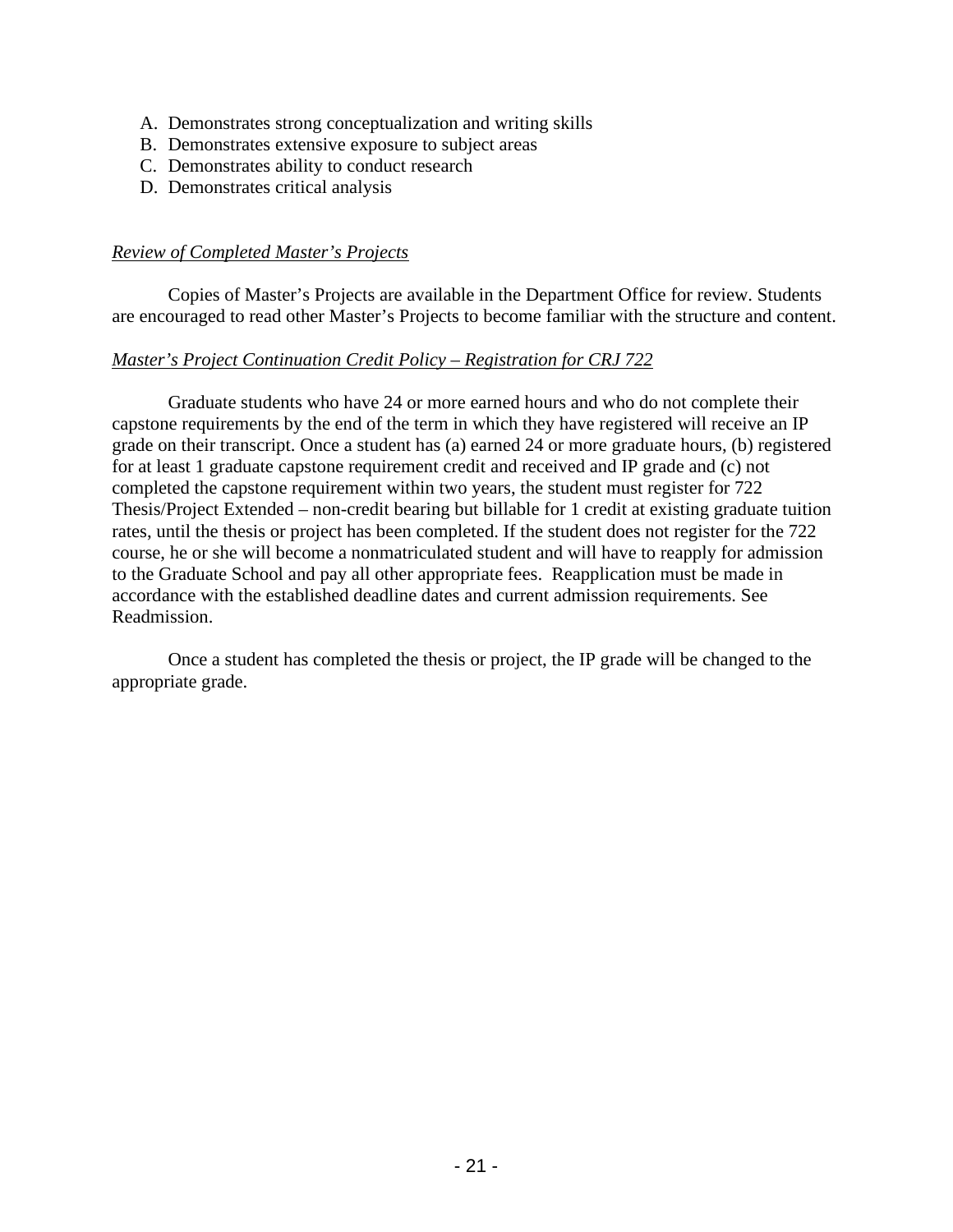### **MISCELLANEOUS INFORMATION**

#### **WRITING**

The department has adopted APA writing style (American Psychological Association). http://www.apastyle.org/

#### **ALPHA PHI SIGMA**

The National Criminal Justice Honor Society

#### Membership Eligibility

Membership into Alpha Phi Sigma is open to criminal justice majors who have a minimum overall and major GPA of 3.4 on a 4.0 scale. Students must have completed a minimum of four courses within the criminal justice curriculum.

#### Application Information

Online applications are available for downloading on the criminal justice website. (See Appendix A).

#### **ACADEMIC SUPPORT SERVICES**

The Graduate Catalog includes a section on Campus Resources. Of special interest to some students is the Academic Support Services Skills Center, which is located in Twin Rise South, Room 310 (phone number: 716-878-4041). Some support services offered include tutoring in a variety of subject matter and in writing and study skills.

#### **DEPARTMENTAL POLICY ON PLAGIARISM AND PAPER RECYCLING**

According to the College Academic Dishonesty policy:

All Buffalo State Students are expected to display honesty and integrity in completing course requirements and following college academic regulations. "Academic misconduct" refers to any form of plagiarism or cheating on examinations or assignments, and is inconsistent with the aims and goals of the State University College at Buffalo. Instances of academic misconduct include but are not limited to:

- Prior acquisition or possession of an examination and submission of false data
- Submission of the work of another individual without proper acknowledgment
- Performance of work in a course for another individual while registered in the same course

• Failing to demonstrate academic integrity by not upholding the individual's basic share of responsibility for collaborative course work and/or assignments. (College Directory of Policy Statements, May 2015).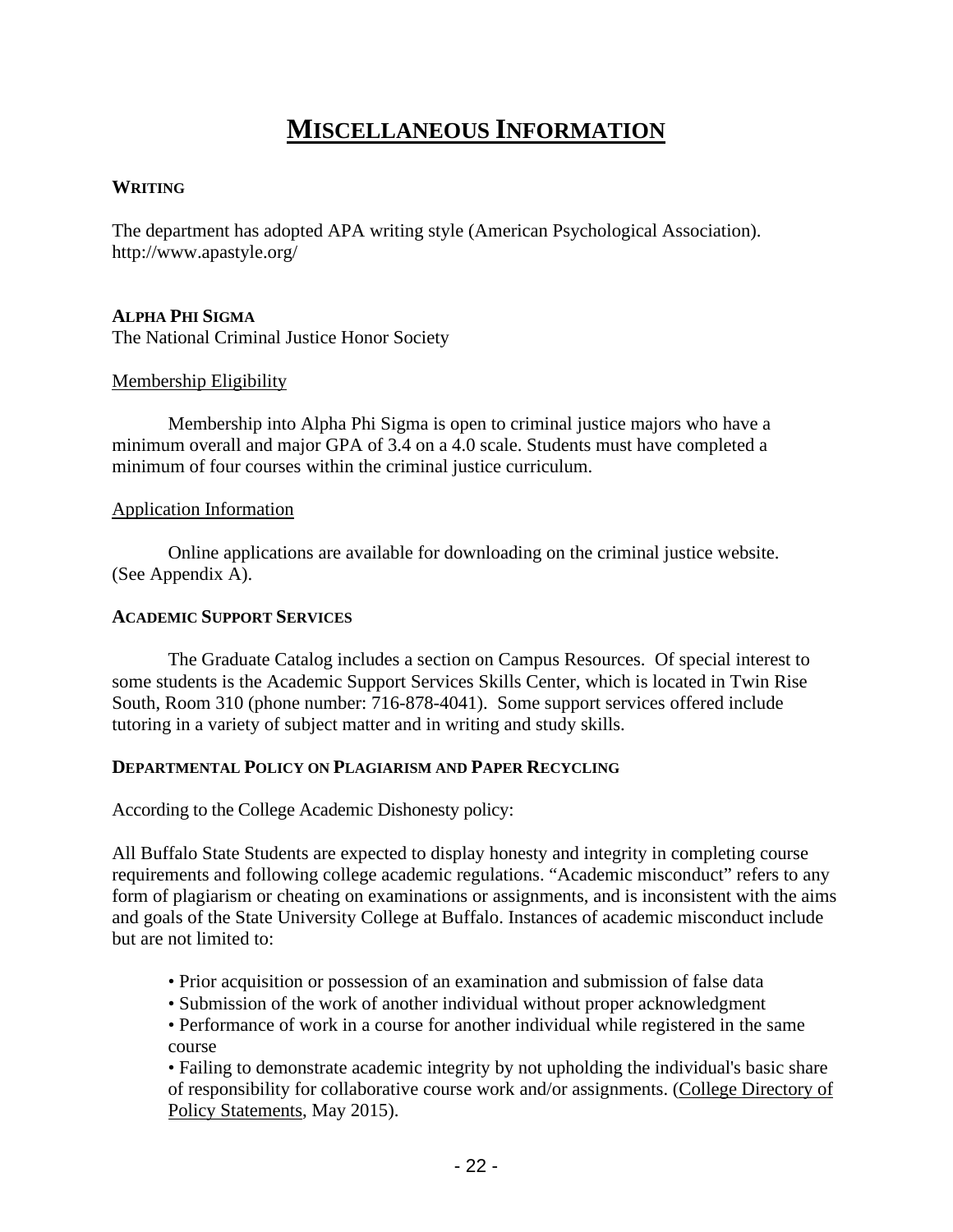Plagiarism, presenting someone else's words or ideas as your own, is one form of cheating. If you use someone else's exact words, put them in quotation marks and cite the source. If you borrow ideas, cite the source. Everything that you do not cite must be your own original work. If you have any questions about citing your research or about plagiarism, ask your instructor, advisor, or committee members.

As a result of a sustained allegation of academic misconduct, a low or failing grade for part or all of the coursework may be given to the student at the discretion of the instructor….Cases of severe infractions of acceptable standards may be brought before the Academic Misconduct Board and may result in academic dismissal (see SUNY Buffalo State - Graduate School Catalog).

Recycling of papers, i.e., using a paper, in its entirety or a substantial part of it, for more than one class, is another form of cheating. Instructors are encouraged to keep electronic files of students' papers to effectively address the concern of paper recycling.

In accordance with Buffalo State's policy on academic misconduct, graduate students must assume full responsibility for knowledge of rules and regulations of the college and department requirements concerning their individual degree programs. It is the student's responsibility to be familiar with the standard for academic misconduct and plagiarism at SUNY Buffalo State. Appeals may be made through the Department and the College academic appeals process.

#### **Academic Dishonesty Policy on Exit Requirements**

Comprehensive exams and Master's Projects submitted in partial fulfillment of degree requirements will be submitted to the College approved plagiarism software for each student. College approved plagiarism software is an online plagiarism detection service. The service provides a detailed assessment of originality on any submitted work by performing a search for textual similarities to other works in academic journals, on the Internet, and within its own database of previously submitted work. SUNY Buffalo State has licensed College approved plagiarism software for the benefit of its faculty and students in order to educate students about academic integrity, detect instances of academic dishonesty, and deter plagiarism.

When a comprehensive exam or Master's Project is submitted to the College approved plagiarism software, an originality report is generated. The originality report computes a percentage of the paper that is similar to or exactly matches other sources found in its database. When similarities between student text and an existing document are discovered, the software denotes those similarities for instructor review. It is important to note however that similarities alone do not always indicate plagiarism has occurred and the material may have been properly cited.

The Department Chair will evaluate all originality reports. An exam or project will be suspected of plagiarism if it is identified to have a minimum of 25% of the document highlighted by the College approved plagiarism software. The Department Chair will consult with the two faculty members responsible for grading the exams or Master's Projects in order to determine if the comprehensive exam answer or Master's Project constitutes academic dishonesty. If it is determined that the student has engaged in academic dishonesty, the student will be notified. In accordance with the College's academic dishonesty policy, the student will be required to sign a Statement of Resolution documenting the academic misconduct and sanction imposed.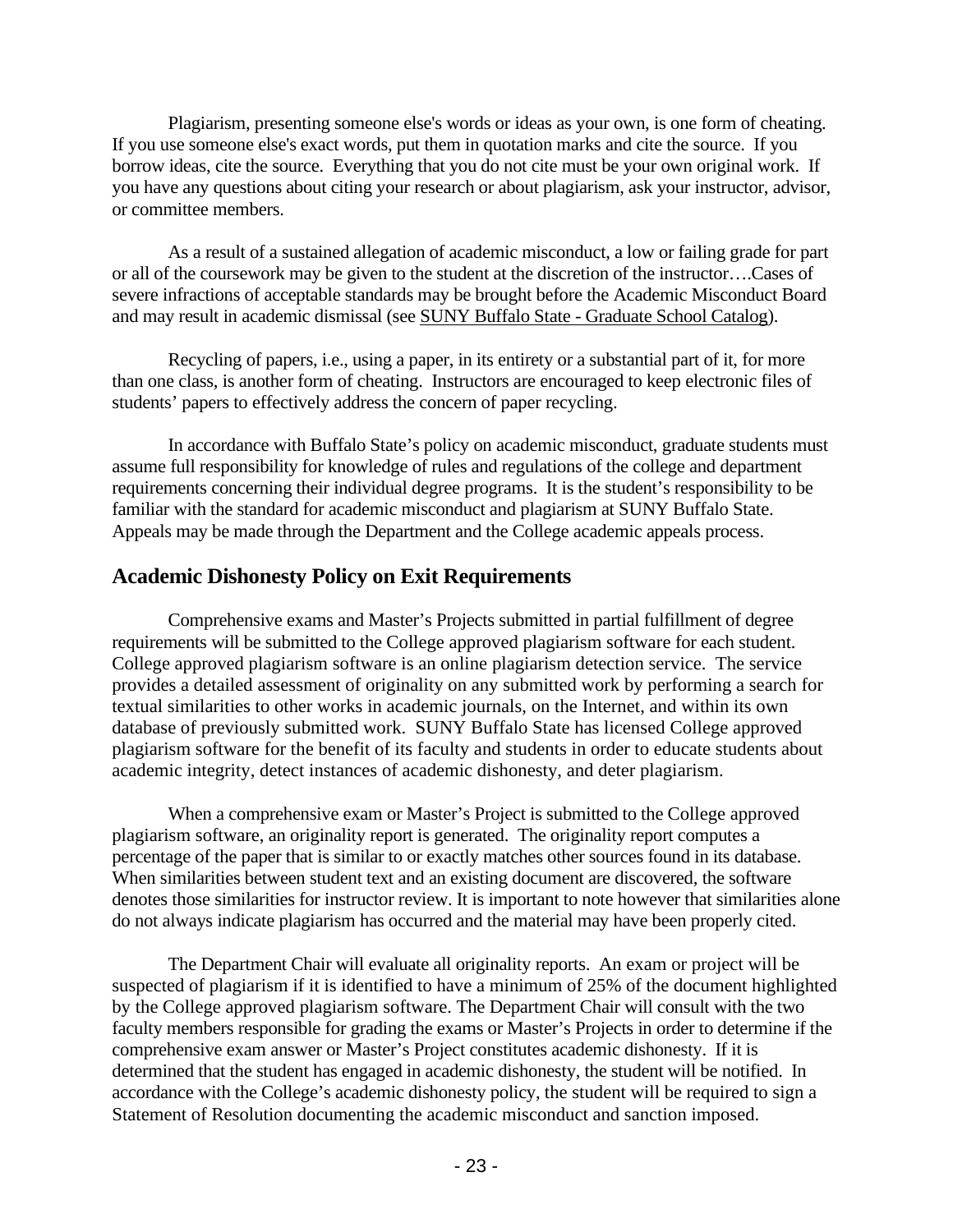The student has the right to appeal the decision (see [https://academicstandards.buffalostate.edu/misconduct\)](https://academicstandards.buffalostate.edu/misconduct).

In a case of substantiated academic dishonesty on any comprehensive exam question, the student will fail that question. In the case of substantiated academic dishonesty on the Master's Project, the student will be required to rewrite the plagiarized sections of the Master's Project.

#### **Grievances and Appeal**

Please consult the graduate catalog for procedures regarding other student complaints, grievances, and appeals.

#### **GRADUATE SCHOOL POLICY ON INCOMPLETE GRADES**

An instructor may submit a grade of "I" (Incomplete) only when circumstances leading to a student's failure to complete course requirements are known to be beyond the student's control (e.g., serious illness or unavailability of material) and only when the department chair has been properly notified. An *Incomplete Course Contract* must be completed, signed by both the student and the course instructor, and placed in the student's file. The Incomplete Course Contract can be obtained from the academic department. The student must complete course requirements and the instructor must submit a grade change by the 10th week of the following spring or fall semester or the grade automatically converts to an "E" (Failure). In the event that the instructor who granted the "I" grade is unable to evaluate whether the student has fulfilled the course requirements during the stipulated time period, the chair takes responsibility for evaluating the student's work and changing the grade (see SUNY Buffalo State Graduate Catalog).

#### **FINANCIAL AID**

Full-time academic status typically consists of a course load of 9 graduate-level credit hours per semester. Fully employed part-time students registered in the fall and spring semesters should limit themselves to a maximum of two courses each semester. To be eligible for financial aid, students must be enrolled as matriculated students in an eligible program of study. Other guidelines vary depending on the type of aid. Various state and federal financial aid programs require that students be registered for 12 graduate credits; loans typically do not. Students should contact the [Financial Aid Office](http://www.buffalostate.edu/financialaid/) or the [Graduate School](http://www.buffalostate.edu/graduateschool/contact.xml) for details and personalized counseling. Students who wish to apply for financial aid should consult the Graduate Catalog. The campus Financial Aid Office is in Moot Hall, Room 230 (phone number: 716-878-4902).

#### **GRADUATE ASSISTANTSHIPS AND AWARDS**

The Criminal Justice Department usually offers a full academic year assistantship. Openings are announced to students and are competitive. Details about this position are available from the Department Chair.

Edward Morgan Award: This award honors the top criminal justice master's student at Buffalo State who demonstrates the spirit of integrity, academic excellence, and community service. It is named after the founder and the first chair of the Criminal Justice Department, Edward Morgan.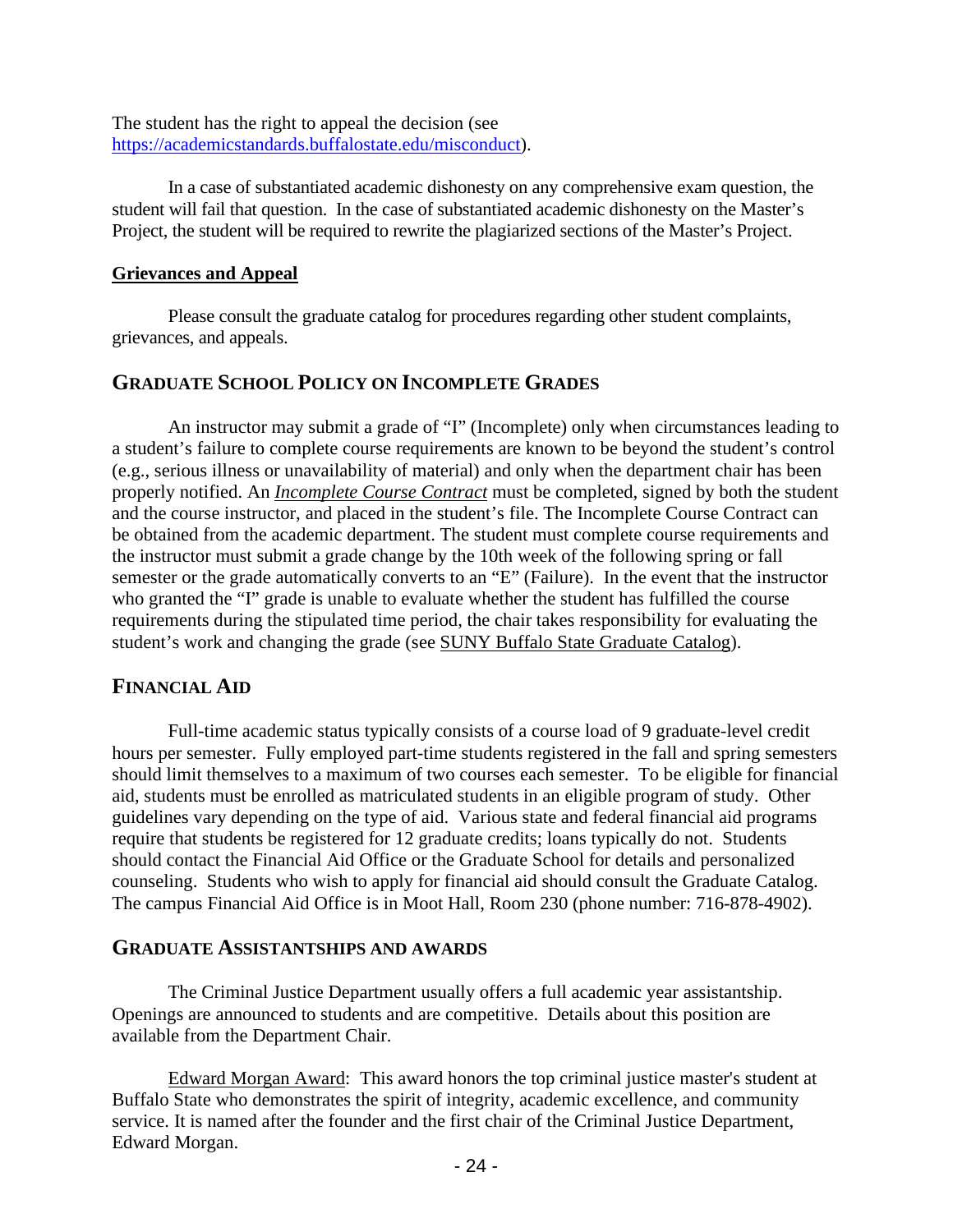#### **Filing for Graduation and Graduation Requirements**

Commencement is held once each year at the end of the spring semester in May. Students eligible to participate in commencement will have completed their degree requirements in December (previous), May (current), or August (anticipated). Visit the commencement Web site for more information:

<http://commencement.buffalostate.edu/> <http://graduateschool.buffalostate.edu/graduation>

There is only one formal graduation commencement ceremony each year. We as a faculty feel strongly that the graduation ceremony is an important part of your degree. Please join us at the end of your program to celebrate your accomplishments! In order for a graduate student to be awarded a master's degree or certificate of advanced study, minimum requirements must be met. They are outlined in the graduate catalog and on the Graduate School Website [http://graduateschool.buffalostate.edu](http://graduateschool.buffalostate.edu/) . Cap and gown may be purchased at the Barnes and Noble bookstore.<http://buffalostate.bncollege.com/>

To initiate graduation, the student must submit a completed *Application for Graduation Form* before the deadline listed in Student Deadlines in the current graduate class schedule.

The deadlines for graduation registration for the academic year are as follows:

| December graduation:      | October 1st                                               |
|---------------------------|-----------------------------------------------------------|
| <b>May graduation:</b>    | <b>February 1st</b>                                       |
| <b>August graduation:</b> | <b>June 1st</b> for inclusion in May commencement program |

If a student fails to meet the requirements for graduation by the appropriate time, he or she must file a new *Application* for a later graduation ceremony. The form is available on-line (see Appendix A).

#### **GRADUATE STUDENT COMPUTER LAB**

The Graduate Student Computer Lab is located in Classroom Building C101. The computer lab is equipped with 4 desktop computers, a scanner and a black and white printer (you must supply your own paper). It is a great place for a student to complete assignments in a quiet atmosphere. The Lab is also equipped with a couch and 2 chairs where a student could relax and complete reading assignments.

**\*\*\*Note**: You must ask a Criminal Justice Faculty member for the access code to enter the lab.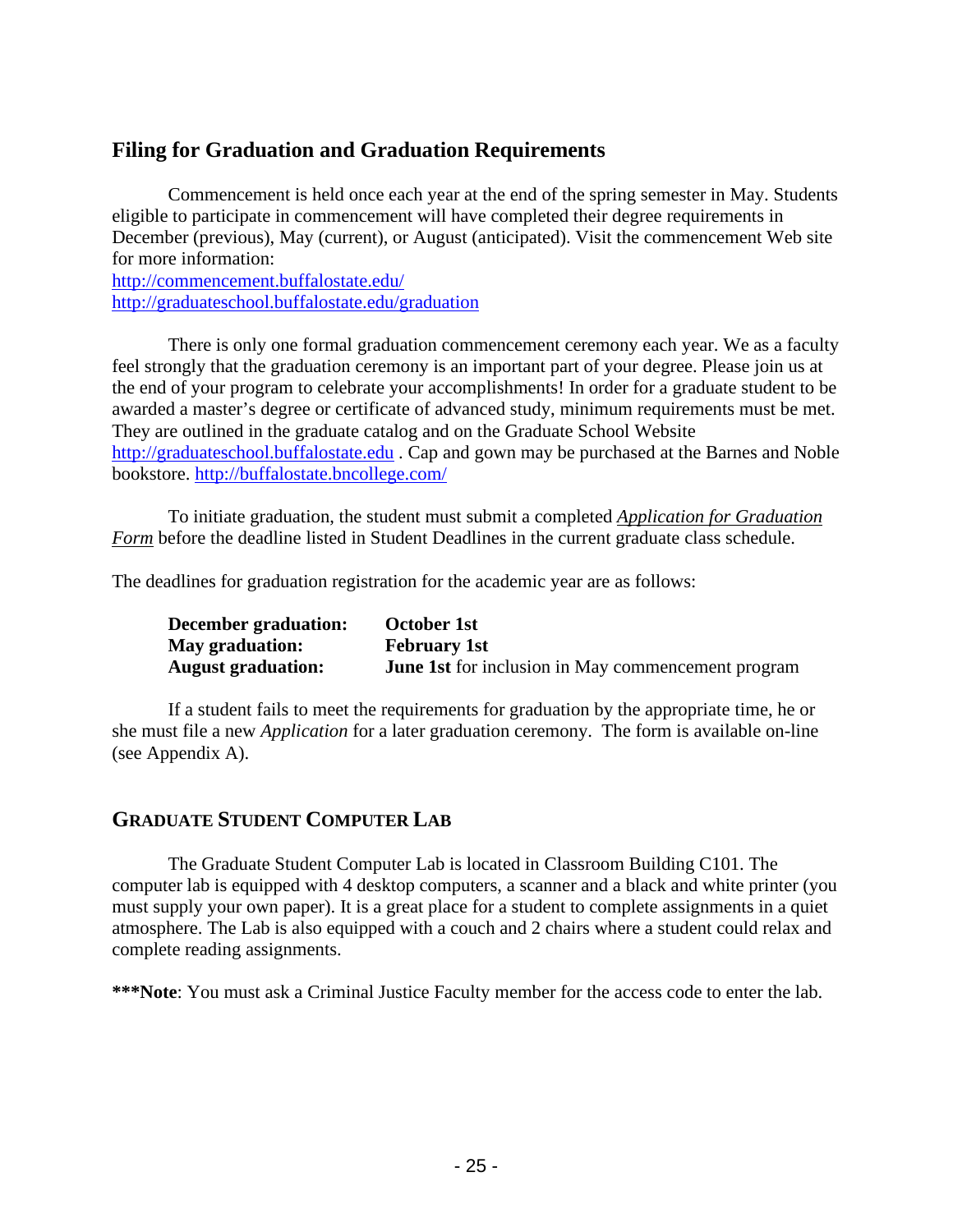### **FACULTY**

The Department has thirteen full-time multi-disciplinary faculty members who have published widely in their fields and who serve as local, state and national consultants on policy issues.

James J. Sobol, Chair and Associate Professor

Ph.D. (2007) State University of New York – Albany. Specialization: Law Enforcement, CRJ Administration, Crime Policy Contact: (716) 878-3217, [soboljj@buffalostate.edu,](mailto:soboljj@buffalostate.edu) Classroom Building C113

Clairissa D. Breen, Assistant Professor

Ph.D. (2012) Temple University CMAS – Certified Mastery Anti-Terrorism Specialist Specialization: Catastrophic Criminology, Terrorism, Hate Groups Contact (716) 878-5470, [breencd@buffalostate.edu](mailto:breencd@buffalostate.edu) , Classroom Building C121

#### Michael A. Cretacci, Professor

Ph.D. (2002) State University of New York – Albany. Specialization: Criminal Law and Procedure, Criminology, and Multicide Contact: (716) 878-5133, [cretacma@buffalostate.edu,](mailto:cretacma@buffalostate.edu) Classroom Building C117

#### Jill D'Angelo, Associate Professor

Ph.D. (2000) American University. Specialization: Corrections and Juvenile Justice Contact: (716) 878-5661, [dangeljm@buffalostate.edu,](mailto:dangeljm@buffalostate.edu) Classroom Building C110

#### Shashi M. Gayadeen, Associate Professor

Ph.D. (2012) State University of New York – Buffalo Specialization: Criminological Theory, Hazing, Race and Crime Contact: (716) 878-5268, [gayadesm@buffalostate.edu](mailto:gayadesm@buffalostate.edu) Classroom Building C119

#### Scott Johnson, Associate Professor

Ph.D. Pennsylvania State University Specialization: Criminal Justice, Criminology, and Criminal Justice Ethics Contact (716) 878-4525, [johnsosl@buffalostate.edu](mailto:johnsosl@buffalostate.edu) Classroom building C105

#### Dae-Young Kim, Associate Professor

Ph.D. (2010) University of Nebraska at Omaha Specialization: Corrections, Social Control, Race and Crime Contact (716) 878-4512, [kimd@buffalostate.edu,](mailto:kimd@buffalostate.edu) Classroom Building C107

#### Menasco, Melissa, Associate Professor

Ph.D. (2005) State University of New York - Buffalo Specialization: Criminology, Juvenile Delinquency, Terrorism, and Drugs Contact (716) 878-3228, [menascma@buffalostate.edu,](mailto:menascma@buffalostate.edu) Classroom Building C120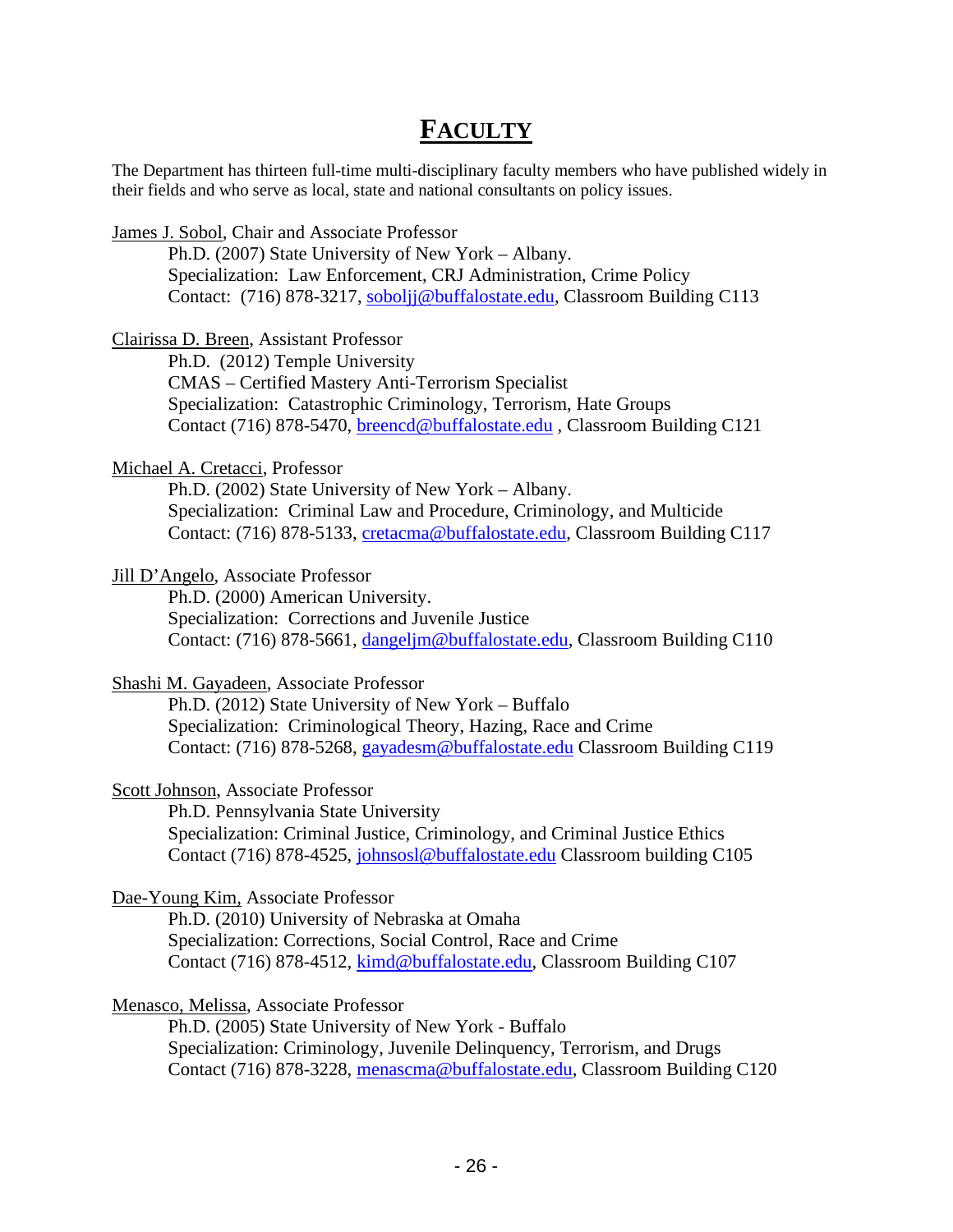Ksenia Petlakh, Assistant Professor

Ph.D. (2017) Michigan State University Specialization: Criminal Indigent Defense, Law and the Courts, Judicial Administration, and Discretionary Decision Making. Contact (716) 878-4029, [petlakhk@buffalostate.edu,](mailto:petlakhk@buffalostate.edu) Classroom Building C118

#### Scott W. Phillips, Professor

Ph.D. (2006) State University of New York – Albany. Specialization: Law Enforcement, Administration and Management Issues. Contact: (716) 878-3154, [phillisw@buffalostate.edu,](mailto:phillisw@buffalostate.edu) Classroom Building B102

#### John H. Song, Professor

Ph.D. (1988) University of California – Irvine. Specialization: Asian Victimization and Crime, Comparative Criminal Justice, and Social Control. Contact: (716) 878-6819, [songjh@buffalostate.edu,](mailto:songjh@buffalostate.edu) Classroom Building C108

#### Elizabeth Szockyj, Associate Professor

Ph.D. (1992) University of California-Irvine. Specialization: White-Collar and Corporate Crime, and Gender, Crime and Administration of Justice. Contact: (716) 878-3353, [szockye@buffalostate.edu,](mailto:szockye@buffalostate.edu) Classroom Building C112

Jawjeong. Wu, Associate Professor

Ph.D. (2009) University of Nebraska – Omaha Specialization: Courts and Sentencing, Criminological Theory, Comparative Criminal Justice and Hate Crime Laws Contact: (716) 878-3665, [wuj@buffalostate.edu,](mailto:wuj@buffalostate.edu) Classroom Building C109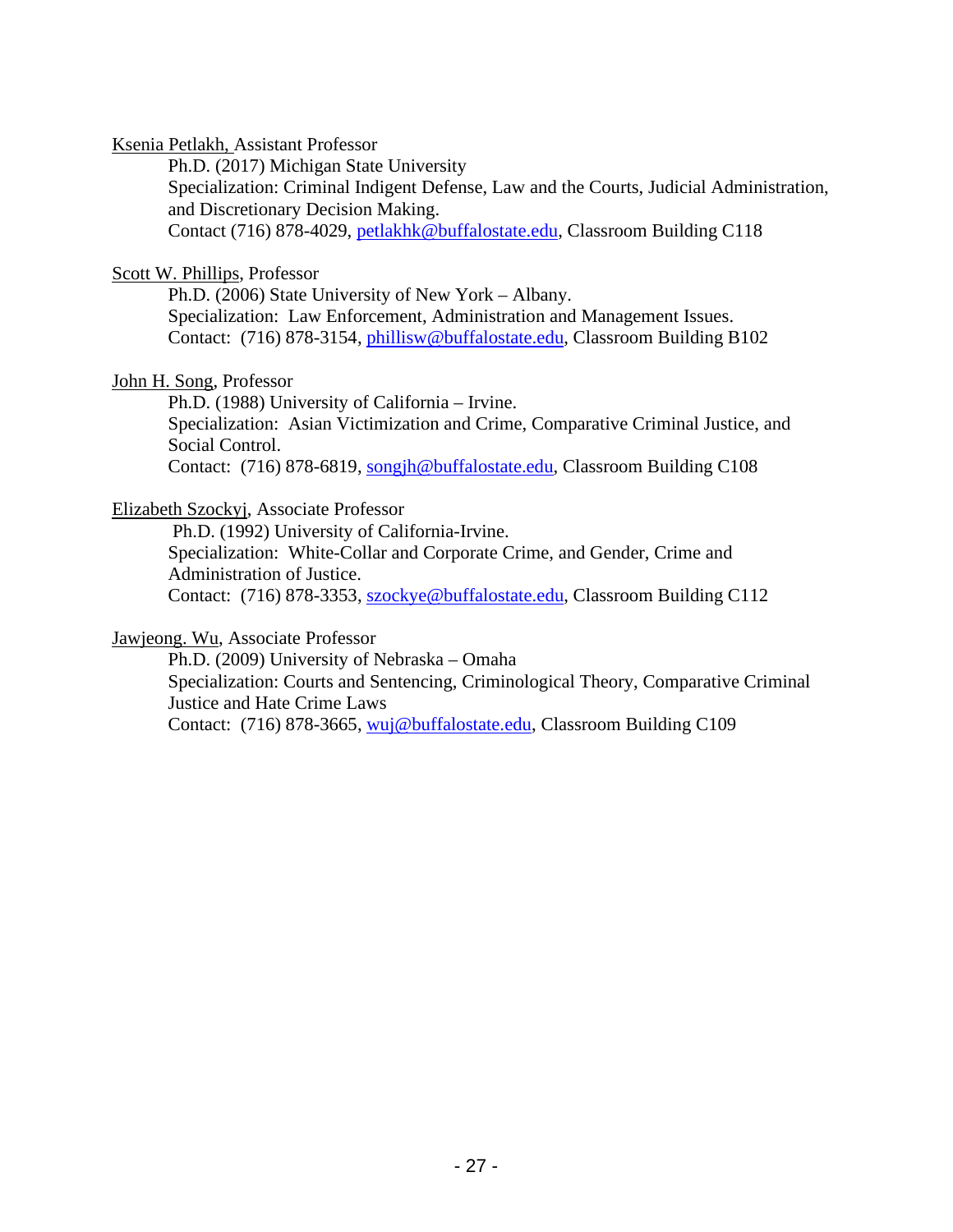### **APPENDIX A**

### **Forms**

*Application to Criminal Justice Master's Program Form <http://graduateschool.buffalostate.edu/apply>*

*Request for Change in Approved Graduate Degree Program Form* <https://graduateschool.buffalostate.edu/forms>

*Individual Graduate Study Application Form* <https://graduateschool.buffalostate.edu/forms>

*Master's Project Form*  Paper copy – available in the Criminal Justice Department Office Also attached as Appendix B

*Incomplete Course Contract* Paper copy – available in the Criminal Justice Department Office

*Application for Graduation Form* <http://graduateschool.buffalostate.edu/graduation-forms>

*Application for CRJ Honors Society*  <https://alphaphisigma.org/applications>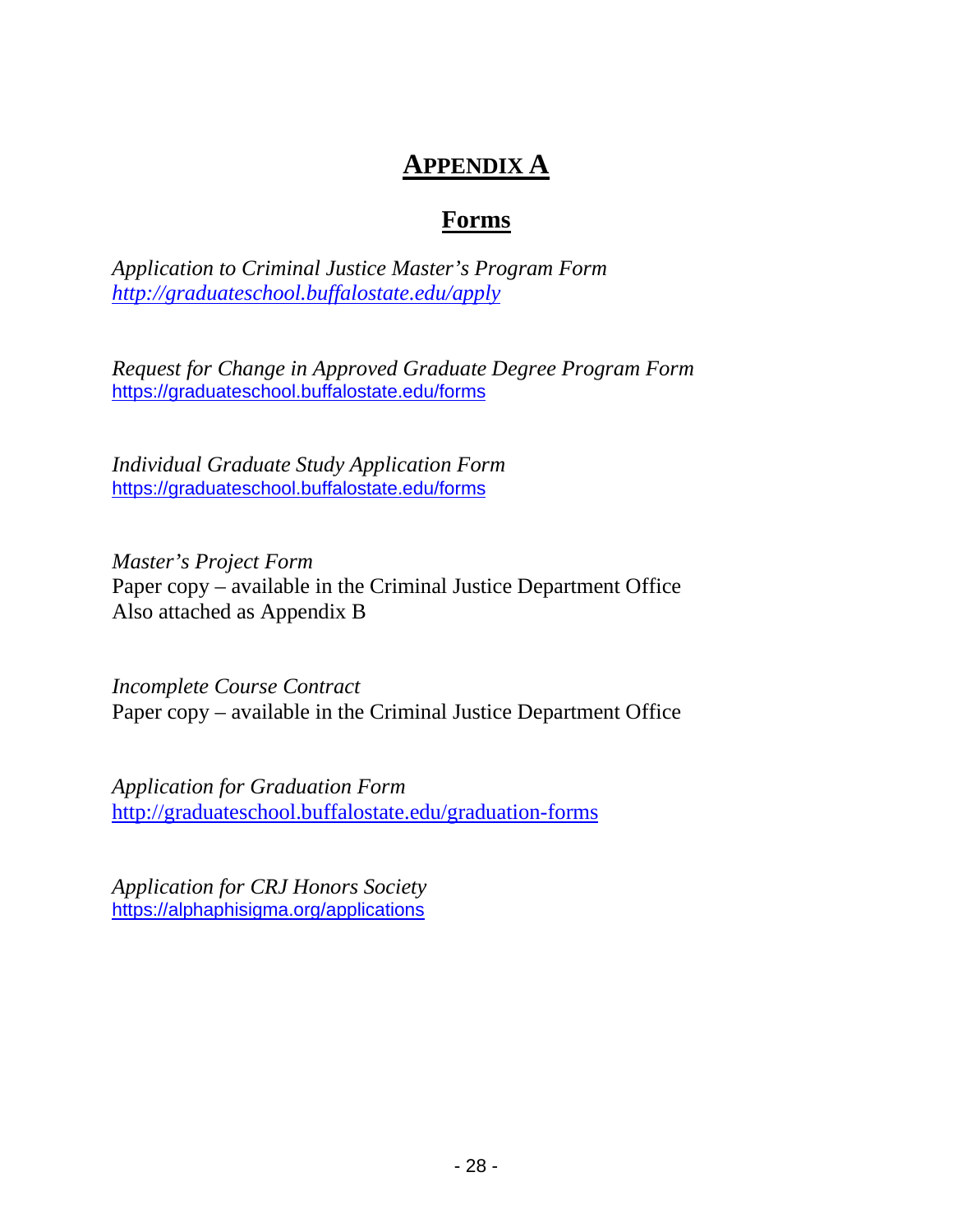For Students Accepted before Fall 2015

### **APPENDIX B**

### **Master's Project Form**

Student Name: \_\_\_\_\_\_\_\_\_\_\_

(Print Name)

- **D** Minimum GPA of 3.0
- $\Box$  Minimum of 18 credit hours in criminal justice courses  $\Box$  Graduate level writing ability
- $\Box$  Graduate level writing ability<br> $\Box$  CRJ 501 completed
- □ CRJ 501 completed<br>□ CRJ 504 completed
- $\Box$  CRJ 504 completed<br> $\Box$  CRJ 603 completed
- CRJ 603 completed

Committee comprised of two full-time graduate faculty members:

|                                | Primary Advisor:                       |                                                                              |  |
|--------------------------------|----------------------------------------|------------------------------------------------------------------------------|--|
|                                |                                        | (Print Name)                                                                 |  |
|                                |                                        | (Signature)                                                                  |  |
|                                | Secondary Advisor:                     |                                                                              |  |
|                                |                                        | (Print Name)                                                                 |  |
|                                |                                        | (Signature)                                                                  |  |
| Approval of Prospectus:<br>ப   | Committee                              |                                                                              |  |
|                                |                                        | (Signature)                                                                  |  |
|                                |                                        | (Signature)                                                                  |  |
| - 1                            | Approval to register for CRJ690:<br>No |                                                                              |  |
| □                              | Yes $\rightarrow$                      | Individualized Study Form Completed<br>Yes<br>No<br>ப                        |  |
| <b>Check Turnitin.com</b><br>□ | No<br>Yes                              |                                                                              |  |
| Master's Project Approved<br>◻ | No<br>Yes                              |                                                                              |  |
| ⊔                              | No                                     | One printed copy and one electronic version of the approved Master's Project |  |

- 
- No Yes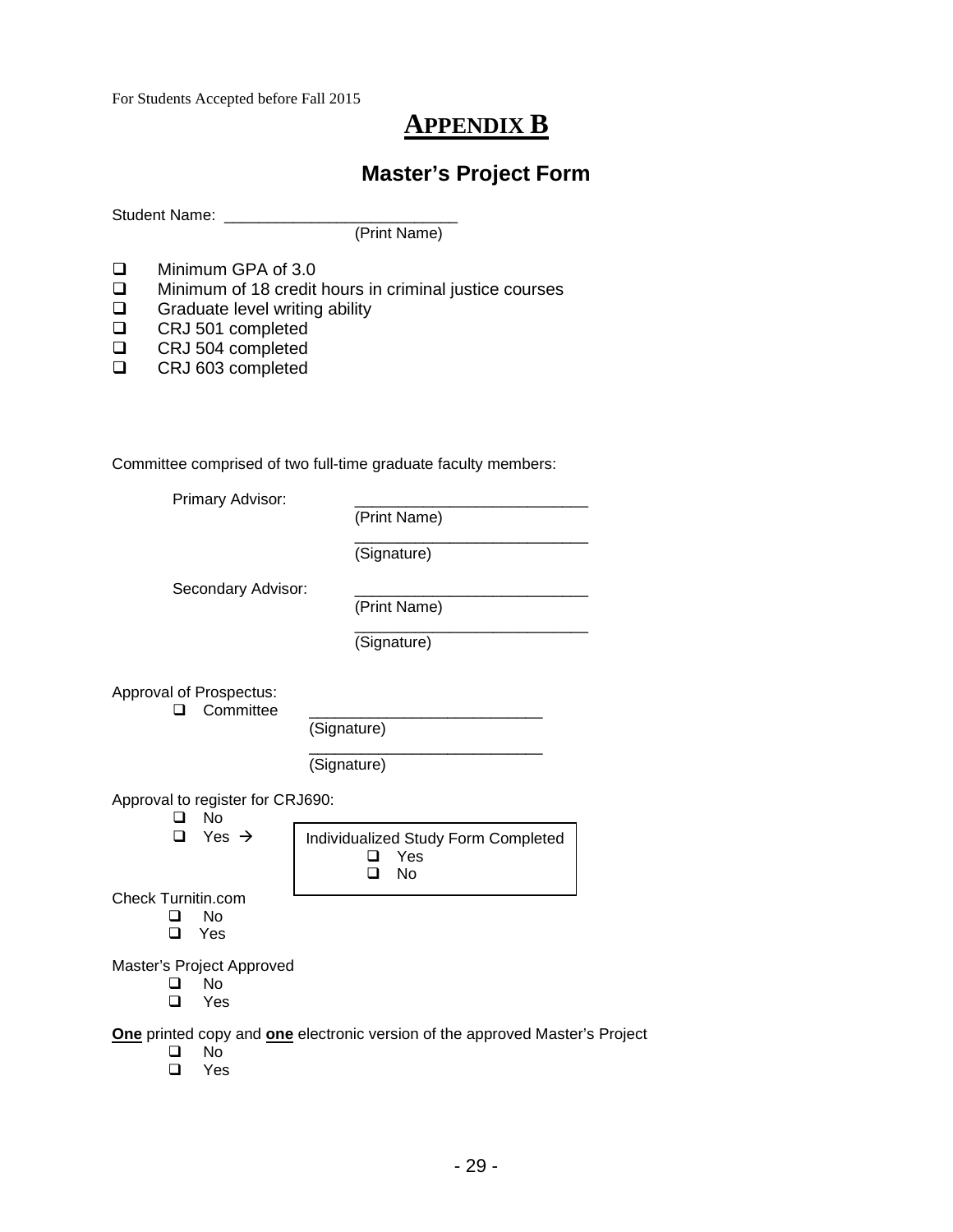For Students Accepted after Fall 2015

### **APPENDIX B**

#### **Master's Project Form**

Student Name: \_\_\_\_\_\_\_\_\_\_\_\_\_\_\_\_\_\_\_\_\_\_\_\_\_\_\_

(Print Name)

- **D** Minimum GPA of 3.0
- $\Box$  Minimum of 18 credit hours in criminal justice courses  $\Box$  Graduate level writing ability
- $\Box$  Graduate level writing ability<br> $\Box$  CRJ 501 completed
- □ CRJ 501 completed<br>□ CRJ 504 completed
- □ CRJ 504 completed<br>□ CRJ 601 completed
- □ CRJ 601 completed<br>□ CRJ 604 completed
- □ CRJ 604 completed<br>□ CRJ 606 completed
- □ CRJ 606 completed<br>□ CRJ 609 completed
- CRJ 609 completed

Committee comprised of two full-time graduate faculty members:

| Primary Advisor:                            |                                                                              |
|---------------------------------------------|------------------------------------------------------------------------------|
|                                             | (Print Name)                                                                 |
|                                             | (Signature)                                                                  |
| Secondary Advisor:                          | (Print Name)                                                                 |
|                                             | (Signature)                                                                  |
| Approval of Prospectus:<br>Committee        |                                                                              |
|                                             | (Signature)                                                                  |
|                                             | (Signature)                                                                  |
| Approval to register for CRJ690:<br>No      |                                                                              |
| Yes $\rightarrow$<br>□                      | Individualized Study Form Completed<br>Yes<br>No<br>ப                        |
| <b>Check Turnitin.com</b><br>No<br>Yes<br>□ |                                                                              |
| Master's Project Approved<br>No<br>Yes<br>◻ |                                                                              |
| No<br>⊔                                     | One printed copy and one electronic version of the approved Master's Project |

Yes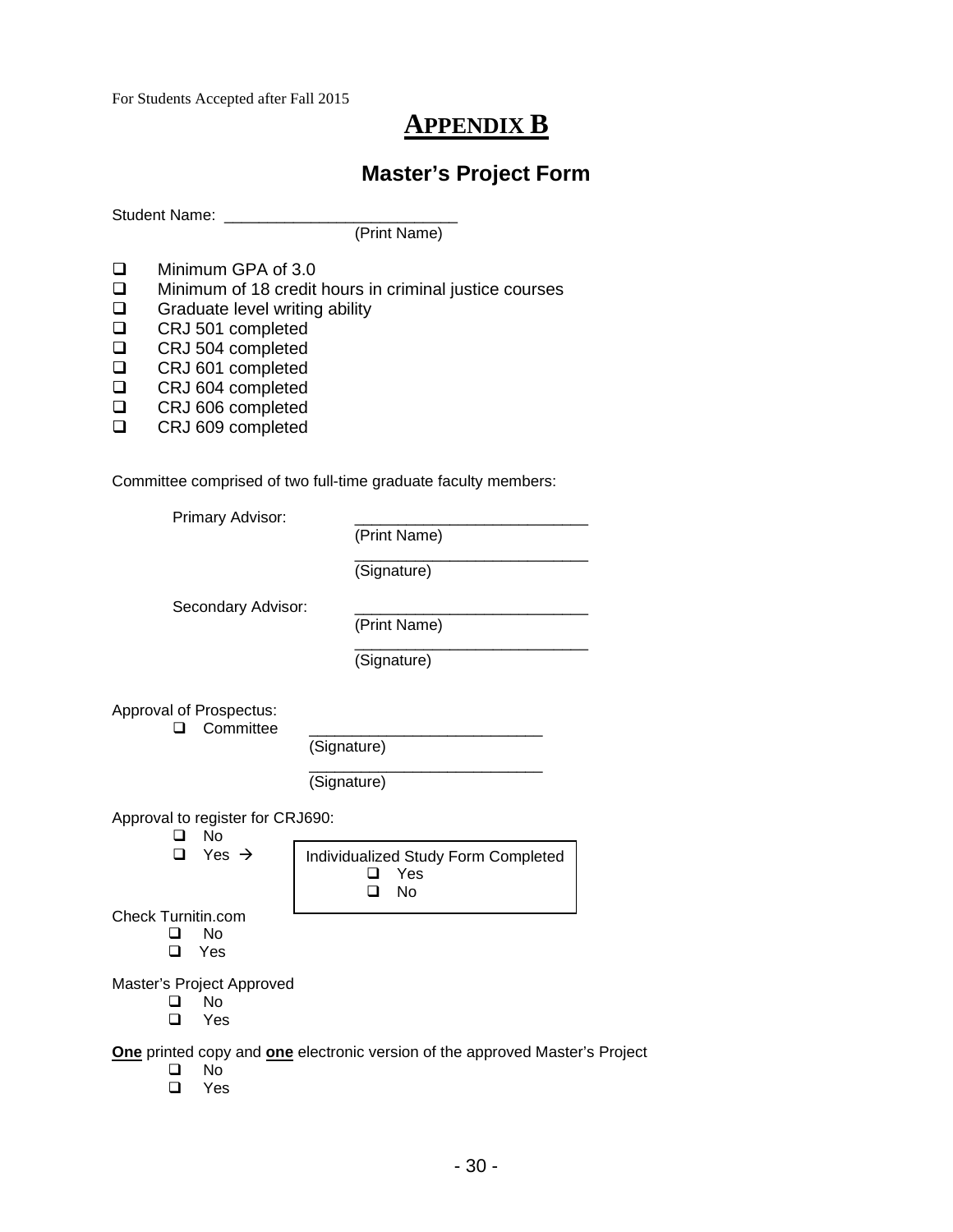### **Student No. \_\_\_\_\_\_\_\_\_\_\_\_\_\_\_\_\_\_\_\_ Theory Rubric**

| Objectives                                                                                                                                                                                             |                                   | Choose Best (Closest)  | Response                        |                           |                                        | Weight       | Score                                                          | Justification for poor/very poor<br>grades                                                                                                                                                                          |  |
|--------------------------------------------------------------------------------------------------------------------------------------------------------------------------------------------------------|-----------------------------------|------------------------|---------------------------------|---------------------------|----------------------------------------|--------------|----------------------------------------------------------------|---------------------------------------------------------------------------------------------------------------------------------------------------------------------------------------------------------------------|--|
|                                                                                                                                                                                                        | Outstanding<br>(90% to 100% or A) | (80% 89% or B)<br>Good | ි<br>(73% to 79% or<br>Adequate | (60% to 72% or D)<br>Poor | ଢ<br>(0% to 59% or<br><b>Very Poor</b> |              | Multiply<br>your<br>score by<br>"x" in the<br>weight<br>column |                                                                                                                                                                                                                     |  |
| Framework of Response:<br>Accurately identifies theories<br>and their key concepts and<br>components related to the                                                                                    | 5                                 | 4                      | 3                               | 2                         | 1                                      | $10\% (x=2)$ |                                                                | $\Box$ One or more theories are not<br>accurately identified<br>□ Key concepts or components of                                                                                                                     |  |
| question.                                                                                                                                                                                              | 5                                 | 4                      | 3                               | 2                         | 1                                      | $10\% (x=2)$ |                                                                | theories are missing or<br>inaccurately identified                                                                                                                                                                  |  |
| Illustrates a clear<br>understanding of theories by<br>defining key concepts and<br>components.<br>Illustrates a clear<br>understanding of theories by<br>illustrating key concepts and<br>components. | 5                                 | 4                      | 3                               | $\overline{2}$            | 1                                      | $10\% (x=2)$ |                                                                | $\Box$ Definitions of key concepts or<br>components of theories are<br>missing or inaccurately specified<br>$\Box$ Illustration of key concepts or<br>components of theories are<br>missing or inaccurately applied |  |
| <b>Supporting Scholarship:</b><br>Identifies and discusses<br>seminal/classical scholarship                                                                                                            | 5                                 | $\overline{4}$         | 3                               | $\overline{2}$            | 1                                      | $10\% (x=2)$ |                                                                | $\Box$ Seminal/classical scholarship is<br>missing or inaccurately                                                                                                                                                  |  |
| as it pertains to the question.<br>Incorporates a range of<br>scholarship including primary<br>sources (minimum of 8<br>sources used)                                                                  | 5                                 | 4                      | 3                               | $\overline{2}$            | 1                                      | $10\% (x=2)$ |                                                                | referenced<br>Does not have an acceptable<br>range of scholarship                                                                                                                                                   |  |
|                                                                                                                                                                                                        |                                   |                        |                                 |                           |                                        |              |                                                                |                                                                                                                                                                                                                     |  |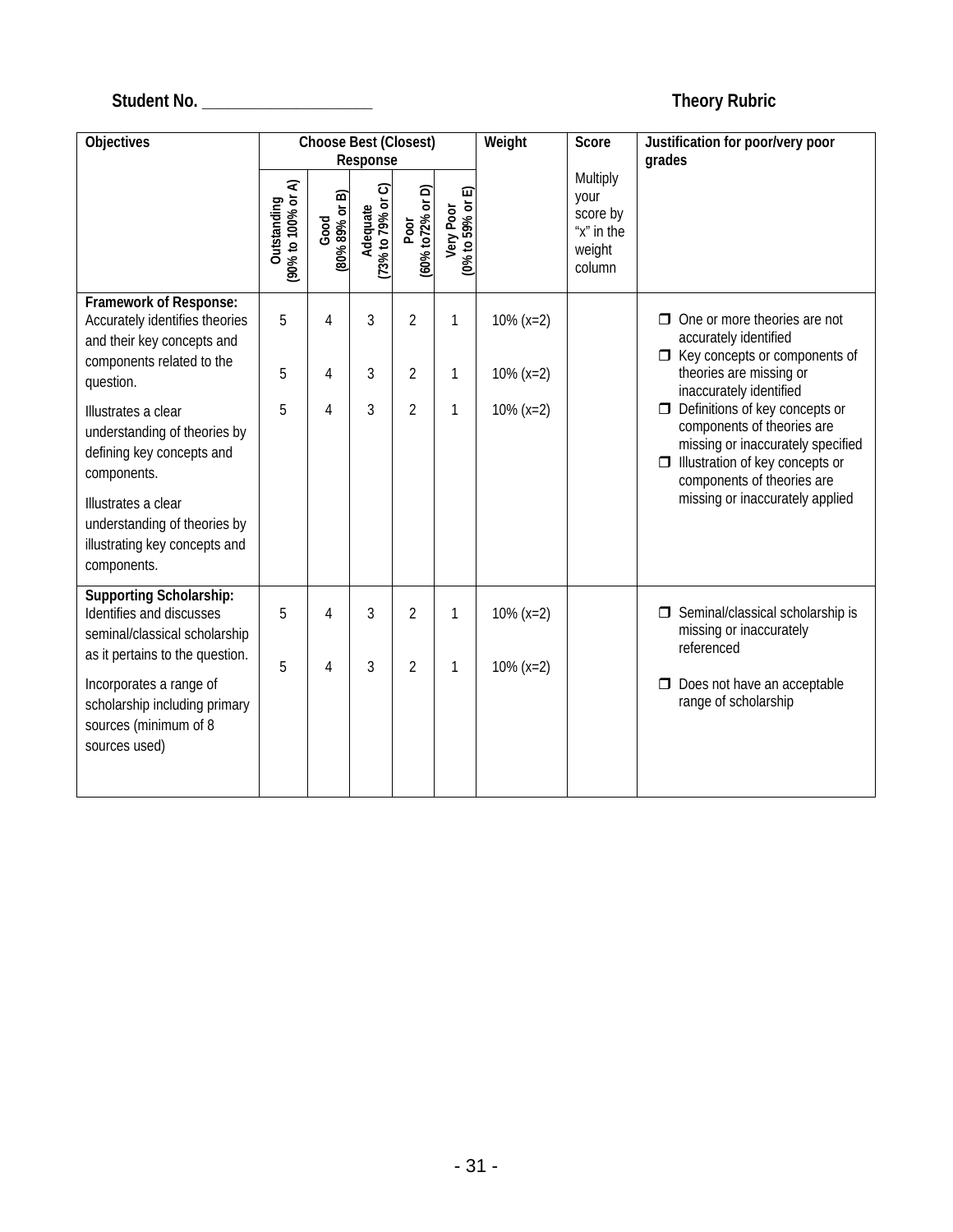| Application:                 |   |   |   |                |              |              | Application Concerns:                             |
|------------------------------|---|---|---|----------------|--------------|--------------|---------------------------------------------------|
| Employs the                  | 5 | 4 | 3 | $\overline{2}$ | $\mathbf{1}$ | $30\% (x=6)$ |                                                   |
| appropriate application      |   |   |   |                |              |              | $\Box$ Lack of or inaccurate                      |
| in one or more of the        |   |   |   |                |              |              | comparison of theories                            |
| following ways,              |   |   |   |                |              |              | $\Box$ Compares but does not<br>contrast theories |
| depending on the             |   |   |   |                |              |              | $\Box$ Insufficient depth and                     |
| question. Please mark        |   |   |   |                |              |              | breadth in the response                           |
| "X" to all that apply;       |   |   |   |                |              |              |                                                   |
| each item, if                |   |   |   |                |              |              | $\Box$ Chronological                              |
| applicable, is equally       |   |   |   |                |              |              | development is                                    |
| weighted. (CT)               |   |   |   |                |              |              | incomplete or inaccurate                          |
|                              |   |   |   |                |              |              |                                                   |
| $\Box$ Effectively compares  |   |   |   |                |              |              | $\Box$ Evaluation of                              |
|                              |   |   |   |                |              |              | strength/weakness is                              |
| and contrasts key            |   |   |   |                |              |              | incomplete or inaccurate                          |
| concepts and components      |   |   |   |                |              |              | $\Box$ Crime and theories                         |
| of different theories.       |   |   |   |                |              |              | connection is missing,                            |
|                              |   |   |   |                |              |              | incomplete or inaccurate                          |
| $\Box$ Effectively analyzes  |   |   |   |                |              |              |                                                   |
| the chronological            |   |   |   |                |              |              | $\Box$ Connection of theories to                  |
| development of theories.     |   |   |   |                |              |              | methods is missing,                               |
|                              |   |   |   |                |              |              | incomplete or inaccurate                          |
| $\Box$ Effectively evaluates |   |   |   |                |              |              |                                                   |
| the weaknesses and/or        |   |   |   |                |              |              | $\Box$ Policy discussion is                       |
| strengths of theories.       |   |   |   |                |              |              | missing, incomplete or                            |
|                              |   |   |   |                |              |              | inaccurately applied                              |
| $\Box$ Effectively applies   |   |   |   |                |              |              |                                                   |
| theories to type of crime.   |   |   |   |                |              |              |                                                   |
|                              |   |   |   |                |              |              |                                                   |
| $\Box$ Effectively connects  |   |   |   |                |              |              |                                                   |
| theories to research         |   |   |   |                |              |              |                                                   |
| methodology.                 |   |   |   |                |              |              |                                                   |
|                              |   |   |   |                |              |              |                                                   |
|                              |   |   |   |                |              |              |                                                   |
| <b>Effectively discusses</b> |   |   |   |                |              |              |                                                   |
| implications for future      |   |   |   |                |              |              |                                                   |
| crime or criminal justice    |   |   |   |                |              |              |                                                   |
| policy related to the        |   |   |   |                |              |              |                                                   |
|                              |   |   |   |                |              |              |                                                   |
| question.                    |   |   |   |                |              |              |                                                   |
|                              |   |   |   |                |              |              |                                                   |
| Other? Please specify.       |   |   |   |                |              |              |                                                   |
|                              |   |   |   |                |              |              |                                                   |
|                              |   |   |   |                |              |              |                                                   |
|                              |   |   |   |                |              |              |                                                   |
|                              |   |   |   |                |              |              |                                                   |
|                              |   |   |   |                |              |              |                                                   |
|                              |   |   |   |                |              |              |                                                   |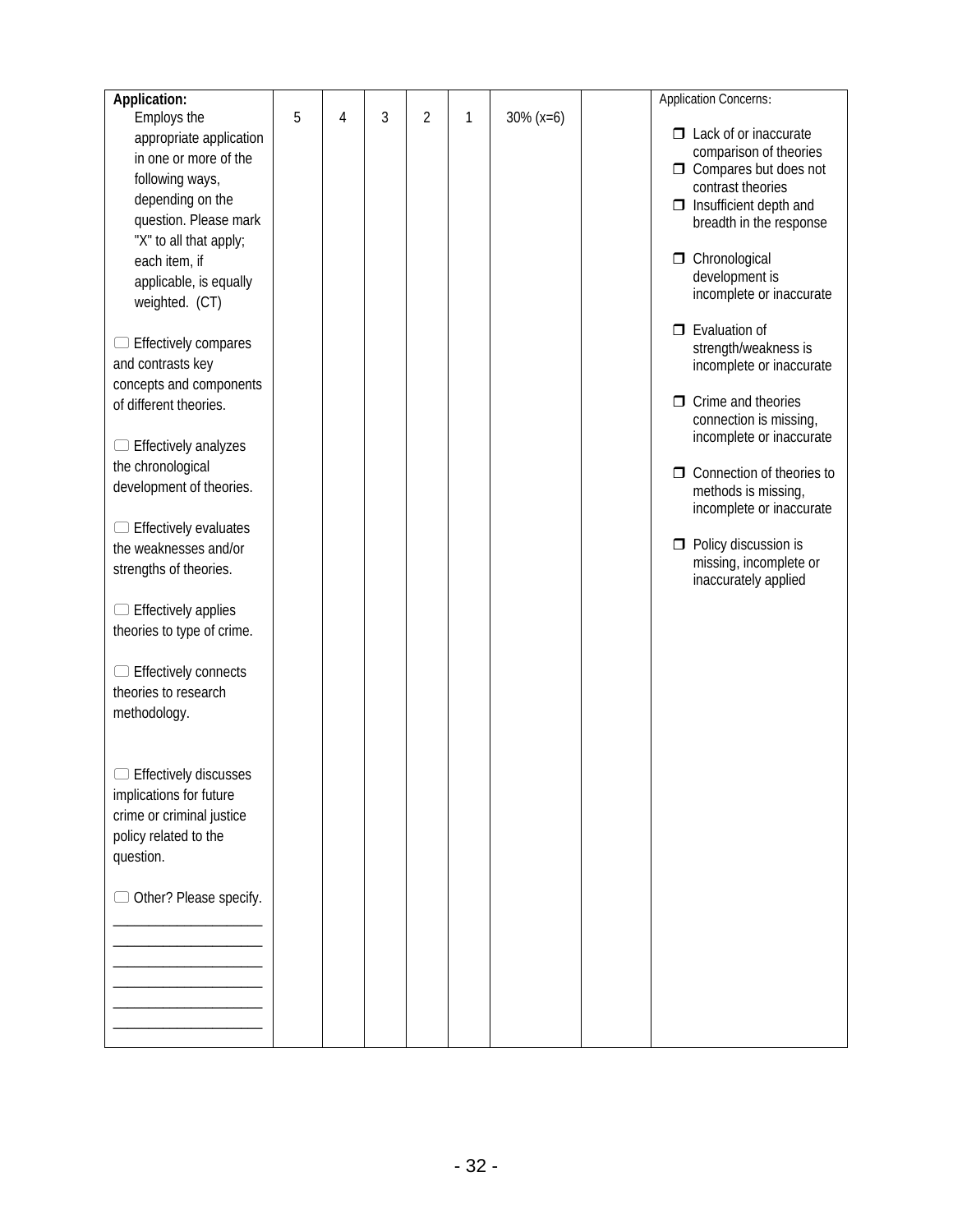| Writing<br><b>Purpose: Focus Writing</b><br>on a Specific Purpose:<br>Thesis & purpose of the<br>answer are focused, &<br>clearly related to the<br>question. | 5 | 4 | 3 | 2              | 1 | $5\% (x=1)$     |      | $\Box$ The response does not<br>address the question                                                                                  |
|---------------------------------------------------------------------------------------------------------------------------------------------------------------|---|---|---|----------------|---|-----------------|------|---------------------------------------------------------------------------------------------------------------------------------------|
| Organization and<br>Structure:                                                                                                                                |   |   |   |                |   |                 |      | $\Box$ There is no logical<br>sequence to the                                                                                         |
| All concepts or ideas are<br>presented in a logical<br>order                                                                                                  | 5 | 4 | 3 | $\overline{2}$ | 1 | $3.5\%$ (x=0.7) |      | information presented<br>$\Box$ The paper lacks a<br>structured introduction,<br>body and conclusion<br>$\Box$ Response jumps around, |
| Transitions between ideas<br>enhance presentation                                                                                                             | 5 | 4 | 3 | $\overline{2}$ | 1 | $0.5\%$ (x=0.1) |      | it is difficult to follow<br>$\Box$ Many missing or<br>ineffective transitions<br>between<br>ideas/paragraphs                         |
|                                                                                                                                                               |   |   |   |                |   |                 |      | $\Box$ Information is disjointed                                                                                                      |
| Communication<br>Language clearly &                                                                                                                           | 5 | 4 | 3 | $\overline{2}$ | 1 | $5\% (x=1)$     |      | $\Box$ There is confusion as to<br>what is being said                                                                                 |
| effectively communicates<br>concepts & ideas; may at<br>times be nuanced and                                                                                  | 5 | 4 | 3 | $\overline{2}$ | 1 | $2.5\%$ (x=0.5) |      | $\Box$ Many<br>grammatical/punctuation/                                                                                               |
| eloquent                                                                                                                                                      | 5 | 4 | 3 | $\overline{2}$ | 1 | $1\% (x=0.2)$   |      | spelling errors<br>Ouotes are used                                                                                                    |
| Minimal errors in spelling,<br>grammar, word order,<br>word usage, sentence<br>structure, & punctuation                                                       | 5 | 5 | 3 | $\overline{2}$ | 1 | $1\% (x=0.2)$   |      | extensively<br>Quotes have little or no<br>relevance to the<br>response<br>Quotes are not explained                                   |
| Quotes are used sparingly<br>& they are adequately<br>explained & relevant to the<br>issue                                                                    |   |   |   |                |   |                 |      | or have no context<br>$\Box$ More in-text citations<br>needed                                                                         |
| Uses in-text citations to<br>document source of<br>material                                                                                                   |   |   |   |                |   |                 |      |                                                                                                                                       |
| Appropriate Format<br>Requirements are<br>Followed:                                                                                                           | 5 | 4 | 3 | 2              | 1 | $0.5\%$ (x=0.1) |      | $\Box$ In-text citation missing<br>$\Box$ In-text citation<br>inconsistently formatted                                                |
| Respondent utilized a<br>consistent citation style<br>throughout the response                                                                                 | 5 | 4 | 3 | 2              | 1 | $1\%$ (x=0.2)   |      | $\Box$ In-text citation<br>inaccurately formatted<br>$\Box$ Reference page missing<br>$\Box$ References inconsistently                |
| Respondent employs a<br>consistent citation format<br>style in the bibliography/<br>reference page                                                            |   |   |   |                |   |                 |      | formatted<br>$\Box$ Reference inaccurately<br>formatted                                                                               |
| Total                                                                                                                                                         |   |   |   |                |   |                 | /100 | Outstanding - 90% or above<br>Satisfactory - 60%-89%<br>Failure - below 60%                                                           |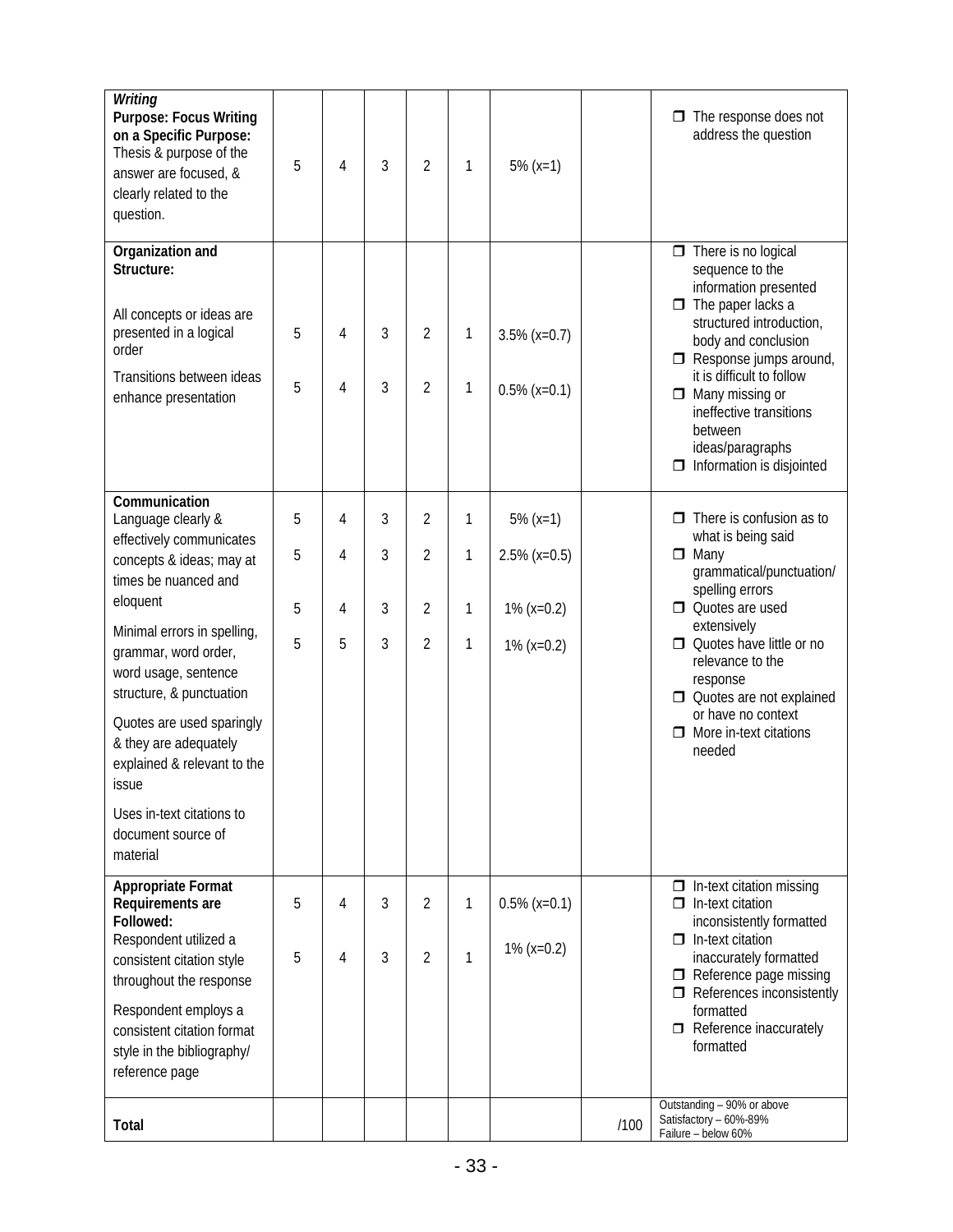| Student No.                                                                                                                               |                                   |                              |                            |                                                    |                                   | <b>Research Methods Rubric</b>                 |                                                             |                                                                                                                                                                                                                                        |  |  |
|-------------------------------------------------------------------------------------------------------------------------------------------|-----------------------------------|------------------------------|----------------------------|----------------------------------------------------|-----------------------------------|------------------------------------------------|-------------------------------------------------------------|----------------------------------------------------------------------------------------------------------------------------------------------------------------------------------------------------------------------------------------|--|--|
| <b>Objectives</b>                                                                                                                         |                                   | <b>Choose Best (Closest)</b> | Response                   |                                                    |                                   | Weight                                         | Score                                                       | Justification for poor/very poor grades                                                                                                                                                                                                |  |  |
|                                                                                                                                           | Outstanding<br>(90% to 100% or A) | 2002, 2002, or R<br>Good     | Adequate<br>(13% to 70% or | አበ‰ to 79‰ or D)<br>Poor                           | Very Poor<br>to 50%               |                                                | Multiply<br>your score<br>by "x" in<br>the weight<br>column |                                                                                                                                                                                                                                        |  |  |
| Introduction and<br>Theory:<br>States the problem<br>clearly.<br>Literature review is<br>sufficient and relevant to<br>the question.      | 5<br>5<br>5                       | 4<br>4<br>4                  | 3<br>3<br>3                | $\overline{2}$<br>$\overline{2}$<br>$\overline{2}$ | 1<br>$\mathbf{1}$<br>$\mathbf{1}$ | 2.5%<br>$(x=0.5)$<br>2.5%<br>$(x=0.5)$<br>2.5% |                                                             | $\Box$ problem statement missing or<br>confused<br>$\Box$ literature review is missing or too<br>limited<br>$\Box$ literature cited is not relevant to<br>question<br>$\Box$ proposition is missing<br>$\Box$ proposition is misstated |  |  |
| Proposition (including<br>concepts) is/are<br>appropriate.                                                                                |                                   |                              |                            |                                                    |                                   | $(x=0.5)$                                      |                                                             |                                                                                                                                                                                                                                        |  |  |
| Study Design (CT):<br>Describes and justifies<br>the research design used<br>in the study (e.g.<br>experimental, quasi-<br>experimental). | 5<br>5                            | 4<br>4                       | 3<br>3                     | $\overline{2}$<br>$\overline{2}$                   | $\mathbf{1}$<br>1                 | $15\%$ (x=3)<br>$5\% (x=1)$                    |                                                             | $\Box$ does not use specified design<br>$\Box$ pertinent DV are not identified<br>$\Box$ pertinent IV are not identified<br>$\Box$ one or more DV are not<br>operationalized or adequately<br>operationalized                          |  |  |
| The dependent<br>variable(s) is/are<br>identified and<br>appropriately<br>operationalized.                                                | 5<br>5                            | 4<br>$\overline{4}$          | 3<br>3                     | $\overline{2}$<br>$\overline{2}$                   | 1<br>$\mathbf{1}$                 | $5\% (x=1)$<br>3.5%                            |                                                             | $\Box$ one or more IV are not<br>operationalized or adequately<br>operationalized<br>□ IV and DV are mis-specified or<br>switched<br>$\Box$ the operationalization of one or more                                                      |  |  |
| The independent<br>variable(s) is/are<br>identified and<br>appropriately<br>operationalized.                                              |                                   |                              |                            |                                                    |                                   | $(x=0.7)$                                      |                                                             | IV and /or DV are not feasible or<br>practical<br>$\Box$ reliability is not explained or poorly<br>explained<br>$\Box$ reliability is inaccurately explained                                                                           |  |  |
| Procedure for evaluating<br>reliability is explained<br>accurately.                                                                       |                                   |                              |                            |                                                    |                                   |                                                |                                                             |                                                                                                                                                                                                                                        |  |  |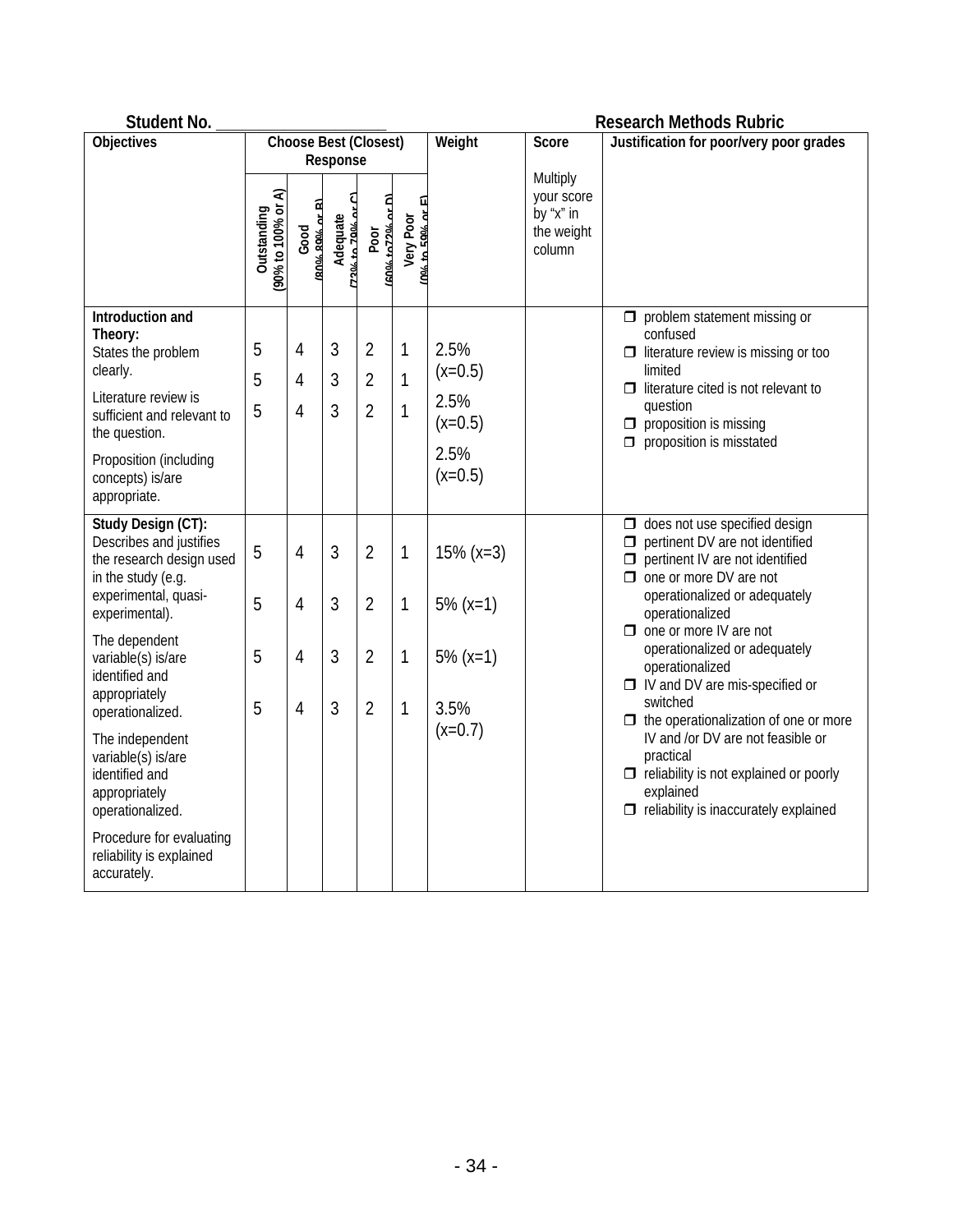| Study Sample (CT):<br>Explains where the research<br>will be performed.<br>Articulates the appropriate<br>unit of analysis.<br>Effectively articulates sample<br>selection procedures.<br>Sample size, as indicated, is<br>appropriate.                                                                   | 5<br>5<br>5<br>5 | 4<br>4<br>4<br>4 | 3<br>3<br>3<br>3 | $\overline{2}$<br>$\overline{2}$<br>2<br>$\overline{2}$              | 1<br>1<br>1<br>1 | 2.5%<br>$(x=0.5)$<br>2.5%<br>$(x=0.5)$<br>$5\% (x=1)$<br>2.5%<br>$(x=0.5)$ | population is not specified<br>$\Box$<br>$\Box$ sampling procedure is not<br>specified<br>sampling procedure is poorly or<br>inaccurately specified<br>$\Box$ sampling procedure is not feasible<br>or practical<br>$\Box$ unit of analysis is inaccurate<br>$\Box$ unit of analysis is missing<br>$\Box$ sample size is too small                                                                                                                                                                                                                                              |
|-----------------------------------------------------------------------------------------------------------------------------------------------------------------------------------------------------------------------------------------------------------------------------------------------------------|------------------|------------------|------------------|----------------------------------------------------------------------|------------------|----------------------------------------------------------------------------|---------------------------------------------------------------------------------------------------------------------------------------------------------------------------------------------------------------------------------------------------------------------------------------------------------------------------------------------------------------------------------------------------------------------------------------------------------------------------------------------------------------------------------------------------------------------------------|
| <b>Statistical Analysis:</b><br>Accurately describes the<br>statistical procedure that will<br>be used to examine the data<br>(e.g., regression analysis).                                                                                                                                                | 5                | 4                | 3                | $\overline{2}$                                                       | 1                | 3.5%<br>$(x=0.7)$                                                          | $\Box$ statistical analysis is missing<br>$\Box$ statistical analysis is missing<br>variables<br>$\Box$ statistical analysis is poorly<br>specified<br>$\Box$ statistical analysis is inaccurately<br>specified                                                                                                                                                                                                                                                                                                                                                                 |
| Validity: Student<br>demonstrates that design is<br>acceptable for a master's<br>student in terms of<br>considerations of:<br>Threats to internal validity of<br>the study<br>External validity of the study<br>Statistical conclusion validity<br>of the study<br>Construct validity of the<br>variables | 5<br>5<br>5<br>5 | 4<br>4<br>4<br>4 | 3<br>3<br>3<br>3 | $\overline{2}$<br>$\overline{2}$<br>$\overline{2}$<br>$\overline{2}$ | 1<br>1<br>1<br>1 | 18%<br>$(x=3.6)$<br>$5\% (x=1)$<br>$5\% (x=1)$<br>$5\% (x=1)$              | Threats not identified<br>$\Box$ internal validity<br>$\Box$ external validity threats<br>$\Box$ statistical conclusion validity<br>$\Box$ construct validity threats<br>Threats not accurately described or<br>poorly described<br>$\Box$ internal validity<br>$\Box$ external validity threats<br>$\Box$ statistical conclusion validity<br>$\Box$ construct validity threats<br>Threats not adequately controlled in<br>study<br>$\Box$ internal validity<br>$\Box$ external validity threats<br>$\Box$ statistical conclusion validity<br>$\Box$ construct validity threats |
| Writing<br>Purpose: Focus Writing on<br>a Specific Purpose:<br>Thesis & purpose of the<br>answer are focused, & clearly<br>related to the question.                                                                                                                                                       | 5                | 4                | 3                | $\overline{2}$                                                       | $\mathbf{1}$     | $3\%$ (x=0.6)                                                              | $\Box$ the response does not address<br>the question                                                                                                                                                                                                                                                                                                                                                                                                                                                                                                                            |
| Organization and Structure:<br>All concepts or ideas are<br>presented in a logical order<br>Transitions between ideas<br>enhance presentation                                                                                                                                                             | 5<br>5           | 4<br>4           | 3<br>3           | 2<br>2                                                               | 1<br>1           | $3\%$ (x=0.6)<br>0.5%<br>$(x=0.1)$                                         | $\Box$ there is no logical sequence to the<br>information presented<br>$\Box$ the paper lacks a structured<br>introduction, body and conclusion<br>$\Box$ response jumps around, it is<br>difficult to follow<br>$\Box$ many missing or ineffective<br>transitions between<br>ideas/paragraphs<br>$\Box$ information is disjointed                                                                                                                                                                                                                                              |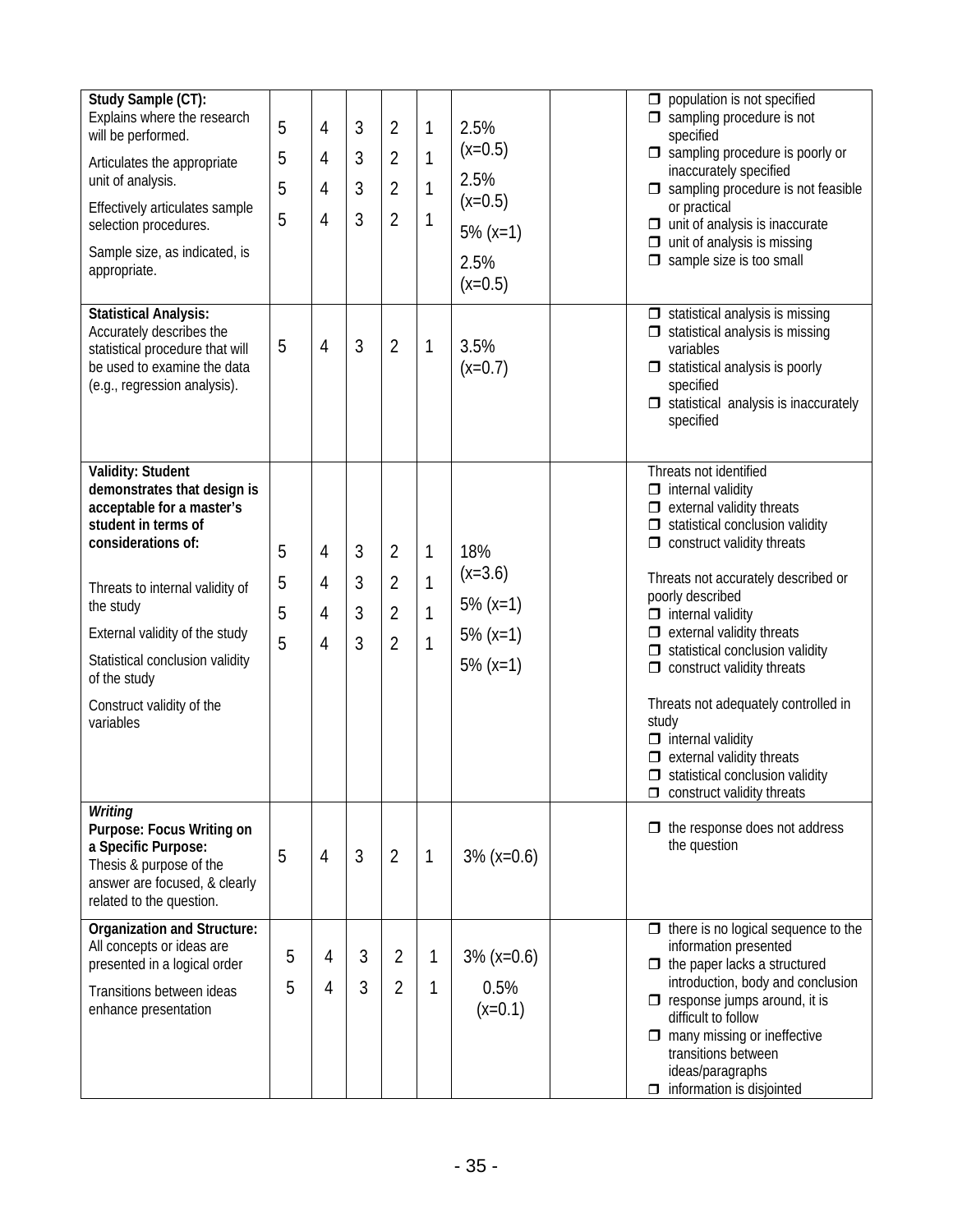| Communication:<br>Language clearly & effectively<br>communicates concepts &<br>ideas; may at times be<br>nuanced and eloquent<br>Minimal errors in spelling,<br>grammar, word order, word<br>usage, sentence structure, &<br>punctuation<br>Quotes are used sparingly &<br>they are adequately explained | 5<br>5<br>5<br>5 | 4<br>4<br>4<br>4 | 3<br>3<br>3<br>3 | $\overline{2}$<br>$\overline{2}$<br>$\overline{2}$<br>2 | 1<br>1 | 4% $(x=.8)$<br>2.5%<br>$(x=0.5)$<br>0.5%<br>$(x=0.1)$ |      | there is confusion as to what is<br>being said<br>$\Box$ many grammatical/<br>punctuation/spelling errors<br>$\Box$ quotes are used extensively<br>quotes have little or no relevance<br>$\Box$<br>to the response<br>quotes are not explained or have<br>no context<br>more in-text citations needed |
|----------------------------------------------------------------------------------------------------------------------------------------------------------------------------------------------------------------------------------------------------------------------------------------------------------|------------------|------------------|------------------|---------------------------------------------------------|--------|-------------------------------------------------------|------|-------------------------------------------------------------------------------------------------------------------------------------------------------------------------------------------------------------------------------------------------------------------------------------------------------|
| & relevant to the issue                                                                                                                                                                                                                                                                                  |                  |                  |                  |                                                         |        | 0.5%                                                  |      |                                                                                                                                                                                                                                                                                                       |
| Uses in-text citations to<br>document source of material                                                                                                                                                                                                                                                 |                  |                  |                  |                                                         |        | $(x=0.1)$                                             |      |                                                                                                                                                                                                                                                                                                       |
| Appropriate Format<br>Requirements are Followed:<br>Respondent utilized APA<br>citation style throughout the<br>response<br>Respondent employs APA<br>citation format style in the<br>bibliography/reference page                                                                                        | 5<br>5           | 4<br>4           | 3<br>3           | $\overline{2}$<br>$\overline{2}$                        | 1<br>1 | 0.5%<br>$(x=0.1)$<br>0.5%<br>$(x=0.1)$                |      | $\Box$ in-text citation missing<br>$\Box$ in-text citation inconsistently<br>formatted<br>$\Box$ in-text citation inaccurately<br>formatted<br>$\Box$ reference page missing<br>references inconsistently<br>formatted                                                                                |
|                                                                                                                                                                                                                                                                                                          |                  |                  |                  |                                                         |        |                                                       |      | $\Box$ reference inaccurately formatted                                                                                                                                                                                                                                                               |
| Total                                                                                                                                                                                                                                                                                                    |                  |                  |                  |                                                         |        |                                                       | /100 | Outstanding - 90% or above<br>Satisfactory - 60%-89%<br>Failure - below 60%                                                                                                                                                                                                                           |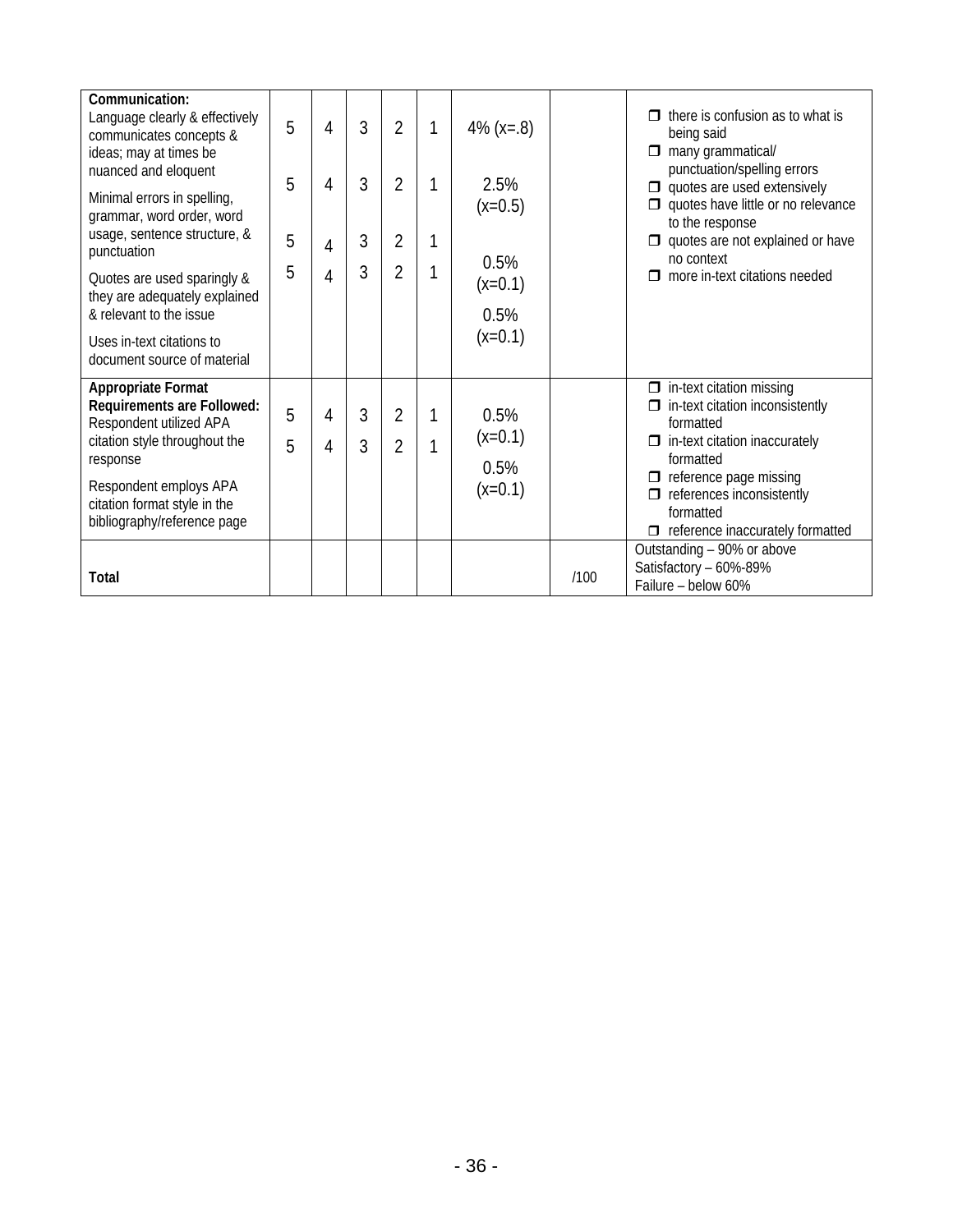### **Student No. \_\_\_\_\_\_\_\_\_\_\_\_\_\_\_\_\_\_\_\_ Policy and Practice Rubric**

| <b>Objectives</b>                                                                                                                                                                                                                |                                   |                        |                                 | <b>Choose Best (Closest) Response</b> |                                 | Weight                       | Score                                                       | Justification for poor /<br>very poor grade                                                                                                                                                                                                                                                                          |
|----------------------------------------------------------------------------------------------------------------------------------------------------------------------------------------------------------------------------------|-----------------------------------|------------------------|---------------------------------|---------------------------------------|---------------------------------|------------------------------|-------------------------------------------------------------|----------------------------------------------------------------------------------------------------------------------------------------------------------------------------------------------------------------------------------------------------------------------------------------------------------------------|
|                                                                                                                                                                                                                                  | Outstanding<br>(90% to 100% or A) | Good<br>(80% 89% or B) | ි<br>(73% to 79% or<br>Adequate | ລ<br>(60% to 72% or<br>Poor           | $(0%$ to 59% or E)<br>Very Poor |                              | Multiply<br>your score<br>by "x" in<br>the weight<br>column |                                                                                                                                                                                                                                                                                                                      |
| Framework of Response (CT):<br>Accurately identifies, defines, and<br>describes key concepts and issues<br>related to the question.                                                                                              | 5                                 | 4                      | 3                               | 2                                     | 1                               | $10\% (x=2)$                 |                                                             | $\Box$ Key concepts are not<br>clearly identified<br>$\Box$ Key concepts are not<br>adequately defined                                                                                                                                                                                                               |
| Illustrates a clear understanding of<br>key concepts related to the question.                                                                                                                                                    | 5                                 | 4                      | 3                               | 2                                     | 1                               | $10\% (x=2)$                 |                                                             | $\Box$ Key concepts are not<br>clearly explained                                                                                                                                                                                                                                                                     |
| Illustrates a clear understanding of<br>the primary issues related to the<br>question.                                                                                                                                           | 5                                 | 4                      | 3                               | $\overline{2}$                        | 1                               | $10\% (x=2)$                 |                                                             | $\Box$ Does not link key<br>concepts to the<br>question<br>$\Box$ Poorly links key<br>concepts to the<br>question<br>$\Box$ Does not show an<br>overall understanding<br>to the issues<br>contained in the<br>question<br>$\Box$ Demonstrates a poor<br>understanding to the<br>issues contained in<br>the question. |
| Supporting Scholarship:<br>Identifies seminal scholarship and/or<br>relevant case law.<br>Incorporates a diverse range of<br>scholarship (e.g. classics to<br>contemporary readings not limited to<br>required course readings). | 5<br>5                            | 4<br>4                 | 3<br>3                          | 2<br>2                                | 1<br>1                          | $10\% (x=2)$<br>$15\%$ (x=3) |                                                             | $\Box$ Used no or limited<br>seminal scholarship<br>$\Box$ Used no or limited<br>relevant case law<br>$\Box$ Fails to use material<br>from outside the<br>courses<br>Used limited material<br>from outside the<br>courses                                                                                            |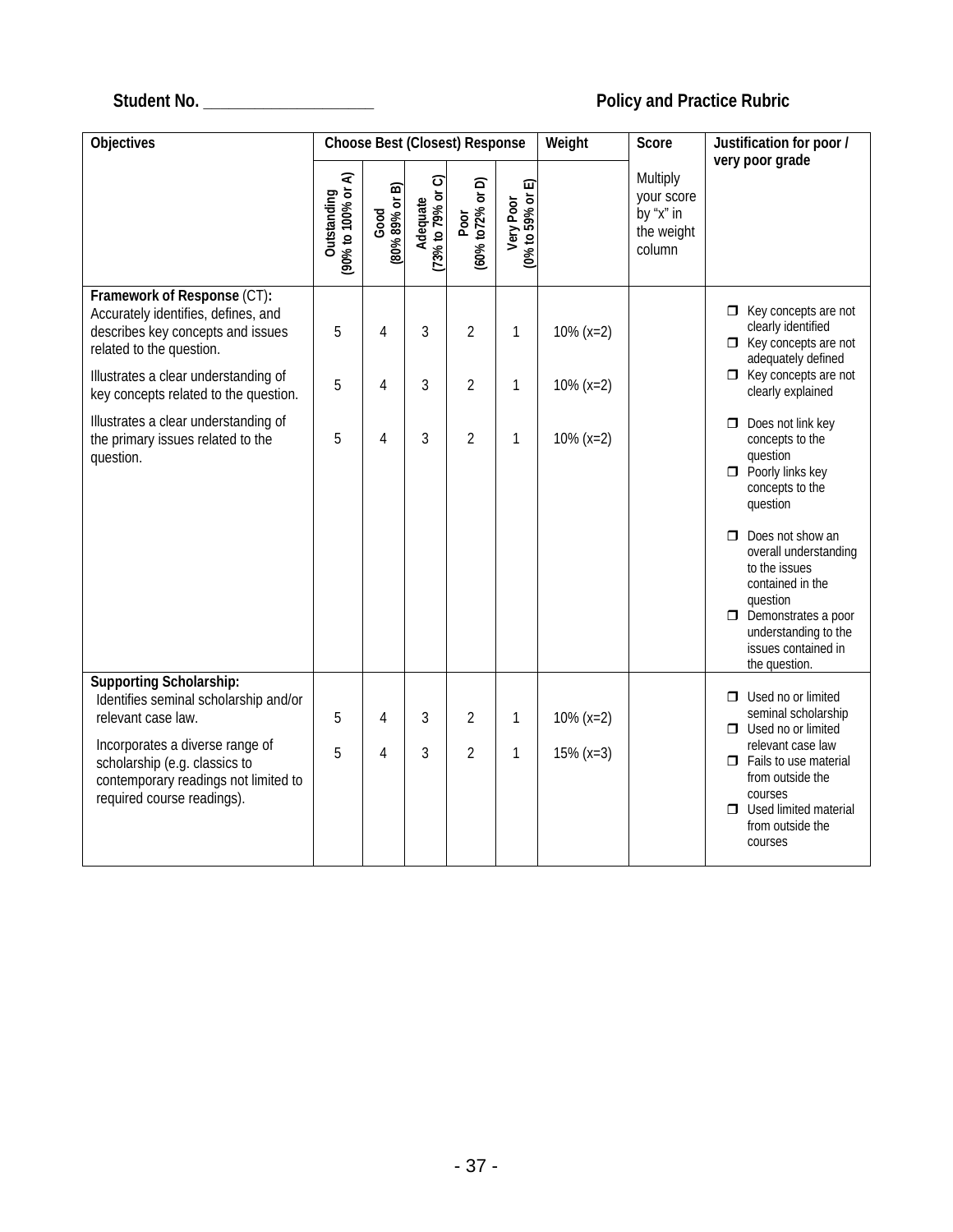| Application (CT):<br>Effectively applies seminal<br>scholarship and/or relevant case law<br>to the issues related to the question.                         | 5 | 4 | 3 | $\overline{2}$ | 1 | $25\% (x=5)$    | $\Box$ Response does not<br>clearly apply<br>$\Box$ Poorly applies the<br>relevant material to<br>the issues in the<br>question<br>$\Box$ Response contains<br>some irrelevant<br>information<br>$\Box$ Response contains<br>too much irrelevant<br>information            |
|------------------------------------------------------------------------------------------------------------------------------------------------------------|---|---|---|----------------|---|-----------------|----------------------------------------------------------------------------------------------------------------------------------------------------------------------------------------------------------------------------------------------------------------------------|
| Writing<br>Purpose: Focus Writing on a<br><b>Specific Purpose:</b><br>Thesis & purpose of the answer are<br>focused, & clearly related to the<br>question. | 5 | 4 | 3 | $\overline{2}$ | 1 | $5\% (x=1)$     | $\Box$ The response does<br>not address the<br>question<br>$\Box$ The response poorly<br>addresses the<br>question                                                                                                                                                         |
| Organization and Structure:<br>All concepts or ideas are presented in                                                                                      |   |   |   |                |   |                 | $\Box$ There is no logical<br>sequence to the                                                                                                                                                                                                                              |
| a logical order                                                                                                                                            | 5 | 4 | 3 | 2              | 1 | $3.5\%$ (x=0.7) | information presented                                                                                                                                                                                                                                                      |
| Transitions between ideas enhance<br>presentation                                                                                                          | 5 | 4 | 3 | $\overline{2}$ | 1 | $0.5\%$ (x=0.1) | $\Box$ The paper lacks a<br>structured<br>introduction, body and<br>conclusion<br>$\Box$ Response jumps<br>around, it is difficult to<br>follow<br>$\Box$ Many missing or<br>ineffective transitions<br>between<br>ideas/paragraphs<br>$\Box$ Information is<br>disjointed |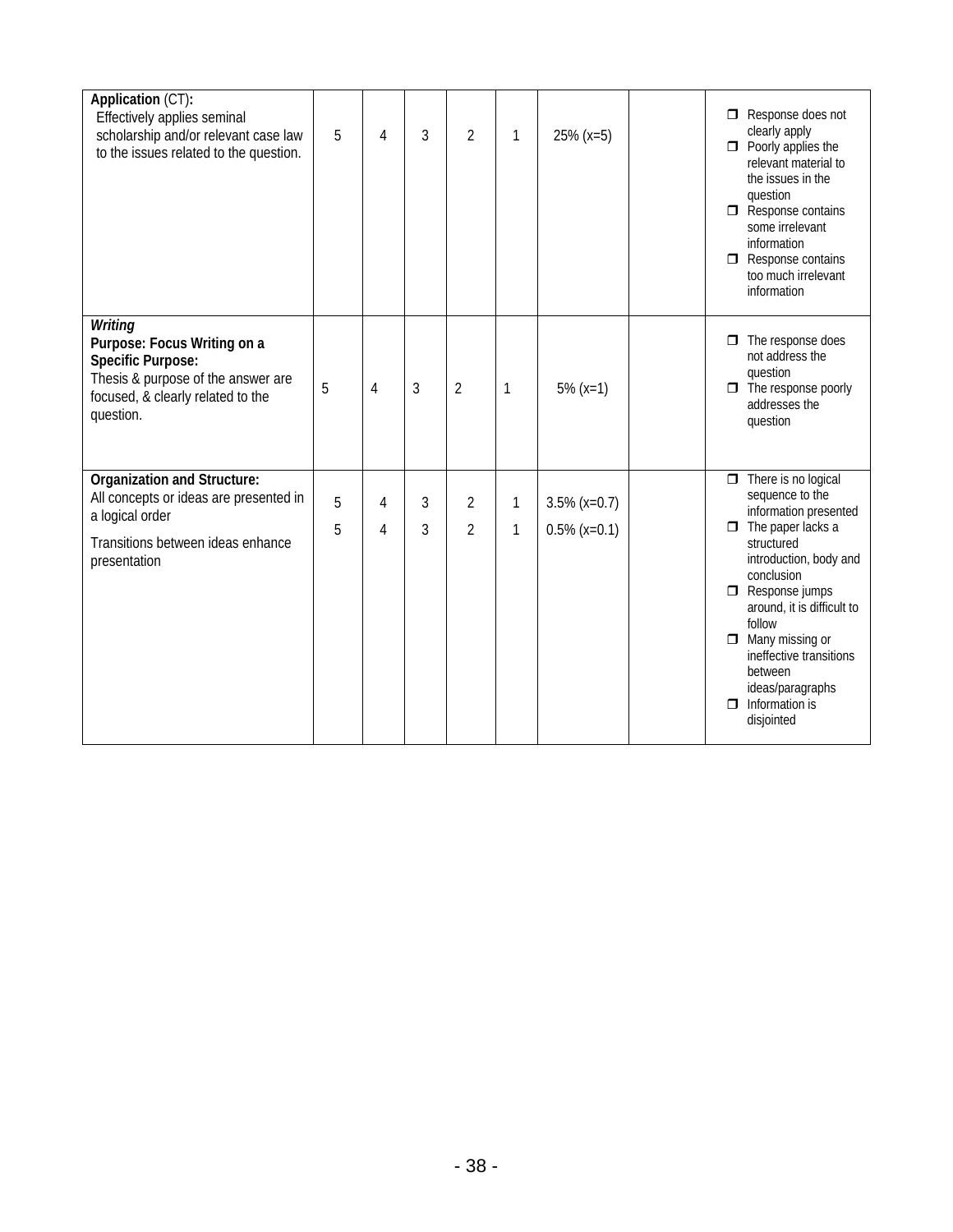| Communication:<br>Language clearly & effectively<br>communicates concepts & ideas; may<br>at times be nuanced and eloquent                                                                               | 5      | $\overline{4}$ | 3      | $\overline{2}$                   | 1      | $5\% (x=1)$                      |      | There is confusion as<br>to what is being said<br>$\Box$ Many<br>grammatical/punctuati                                                                                                      |
|----------------------------------------------------------------------------------------------------------------------------------------------------------------------------------------------------------|--------|----------------|--------|----------------------------------|--------|----------------------------------|------|---------------------------------------------------------------------------------------------------------------------------------------------------------------------------------------------|
| Minimal errors in spelling, grammar,<br>word order, word usage, sentence<br>structure, & punctuation                                                                                                     | 5<br>5 | 4<br>4         | 3<br>3 | $\overline{2}$<br>$\overline{2}$ | 1<br>1 | $2.5\%$ (x=0.5)<br>$1\% (x=0.2)$ |      | on/spelling errors<br>$\Box$ Ouotes are used<br>extensively                                                                                                                                 |
| Quotes are used sparingly & they are<br>adequately explained & relevant to<br>the issue                                                                                                                  | 5      | $\overline{4}$ | 3      | 2                                | 1      | $1\% (x=0.2)$                    |      | Quotes have little or<br>no relevance to the<br>response<br>Quotes are not<br>$\Box$<br>explained or have no                                                                                |
| Uses in-text citations to document<br>source of material                                                                                                                                                 |        |                |        |                                  |        |                                  |      | context<br>More in-text citations<br>$\Box$<br>needed                                                                                                                                       |
| <b>Appropriate Format Requirements</b><br>are Followed:<br>Respondent utilized a consistent<br>citation style throughout the response<br>Respondent employs a consistent<br>citation format style in the | 5<br>5 | 4<br>4         | 3<br>3 | $\overline{2}$<br>2              | 1<br>1 | $0.5\%$ (x=0.1)<br>$1\% (x=0.2)$ |      | In-text citation missing<br>$\Box$<br>In-text citation<br>$\Box$<br>inconsistently<br>formatted<br>In-text citation<br>$\Box$<br>inaccurately formatted<br>$\Box$ Reference page<br>missing |
| bibliography/reference page                                                                                                                                                                              |        |                |        |                                  |        |                                  |      | $\Box$ References<br>inconsistently<br>formatted<br>$\Box$ Reference<br>inaccurately formatted                                                                                              |
| <b>Total</b>                                                                                                                                                                                             |        |                |        |                                  |        |                                  | /100 | Outstanding - 90% or<br>above<br>Satisfactory - 60%-89%<br>Failure - below 60%                                                                                                              |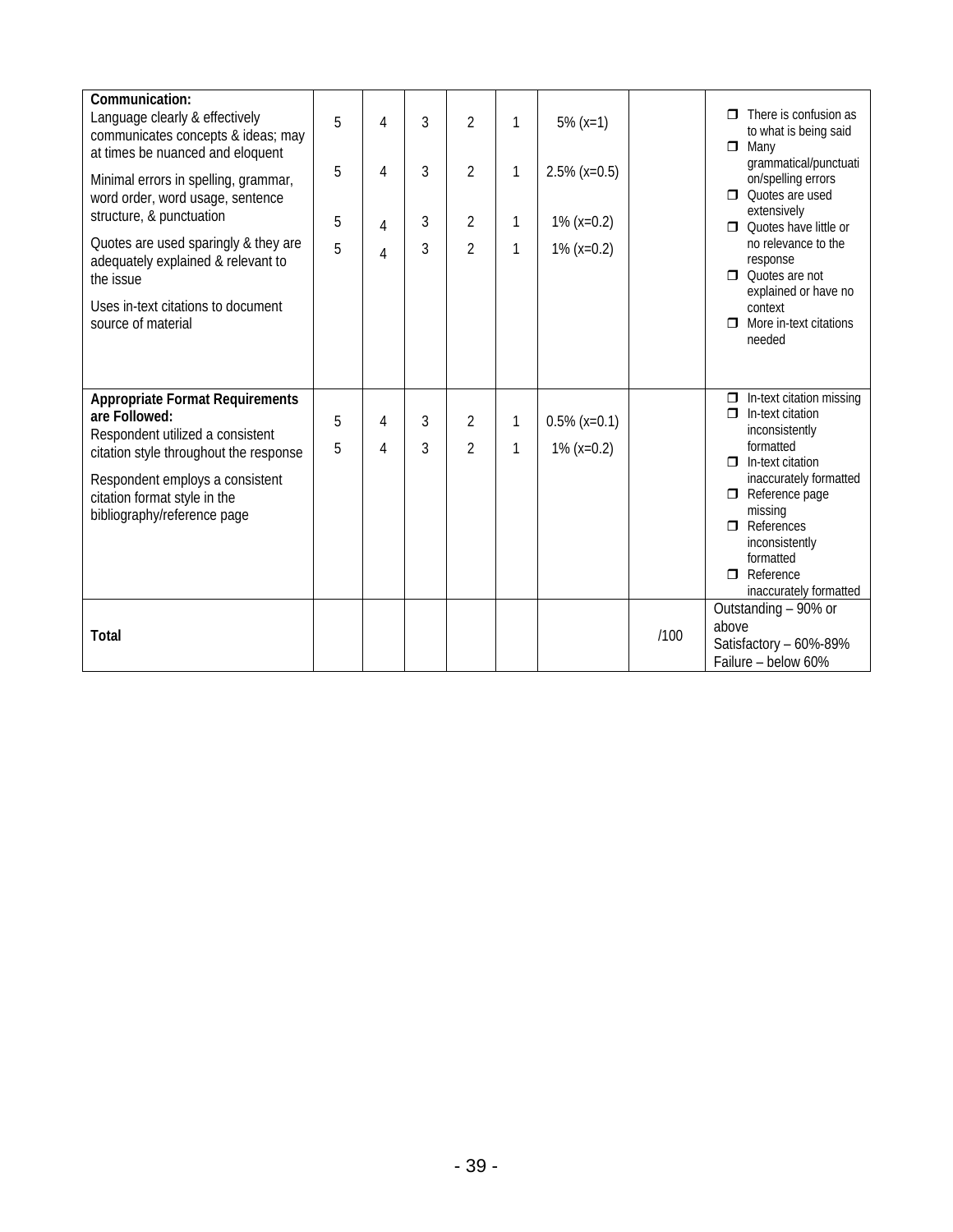### **APPENDIX** C

### **Signatory Page**

Buffalo State State University of New York Department of Criminal Justice

[Paper Title]

A Master's Project in Criminal Justice

by

[Student Name]

Submitted in Partial Fulfillment of the Requirements for the Degree of

Master of Science

(month of graduation and year of paper completion)

Date of Approval:

\_\_\_\_\_\_\_\_\_\_\_\_\_\_\_\_\_\_\_\_\_\_ \_\_\_\_\_\_\_\_\_\_\_\_\_\_\_\_\_\_\_\_\_\_\_\_\_\_\_\_\_\_\_\_\_\_\_\_ [Name of Chair] [Academic Rank] Chair of the Department of Criminal Justice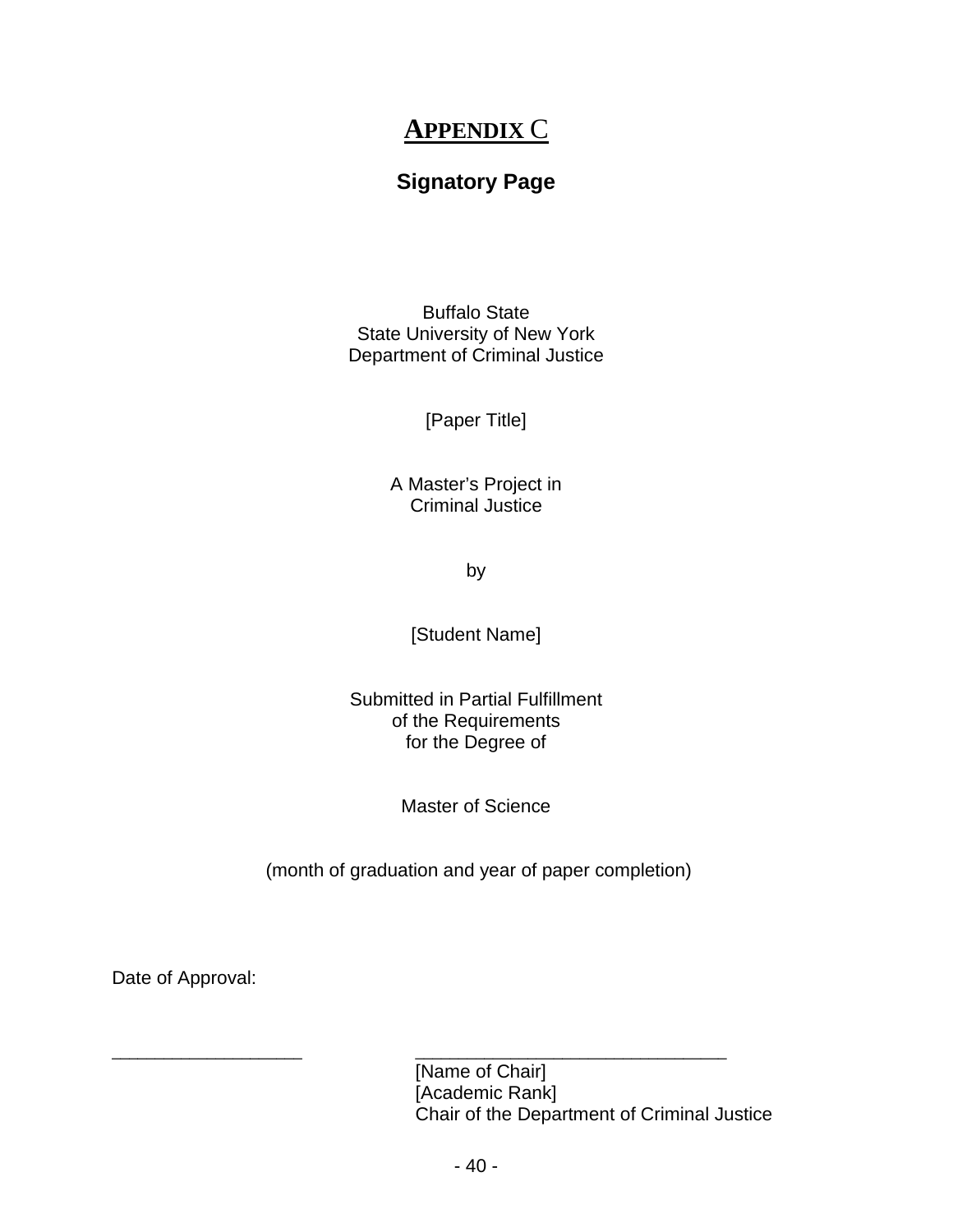#### MASTER'S PROJECT COMMITTEE SIGNATORY

Date of Approval:

\_\_\_\_\_\_\_\_\_\_\_\_\_\_\_\_\_\_\_\_\_\_ \_\_\_\_\_\_\_\_\_\_\_\_\_\_\_\_\_\_\_\_\_\_\_\_\_\_\_\_\_\_\_\_\_\_\_\_ [Name] [Academic Rank] of Criminal Justice

\_\_\_\_\_\_\_\_\_\_\_\_\_\_\_\_\_\_\_\_\_\_ \_\_\_\_\_\_\_\_\_\_\_\_\_\_\_\_\_\_\_\_\_\_\_\_\_\_\_\_\_\_\_\_\_\_\_\_ [Name] [Academic Rank] of Criminal Justice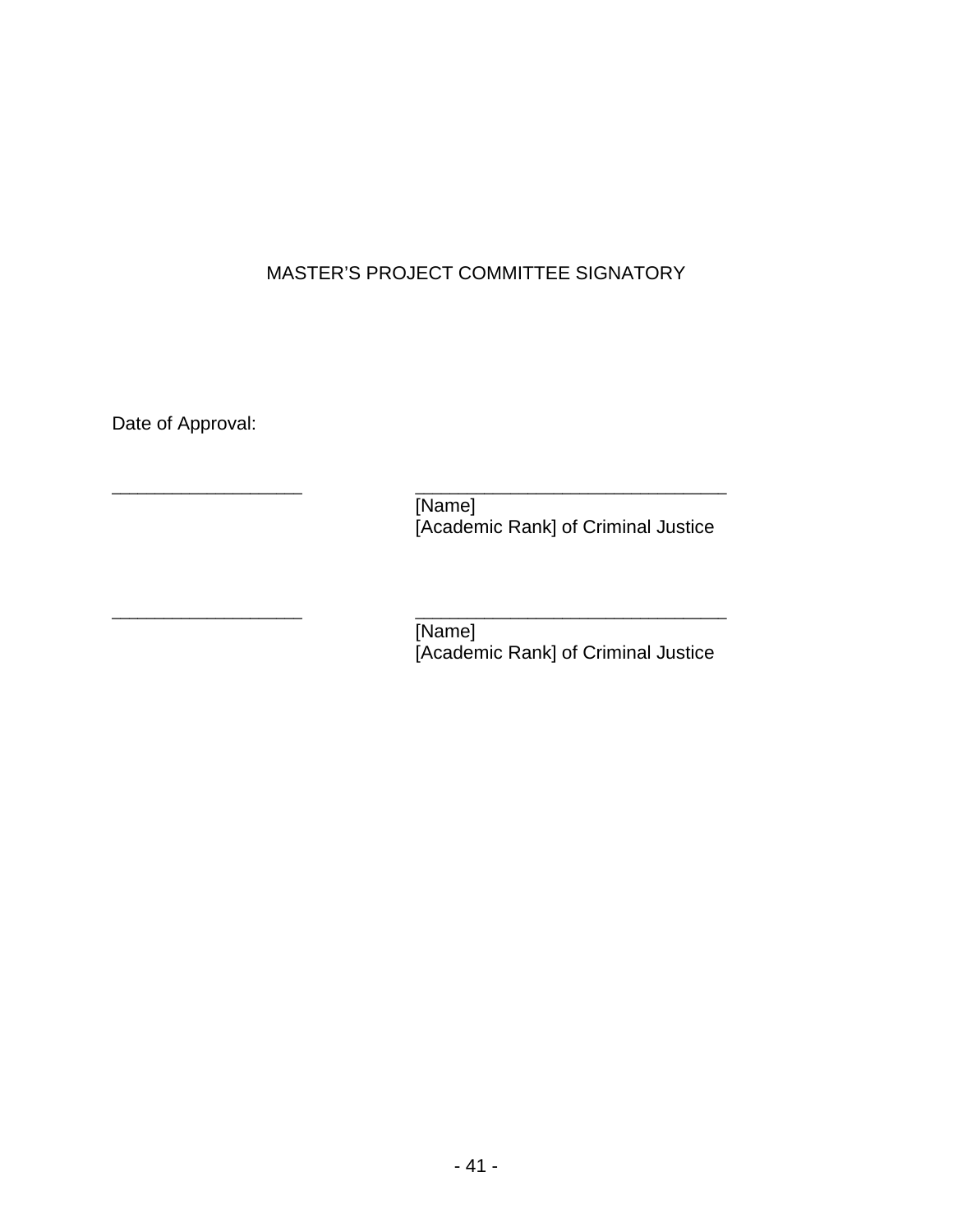### **APPENDIX D**

For Students Accepted ≥ Fall 2015 **Application for Comprehensive Exam** Master of Science Criminal Justice

**(***To be submitted two months before the exam date***.)**

|                                                                                               | NAME $\qquad \qquad \qquad$ (First)                                                                                                                                                                     |            | (M.I.) | STUDENT NO.                                                                                                                                                                                   |
|-----------------------------------------------------------------------------------------------|---------------------------------------------------------------------------------------------------------------------------------------------------------------------------------------------------------|------------|--------|-----------------------------------------------------------------------------------------------------------------------------------------------------------------------------------------------|
|                                                                                               |                                                                                                                                                                                                         |            |        |                                                                                                                                                                                               |
|                                                                                               |                                                                                                                                                                                                         |            |        | $CITY$ 2IP                                                                                                                                                                                    |
|                                                                                               |                                                                                                                                                                                                         |            |        |                                                                                                                                                                                               |
|                                                                                               | COMPREHENSIVE EXAM DATE                                                                                                                                                                                 |            |        |                                                                                                                                                                                               |
| <b>Eligibility</b><br>$\Box$<br>□<br>$\Box$<br>$\Box$<br>$\Box$<br>$\Box$<br>$\Box$<br>$\Box$ | Minimum GPA of 3.0<br>Minimum of 24 credit hours of course work completed<br>CRJ 501 completed<br>CRJ 504 completed<br>CRJ 601 completed<br>CRJ 604 completed<br>CRJ 606 completed<br>CRJ 609 completed | (Semester) | (Year) |                                                                                                                                                                                               |
| $\Box$                                                                                        | Degree Works at http://registrar.buffalostate.edu/students                                                                                                                                              |            |        | Please attach a copy of your current audit sheet. Audit sheets can be accessed on                                                                                                             |
| □                                                                                             | Please attach the signed plagiarism contract (if not already on file).                                                                                                                                  |            |        |                                                                                                                                                                                               |
| $\Box$                                                                                        | classes taken.<br>CRJ 608                                                                                                                                                                               |            |        | Please list the specific course title of any CRJ 608 Special Topics in Criminal Justice                                                                                                       |
|                                                                                               | CRJ 608                                                                                                                                                                                                 |            |        |                                                                                                                                                                                               |
|                                                                                               | Please check the box that applies to you:                                                                                                                                                               |            |        |                                                                                                                                                                                               |
|                                                                                               | $\Box$ This is my first attempt at the comprehensive exam.<br>$\Box$ This is my third attempt at the comprehensive exam.<br>$\Box$ This is my fourth attempt at the comprehensive exam.                 |            |        | $\Box$ This is my second attempt at the comprehensive exam. Retake: $\Box$ Methods $\Box$ Policy $\Box$ Theory<br>Retake: <b>QMethods QPolicy QTheory</b><br>Retake: □Methods □Policy □Theory |

(Print Name) (Signature)

*Thank you!*

\_\_\_\_\_\_\_\_\_\_\_\_\_\_\_\_\_\_\_\_\_\_\_\_\_\_\_ \_\_\_\_\_\_\_\_\_\_\_\_\_\_\_\_\_\_\_\_\_\_\_\_\_\_